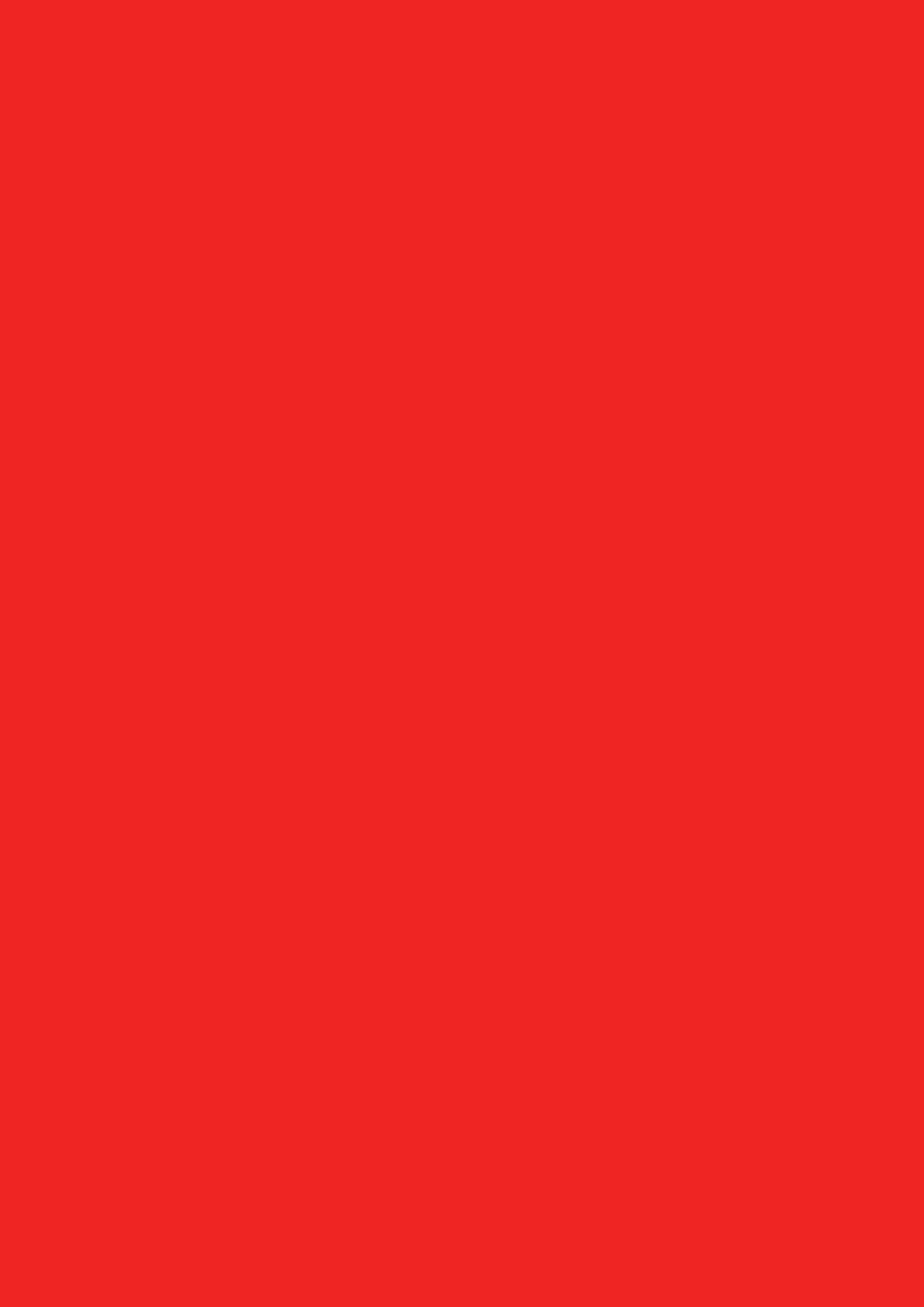### Introduction

Thanks to technology, we can connect with each other in ways that seemed unthinkable not so long ago. Just by pressing a button, we can book medical appointments, order food, shop online, pay with credit cards, etc., leaving our digital fingerprints everywhere. This inevitably creates certain risks.

As a company, you often store and use data that is interconnected and which evolves quickly and significantly.

You have a legal obligation and a social responsibility to process this data securely. More than ever, cunning, crafty cybercriminals know what shortcuts are needed. Legislators, citizens and companies always seem to lag behind when it comes to protecting confidential company information and/or protecting personal data.

CyberClear by Hiscox protects your company against the consequences of computer piracy, data theft, data loss and cyber attacks. CyberClear by Hiscox has been available in Belgium since 2018 and is constantly adapting to rapid digital developments. We have developed this insurance based on our years of experience in both Belgium and abroad. With this insurance, you can focus on your business without worrying about the consequences of this 'new' form of criminality.

We hope you will never experience any damage. But if you do, we will do everything we can to assist you quickly, and in the best way possible.

Rosset Chick

Robert Childs Chair of the HISCOX Group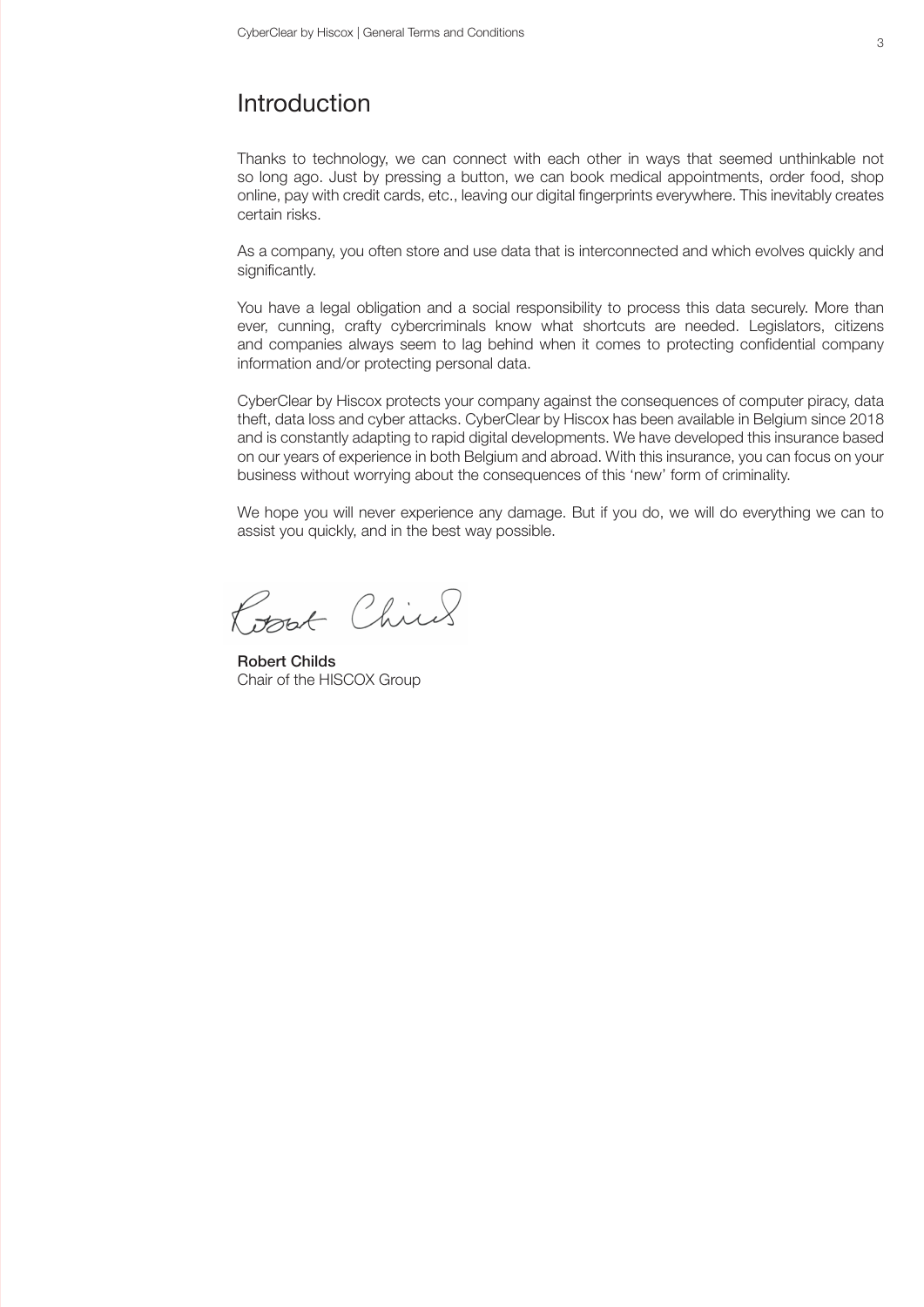# Table of contents

| <b>About CyberClear by Hiscox</b>                                              |    |
|--------------------------------------------------------------------------------|----|
| Part 1 - Definitions                                                           | 6  |
| Part 2 - Description of the cover                                              | 10 |
| 2.1 Assistance cover                                                           | 10 |
| 2.2 First Party Cover (Damage suffered by you)                                 | 11 |
| Section I - Cyberextortion                                                     | 11 |
| Section II - Investigations and penalties                                      | 12 |
| Section III - Breach of personal data                                          | 13 |
| Section IV - Breach of your confidential data                                  | 14 |
| Section V – Interruption to and interference with your professional activities | 14 |
| Section VI - Data recovery                                                     | 15 |
| Section VII - Improvements                                                     | 15 |
| Section VIII - Excess charges in invoices                                      | 15 |
| 2.3 Third-party cover (Damage to third parties)                                | 16 |
| 2.4 Mixed cover (Damage suffered by you and by a third party)                  | 18 |
| Part 3 - Cover exclusions                                                      | 19 |
| Part 4 - Policy management and indemnification                                 | 23 |
| Part 5 - In the event of a claim                                               | 25 |
| Section I - Declaring a claim                                                  | 25 |
| Section II - Claims Management                                                 | 26 |
| Part 6 - Policy administration                                                 | 28 |
| Section I - Mandatory declaration                                              | 28 |
| Section II - Determining and paying out the premium                            | 29 |
| Section III - How the policy works                                             | 30 |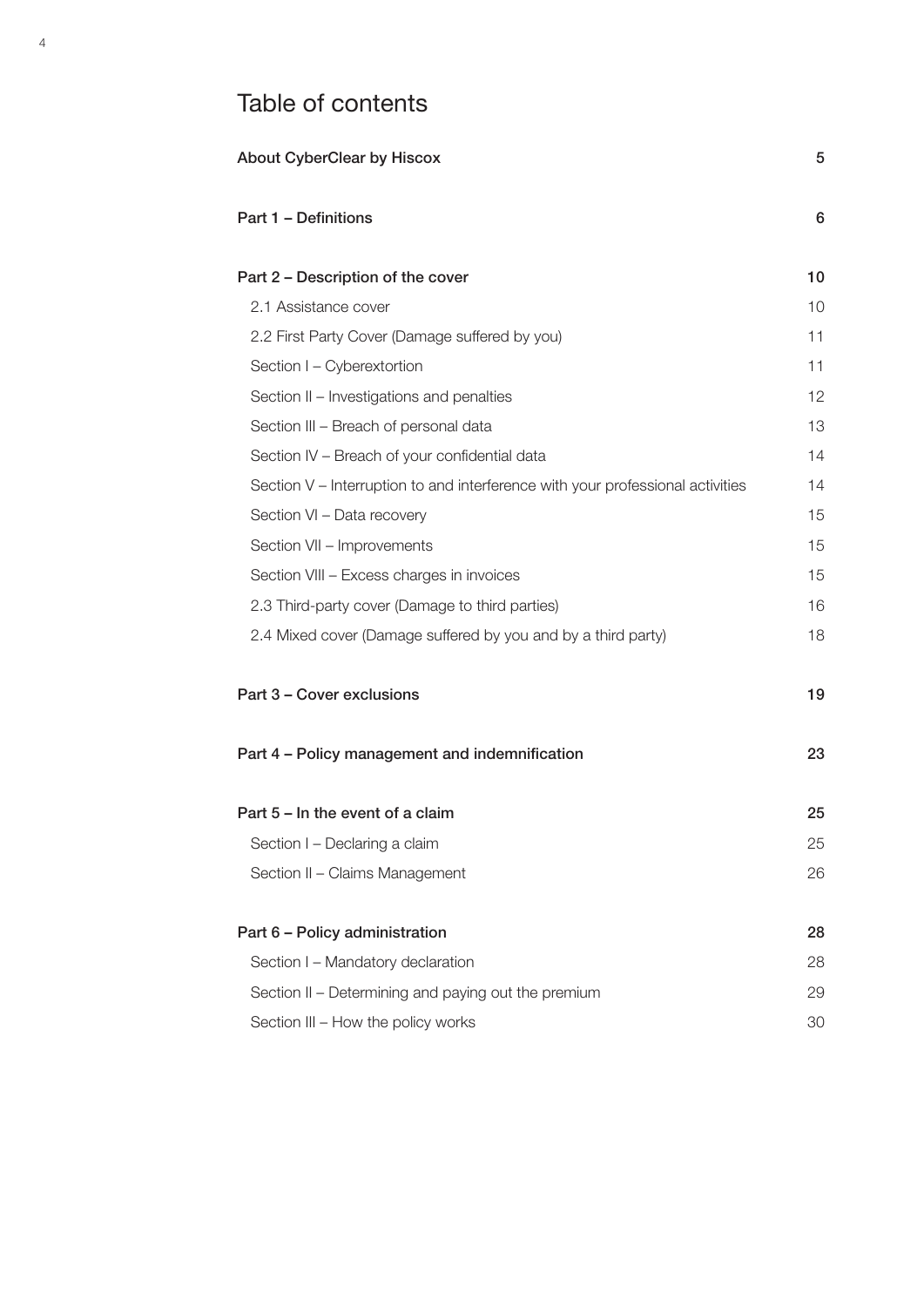## About CyberClear by Hiscox

CyberClear by Hiscox is an insurance policy especially designed by Hiscox to protect professionals against the risks associated with cybercrime and, more generally, from damage to their computer systems and/or their data integrity.

The **policy** consists of:

- these Standard Terms and Conditions;
- **Wour** Special Conditions and any supplementary clauses.

The Standard Terms and Conditions comprise:

- a definition of the words and expressions used in the **policy**;
- a description of what is covered and how this works;
- the general exclusions that apply to the **policy**;
- the general rules in the event of a **claim**;
- the general provisions governing the administration of the policy.

The Special Conditions adapt the cover to **your** individual situation. They have been drawn up based on the documents you have provided to us, and what you have declared to us when taking out the policy, forming an integral part of the policy. You will find that they include the amount of cover granted to you and the amount of any excess. You will also find that they include the supplementary clauses to and derogations from these Standard Terms and Conditions applicable to your policy.

If there is any discrepancy or ambiguity between the terms of these Standard Terms and Conditions and those of your Special Conditions, the latter will take precedence.

FOR YOUR POLICY TO TAKE EFFECT. YOU MUST SEND US A COPY OF YOUR INITIALLED AND SIGNED SPECIAL CONDITIONS AND PAY THE INSURANCE PREMIUM.

We have taken particular care to draft this policy in plain language to make it easier to read and understand. If needed, you can contact your insurance broker, who will explain anything to ensure you are fully informed.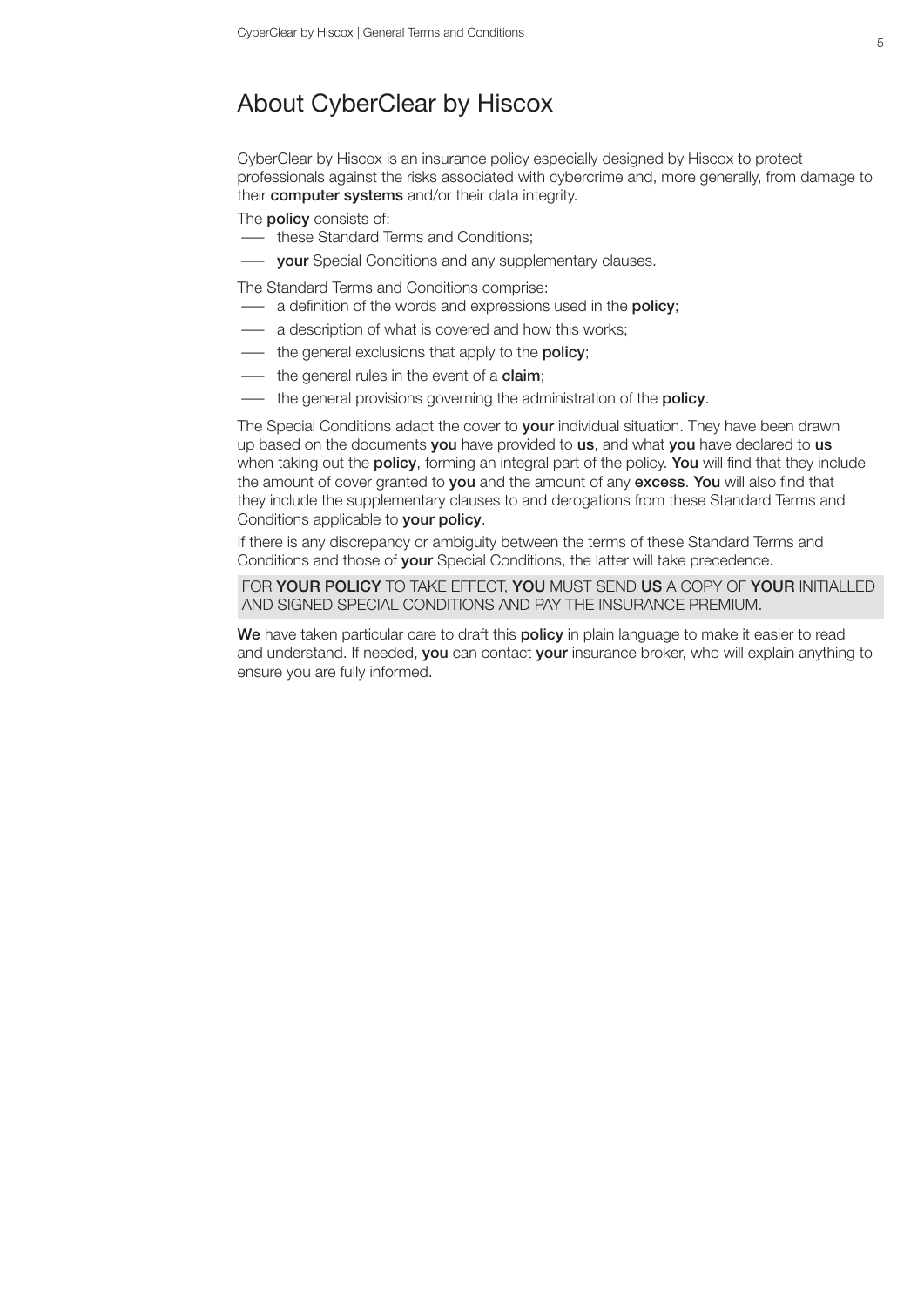# Part 1 – Definitions

|                                          | For the purposes of this <b>policy</b> , certain words and expressions are always used with a specific<br>meaning, as defined below. These words and expressions written in bold font have the following<br>meanings, whether in the singular and/or plural, and regardless of where they are used in the<br>policy. |
|------------------------------------------|----------------------------------------------------------------------------------------------------------------------------------------------------------------------------------------------------------------------------------------------------------------------------------------------------------------------|
| <b>Activities</b>                        | The activities you carry out as part of running your business, and which are known and<br>accepted by us for the term of the contract.                                                                                                                                                                               |
| Assistance                               | All the assistance benefits described in Part 2, 2.1 below.                                                                                                                                                                                                                                                          |
| Policyholder<br>(you/your)               | The legal person referred to in the Special Conditions who has taken out this <b>policy</b> and, where<br>applicable, their affiliated entities and additional policyholders referred to in the Special Terms<br>and Conditions.                                                                                     |
| <b>Insurer</b><br>(we/us/our)            | The legal entity of the Hiscox group, as specified in the Special Conditions within this policy.                                                                                                                                                                                                                     |
| Acquiring bank                           | Provider of financial services under a <b>service agreement</b> to process transactions.                                                                                                                                                                                                                             |
| <b>Director</b>                          | Any natural person who is a member of a management board or who has day-to-day<br>management responsibilities.                                                                                                                                                                                                       |
| <b>PCI Security Standards</b><br>Council | Security standards council for the payment card industry, whose founding members are<br>American Express, Discover Financial Services, JCB International, MasterCard and Visa Inc.                                                                                                                                   |
| Service agreement                        | Contract signed between you and a payment services provider to enable you to accept and<br>receive credit and debit card payments.                                                                                                                                                                                   |
| Cyber attack                             | Act by a hacker.                                                                                                                                                                                                                                                                                                     |
| Hacker                                   | Any person or group of people who threatens you with or succeeds in:<br>- fraudulently operating, accessing or using your computer systems or your website; or                                                                                                                                                       |
|                                          | - fraudulently operating, accessing or using a part of your computer systems to which they<br>do not have legitimate access; or                                                                                                                                                                                      |
|                                          | preventing you or preventing your officials from accessing your computer systems, for<br>example by using <b>denial-of-service</b> attack or encryption solutions; or                                                                                                                                                |
|                                          | - accessing, using, destroying, altering or disclosing, without authorisation, data that you<br>hold within your computer systems.                                                                                                                                                                                   |
|                                          | The term 'Hacker' does not encompass a director of the policyholder.                                                                                                                                                                                                                                                 |
| Denial-of-service (DOS)                  | An attack on a computer network, website or system that makes the network, website or system<br>unavailable for its intended use.                                                                                                                                                                                    |
| Damage                                   | Bodily injury, material or non-material damage:                                                                                                                                                                                                                                                                      |
|                                          | Bodily injury - means physical or psychological harm caused to a natural person.<br>1.                                                                                                                                                                                                                               |
|                                          | 2. Material damage - means the destruction, damage to, alteration, disappearance, loss or<br>theft of an object or substance, and any harm to animals.                                                                                                                                                               |
|                                          | Non-material damage – means a financial loss resulting from the deprivation of a right, the<br>З.<br>interruption of a service rendered by a person or by movable or immovable property, or the<br>loss of profit.                                                                                                   |
|                                          | Non-material damage is consequential if it results from an insured bodily injury or material<br>damage. Non-material damage is non-consequential if it does not result from insured bodily<br>injury or material damage, or if it occurs in the absence of bodily injury or material damage.                         |
| Confidential data                        | Any strategic information belonging to or held by the <b>policyholder</b> , including financial or<br>commercial information, which is not accessible to the public and which, if disclosed, would<br>cause financial harm to the policyholder or would incur their liability.                                       |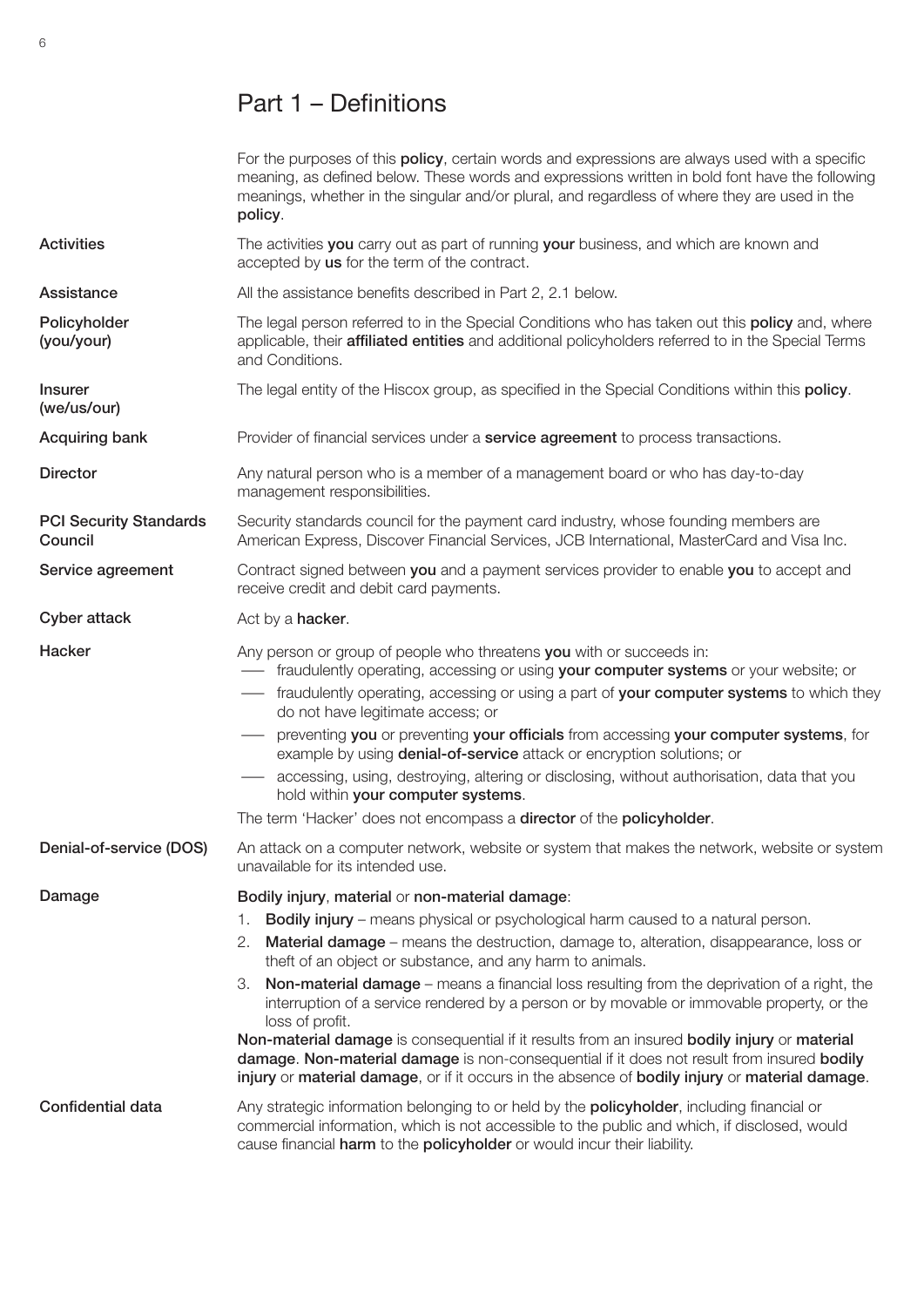| Personal data            | Any information relating to an identified or identifiable natural person - an 'identifiable natural<br>person' is deemed to be a natural person who can be directly or indirectly identified, for example<br>by reference to an identifier such as a name, ID number, location data, an online username,<br>or to one or more specific elements relating to their physical, physiological, genetic, physical,<br>economic, cultural or social identity, including bank information and sensitive data, and in<br>accordance with the prevailing legislation on the protection of personal data. |
|--------------------------|-------------------------------------------------------------------------------------------------------------------------------------------------------------------------------------------------------------------------------------------------------------------------------------------------------------------------------------------------------------------------------------------------------------------------------------------------------------------------------------------------------------------------------------------------------------------------------------------------|
| <b>Affiliated entity</b> | Any legal entity that the policyholder (a) owns on the day this <b>policy</b> takes effect or (b)<br>1.<br>acquires or directly or indirectly establishes during the period of insurance, provided such<br>legal entity:<br>carries out the same professional <b>activities</b> as the policyholder; and                                                                                                                                                                                                                                                                                        |
|                          | - has an annual turnover of less than 20% of the policyholder's annual turnover; and                                                                                                                                                                                                                                                                                                                                                                                                                                                                                                            |
|                          | has a registered address within the European Economic Area or in the United Kingdom;<br>and                                                                                                                                                                                                                                                                                                                                                                                                                                                                                                     |
|                          | is not aware of any claim made against them on the date it was acquired.                                                                                                                                                                                                                                                                                                                                                                                                                                                                                                                        |
|                          | 2.<br>Any legal entity that the policyholder acquires or establishes during the <b>period of insurance</b><br>with an annual turnover greater than 20% of the policyholder's annual turnover, and/or<br>carrying out professional <b>activities</b> different from those of the policyholder, and/or with a<br>registered address outside the European Economic Area, provided:<br>the policyholder has informed us in writing about the acquisition and/or establishment<br>of that legal entity within 30 days of the date it took place;                                                     |
|                          | we have agreed to include that legal entity in this <b>policy</b> , where applicable under new<br>conditions.                                                                                                                                                                                                                                                                                                                                                                                                                                                                                   |
|                          | For the purposes of this definition, an entity is considered an affiliate when it is controlled<br>З.<br>by the policyholder within the meaning of Articles 1:14 et seq of the Companies and<br>Associations Code.                                                                                                                                                                                                                                                                                                                                                                              |
| Human error              | Handling error due to negligence, carelessness or omission by one of your directors or officials<br>in relation to your computer systems, including a response to a social engineering attempt.                                                                                                                                                                                                                                                                                                                                                                                                 |
| Harmful event            | Act, deed or event that gives rise to or is likely to give rise to a claim. A series of harmful events<br>with the same technical cause is treated as a single harmful event.                                                                                                                                                                                                                                                                                                                                                                                                                   |
| <b>Excess</b>            | The portion of the insured event, excluding assistance (Part 2, 2.1) and defence costs (Part 2,<br>2.2 Section II and 2.3), that remains payable by the <b>policyholder</b> after the insurer's cover has<br>been implemented.                                                                                                                                                                                                                                                                                                                                                                  |
| Social engineering       | Any request sent to your directors or officials with the aim of inducing them, via fraudulent<br>manoeuvres:                                                                                                                                                                                                                                                                                                                                                                                                                                                                                    |
|                          | to disclose <b>personal data</b> or <b>confidential data</b> to which they have access; and/or<br>to unknowingly hand over valuables belonging to the policyholder to a third party.                                                                                                                                                                                                                                                                                                                                                                                                            |
| Gross operating margin   | The amount stipulated per accounting period of the <b>policyholder</b> , corresponding to the                                                                                                                                                                                                                                                                                                                                                                                                                                                                                                   |
|                          | difference between:                                                                                                                                                                                                                                                                                                                                                                                                                                                                                                                                                                             |
|                          | 1. Total operating income; and                                                                                                                                                                                                                                                                                                                                                                                                                                                                                                                                                                  |
|                          | 2. The sum of:                                                                                                                                                                                                                                                                                                                                                                                                                                                                                                                                                                                  |
|                          | variable operating costs less discounts, rebates and changes in inventory, plus fixed operating<br>costs covered by the policyholder's other income and/or not incurred during the period of<br>insurance of a claim.                                                                                                                                                                                                                                                                                                                                                                           |
|                          | If in doubt, the definition of 'gross operating margin' stipulated in Article 3:90 of the Royal Decree<br>of 29 April 2019 implementing the Companies and Associations Code will apply.                                                                                                                                                                                                                                                                                                                                                                                                         |
| <b>Threat</b>            | Behaviour by which a third party signals their intention to you:                                                                                                                                                                                                                                                                                                                                                                                                                                                                                                                                |
|                          | 1. to damage, destroy, modify and/or corrupt your computer systems, for example by<br>introducing a virus specifically targeting your system or your data; or                                                                                                                                                                                                                                                                                                                                                                                                                                   |
|                          | 2. to disseminate, disclose and/or use:<br>- the <b>personal data</b> that you hold, provided it is data that was not publicly accessible or<br>was not already circulated on the Internet before the threat, and/or                                                                                                                                                                                                                                                                                                                                                                            |
|                          | confidential data that you hold, where implementing this threat is likely to cause you<br>commercial damage.                                                                                                                                                                                                                                                                                                                                                                                                                                                                                    |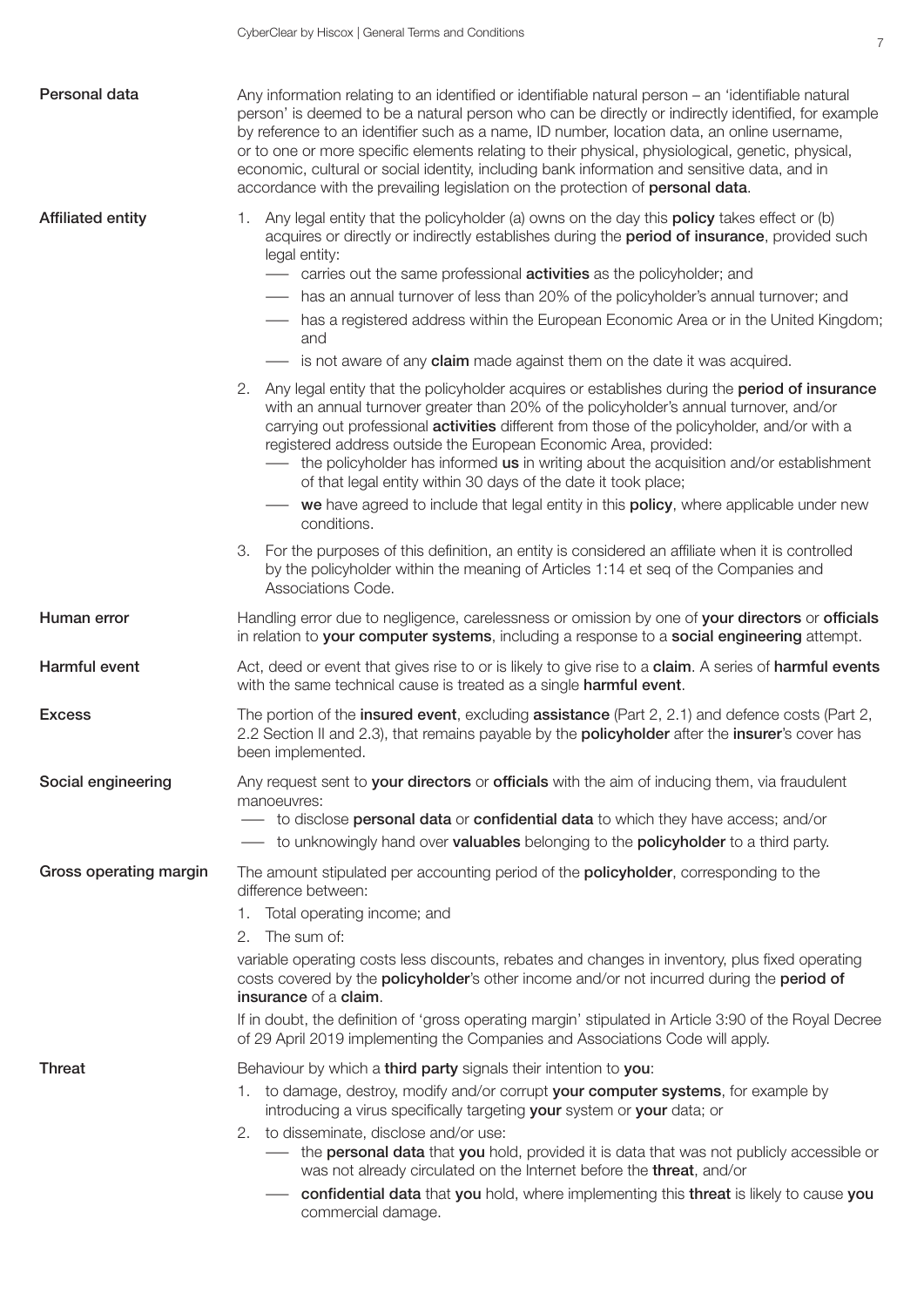| <b>Business partners</b>   | Your suppliers, sub-contractors, IT providers, customers and more generally any person with<br>whom you have a business relationship.                                                                                                                                                                                                                  |
|----------------------------|--------------------------------------------------------------------------------------------------------------------------------------------------------------------------------------------------------------------------------------------------------------------------------------------------------------------------------------------------------|
| Period of insurance        | The period between:                                                                                                                                                                                                                                                                                                                                    |
|                            | 1. the first effective date of the <b>policy</b> referred to in the Special Conditions and the first renewal<br>date referred to in the Special Conditions; or                                                                                                                                                                                         |
|                            | 2. the first effective date of the policy referred to in the Special Conditions and the date of the<br>policy's expiry before its first annual renewal; or                                                                                                                                                                                             |
|                            | 3. two consecutive annual renewal dates, or;                                                                                                                                                                                                                                                                                                           |
|                            | 4. the policy's last annual renewal date and the date of its termination or expiry during the<br>period of cover in place on that date;<br>without prejudice, for 'Damage to third parties' cover only, the 36-month period immediately<br>following the date of termination or expiry of the cover (see Part 4 below).                                |
| Withholding period         | Waiting period before the cover takes effect. Our cover will be payable as soon as there is a<br>harmful event that continues without having ended during the withholding period.                                                                                                                                                                      |
| <b>Cover limit</b>         | The maximum amount that we will pay under this policy, as set out in your Special Conditions.<br>Unless otherwise specified in your Special Conditions, the cover limit is agreed per claim and<br>per period of insurance.                                                                                                                            |
| <b>Policy</b>              | This insurance contract concluded between you and us, including the Standard Terms and<br>Conditions, the Special Conditions and addenda.                                                                                                                                                                                                              |
| <b>Officials</b>           | Your employees, apprentices, trainees, and more generally any natural person placed under<br>your authority on a temporary or permanent basis.                                                                                                                                                                                                         |
|                            | SELF-EMPLOYED WORKERS AND SUB-CONTRACTORS DO NOT FALL<br>WITHIN THE DEFINITION OF OFFICIALS. PERSONS WHO CARRY OUT THEIR ACTIVITY IN<br>BREACH OF THE LEGAL OR REGULATORY PROVISIONS ON UNDECLARED WORK ARE<br>EXCLUDED.                                                                                                                               |
| Ransom                     | Any sum of money, in cash or otherwise, goods, products and/or services claimed from you by a<br>third party in return for not carrying out a threat.                                                                                                                                                                                                  |
|                            | RANSOMS CLAIMED BY A PERSON WHO IS THE SUBJECT OF AN ECONOMIC OR<br>COMMERCIAL SANCTION PROVIDED FOR BY THE UNITED NATIONS, THE EUROPEAN<br>UNION, BELGIUM AND/OR ANY OTHER STATE (INCLUDING THE UNITED STATES), OR WHO<br>IS A MEMBER OF A TERRORIST GROUP WITHOUT PREJUDICE TO SECTION II, PART 2.2,<br>'INVESTIGATIONS AND SANCTIONS' ARE EXCLUDED. |
| Complaint                  | Any written invocation of your liability in connection with a claim.                                                                                                                                                                                                                                                                                   |
| <b>Outsourced services</b> | Services outsourced by the <b>policyholder</b> to a third party in exchange for remuneration, and<br>corresponding to human resources, payroll, a call centre (sales and assistance), billing, legal,<br>storage and shipping services for finished products.                                                                                          |
| <b>IT</b> services         | Any natural person or legal entity that, under a written agreement, provides you with IT and<br>electronic services, including any of the following services or systems, where hosted by a public<br>cloud service or at a data centre that you do not own:                                                                                            |
|                            | Infrastructure as a Service;<br>1.                                                                                                                                                                                                                                                                                                                     |
|                            | 2.<br>Platform as a Service;                                                                                                                                                                                                                                                                                                                           |
|                            | З.<br>Software as a Service;                                                                                                                                                                                                                                                                                                                           |
|                            | Hosting services;<br>4.                                                                                                                                                                                                                                                                                                                                |
|                            | Email, intranet or extranet services;<br>5.                                                                                                                                                                                                                                                                                                            |
|                            | This does not include Internet service providers and telecommunications services.                                                                                                                                                                                                                                                                      |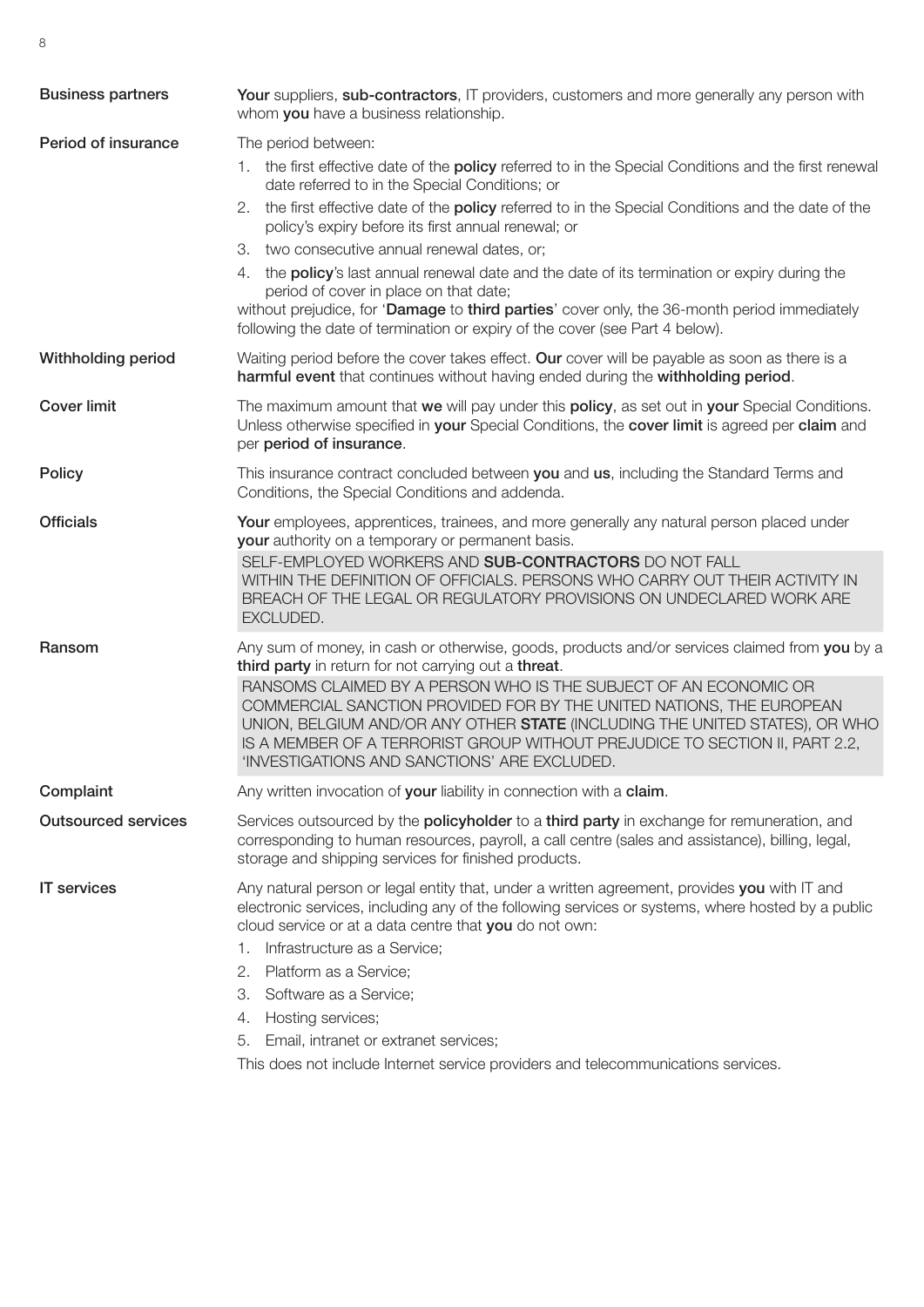| Claim or 'insured event' | 1. Under the 'Cyberextortion', 'Investigations and penalties', 'Infringement of personal data',<br>'Interruption of your professional activities', 'Infringement of your confidential data',<br>'Excess charges in invoices' and 'Cyber fraud' cover: any non-material damage suffered by<br>you as a result of a harmful event or a series of harmful events, as exhaustively listed and<br>described by the cover, as well as <b>material damage</b> included in the 'Perishable foodstuffs'<br>and 'IT equipment' cover as part of the Interruption to your professional activity cover, and<br>loss of physical property included as part of the 'Cyber fraud' cover. |
|--------------------------|---------------------------------------------------------------------------------------------------------------------------------------------------------------------------------------------------------------------------------------------------------------------------------------------------------------------------------------------------------------------------------------------------------------------------------------------------------------------------------------------------------------------------------------------------------------------------------------------------------------------------------------------------------------------------|
|                          | Under the 'Damage to third parties' cover: any non-material damage or bodily injury<br>2.<br>resulting from a harmful event or from a series of harmful events as exhaustively listed<br>and described by the cover, caused to a third party or to an official, for which you may be<br>liable, and which has been the subject of a complaint.                                                                                                                                                                                                                                                                                                                            |
| <b>Computer systems</b>  | Computer systems that belong to you and over which you have full control.                                                                                                                                                                                                                                                                                                                                                                                                                                                                                                                                                                                                 |
| Sub-limit                | The sum insured and indicated as a sub-limit in the policy, and which forms part of the policy<br>without exceeding the cover limit.                                                                                                                                                                                                                                                                                                                                                                                                                                                                                                                                      |
| Sub-contractor           | A natural person or legal entity that is not an affiliated entity of the policyholder and which is<br>instructed to carry out activities or services on behalf of the policyholder, including cloud service<br>providers, web hosts and data controllers.                                                                                                                                                                                                                                                                                                                                                                                                                 |
| Third party              | Any natural person or legal entity, including your business partners.                                                                                                                                                                                                                                                                                                                                                                                                                                                                                                                                                                                                     |
|                          | EXCLUDES THE POLICYHOLDER AND THEIR OFFICIALS.                                                                                                                                                                                                                                                                                                                                                                                                                                                                                                                                                                                                                            |
| <b>Valuables</b>         | Bank notes, coins, currencies, coins and ingots in precious metals, deposit money, cheques,<br>commercial instruments, money orders and transfer orders, deposit certificates, commercial<br>papers, savings bonds, treasury bonds and other negotiable debt securities, shares and<br>debentures and in general all means of payment and all financial securities.                                                                                                                                                                                                                                                                                                       |
|                          | Valuables are either reinstatable or non-reinstatable.                                                                                                                                                                                                                                                                                                                                                                                                                                                                                                                                                                                                                    |
|                          | Non-reinstatable valuables Any valuables - other than bank notes, coins, currency and deposit money - which cannot be<br>reinstated or cancelled, such as precious metal coins and ingots or digital financial securities.                                                                                                                                                                                                                                                                                                                                                                                                                                                |
| Reinstatable valuables   | Any valuables - other than bank notes, coins, currency and deposit money - which can be<br>reinstated or cancelled, such as cheques, commercial instruments or digital financial securities<br>payable to the bearer.                                                                                                                                                                                                                                                                                                                                                                                                                                                     |
| Breach of personal data  | The destruction, loss, alteration, disclosure or unauthorised access to personal data (including<br>through a virus) that you hold within your computer systems, resulting:                                                                                                                                                                                                                                                                                                                                                                                                                                                                                               |
|                          | 1. from human error;                                                                                                                                                                                                                                                                                                                                                                                                                                                                                                                                                                                                                                                      |
|                          | 2. from a cyberattack.                                                                                                                                                                                                                                                                                                                                                                                                                                                                                                                                                                                                                                                    |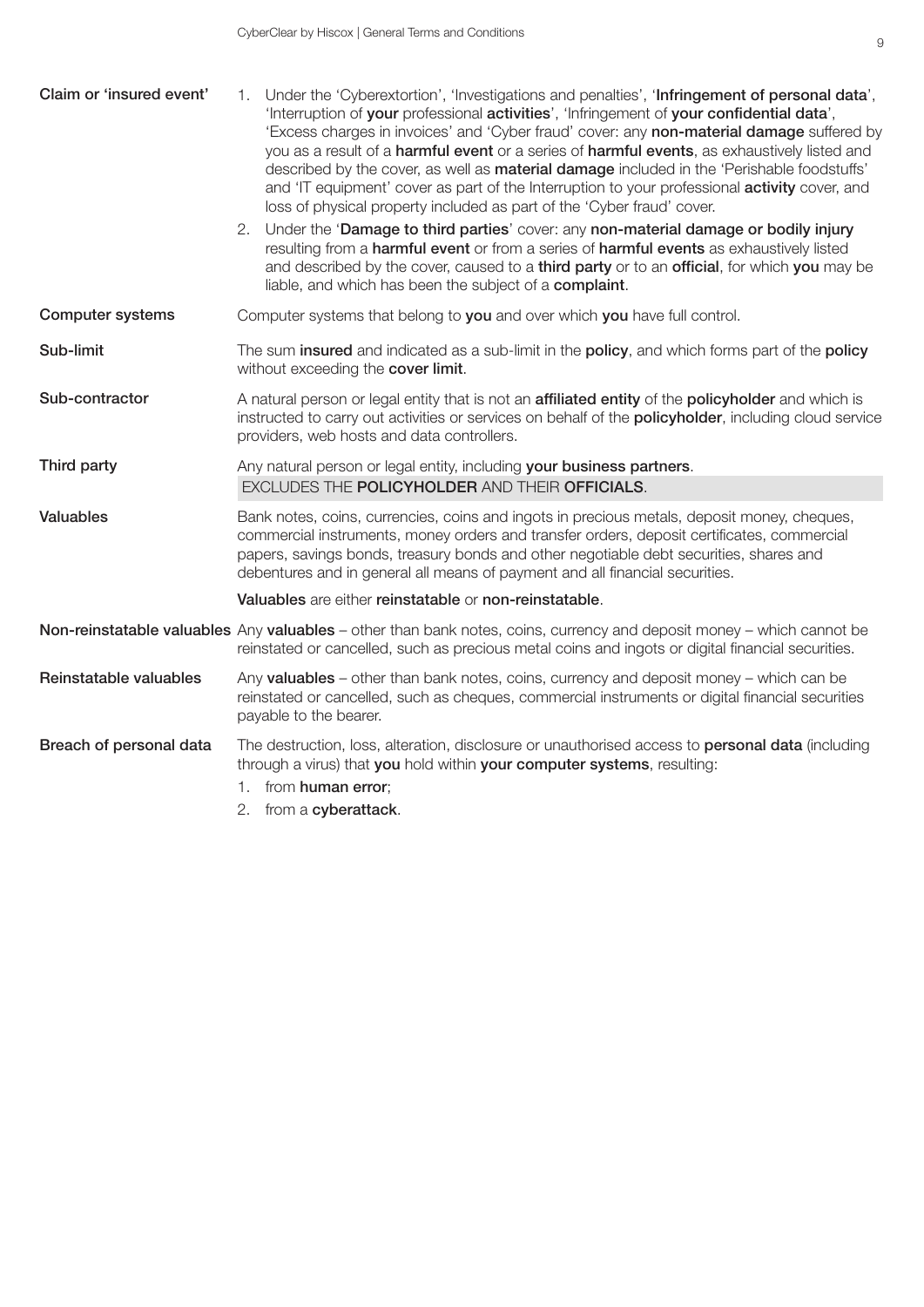# Part 2 – Description of the cover

| 2.1 Assistance cover    |                                                                                                                                                                                                                                                                                                                                                                                                                                                                                                                                                                                                                                                                                                                                                                                              |  |
|-------------------------|----------------------------------------------------------------------------------------------------------------------------------------------------------------------------------------------------------------------------------------------------------------------------------------------------------------------------------------------------------------------------------------------------------------------------------------------------------------------------------------------------------------------------------------------------------------------------------------------------------------------------------------------------------------------------------------------------------------------------------------------------------------------------------------------|--|
| Section I<br>Assistance | We have set up a panel of specialist partners able to intervene to assist you in the event of a<br>cyberattack and, more generally, in the event of an attack on the integrity of your computer<br>systems, as covered by your policy, except as a result of a human error. We will cover, with<br>no excess, the fees of these partners instructed by us in connection with an insured event as<br>described below, provided the claim is declared to us within 72 hours of its occurrence. It is<br>up to us to decide whether to instruct one or more experts from our panel, but we will make<br>this decision in consultation with you. This benefit will always constitute a best endeavours<br>obligation, rather than an absolute obligation.                                        |  |
|                         | Up to 72 hours after a cyberattack, we will also cover, with no excess and beyond the cover<br>limit, the reasonable and necessary fees, up to a maximum of $£15,000$ (non-indexed) per<br>year of insurance, of the specialist service providers listed below that you choose to appoint<br>(own service), provided those providers were instructed as soon as you became aware of a<br>cyberattack or of an attack on the integrity of your computer systems and provided the<br>cyberattack can reasonably be suppressed within 72 hours.<br>This <b>assistance</b> is designed to be applied regardless of the cover activated in the event of a<br>proven or potential insured event with, in the second instance, reliable and concrete evidence of<br>the existence of such an event. |  |
|                         | The following specialist providers may be instructed:                                                                                                                                                                                                                                                                                                                                                                                                                                                                                                                                                                                                                                                                                                                                        |  |
| A. IT security expert   | a consultant specialising in information system security whose work may involve identifying a<br>security breach in your computer systems, recommending solutions for remedying the breach,<br>carrying out repair services following the security breach, up to a maximum of $€1,000.00$ (non-<br>indexed), that are urgent and strictly necessary to prevent an imminent cyberattack or to reduce<br>the consequences of an insured event that has begun to emerge, identifying the compromised<br>personal data or confidential data, identifying the author(s) of a cyberattack, building a case<br>file for legal action;                                                                                                                                                               |  |
| <b>B.</b> Lawyer        | a lawyer whose work may involve identifying the nature and scope of your statutory or regulatory<br>obligations in terms of notifying any <b>breach of personal data</b> to the competent authorities and/<br>or to individuals whose personal data has been breached, and where applicable to carry out<br>such notifications or to build a case file for legal action;                                                                                                                                                                                                                                                                                                                                                                                                                     |  |
|                         | C. Crisis communication a communications specialist whose work may involve helping you manage your external<br>communications to limit the impact of the insured event on your reputation and/or online<br>reputation.                                                                                                                                                                                                                                                                                                                                                                                                                                                                                                                                                                       |  |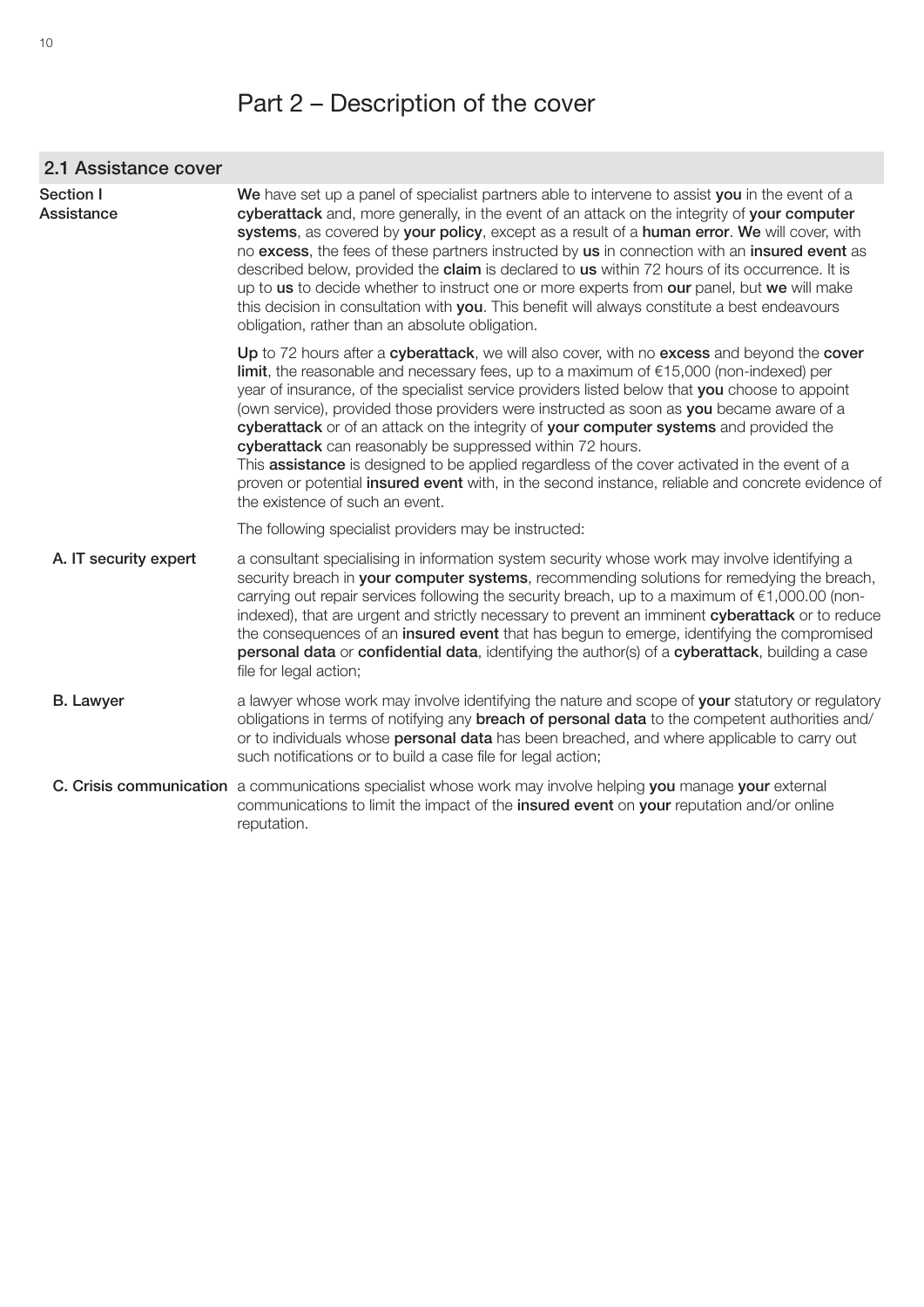### 2.2 First Party Cover (Your own losses)

#### Section I Cyberextortion

| 1. Scope of the cover  | We will cover you in the event of:<br>a threat of extortion by a hacker to obtain payment of a ransom from you;<br>a ransom request following damage to, destruction, modification or corruption of your<br>computer systems or the disclosure of confidential and/or personal data by a hacker.                                                                                                                                                                                                                                                                                                      |
|------------------------|-------------------------------------------------------------------------------------------------------------------------------------------------------------------------------------------------------------------------------------------------------------------------------------------------------------------------------------------------------------------------------------------------------------------------------------------------------------------------------------------------------------------------------------------------------------------------------------------------------|
| 2. Benefits paid       | In the event of an insured event covered by this policy, and provided this benefit is legally<br>insurable under the governing law, we will cover, in addition to the assistance referred to in Part<br>2.1 above, and under the conditions and limits provided for by the <b>policy</b> :<br>the amount of the ransom that you have paid to the hacker<br>1.<br>- up to its monetary amount; or<br>- if it concerns goods, products or services, up to their market value on the day of paying<br>the ransom.<br>2. operating losses you have suffered, where directly caused by the cyberextortion. |
|                        | The operating losses are covered in accordance with the provisions set out in the Special<br>Conditions.                                                                                                                                                                                                                                                                                                                                                                                                                                                                                              |
| 3. Conditions of cover | THIS COVER IS SUBJECT TO THE FOLLOWING CONDITIONS:<br><b>WE HAVE GIVEN OUR PRIOR AGREEMENT FOLLOWING RECEIPT OF AN OPINION</b><br>FROM OUR IT EXPERT PANEL DEMONSTRATING THAT THERE IS NO TECHNICAL<br>AND/OR LEGAL ALTERNATIVE TO PAYING THE RANSOM; AND<br><b>YOU</b> DEMONSTRATE TO US THAT THE <b>RANSOM</b> HAS BEEN PAID TO THE <b>HACKER</b><br>UNDER DURESS; AND                                                                                                                                                                                                                              |
|                        | <b>YOU</b> DEMONSTRATE TO US THAT YOU ARE CERTAIN THE RANSOM REQUEST WAS<br>A GENUINE THREAT AND NOT A HOAX; AND                                                                                                                                                                                                                                                                                                                                                                                                                                                                                      |
|                        | AT LEAST ONE OF YOUR CORPORATE OFFICERS HAS GIVEN THEIR PRIOR WRITTEN<br>CONSENT TO PAY THE RANSOM.                                                                                                                                                                                                                                                                                                                                                                                                                                                                                                   |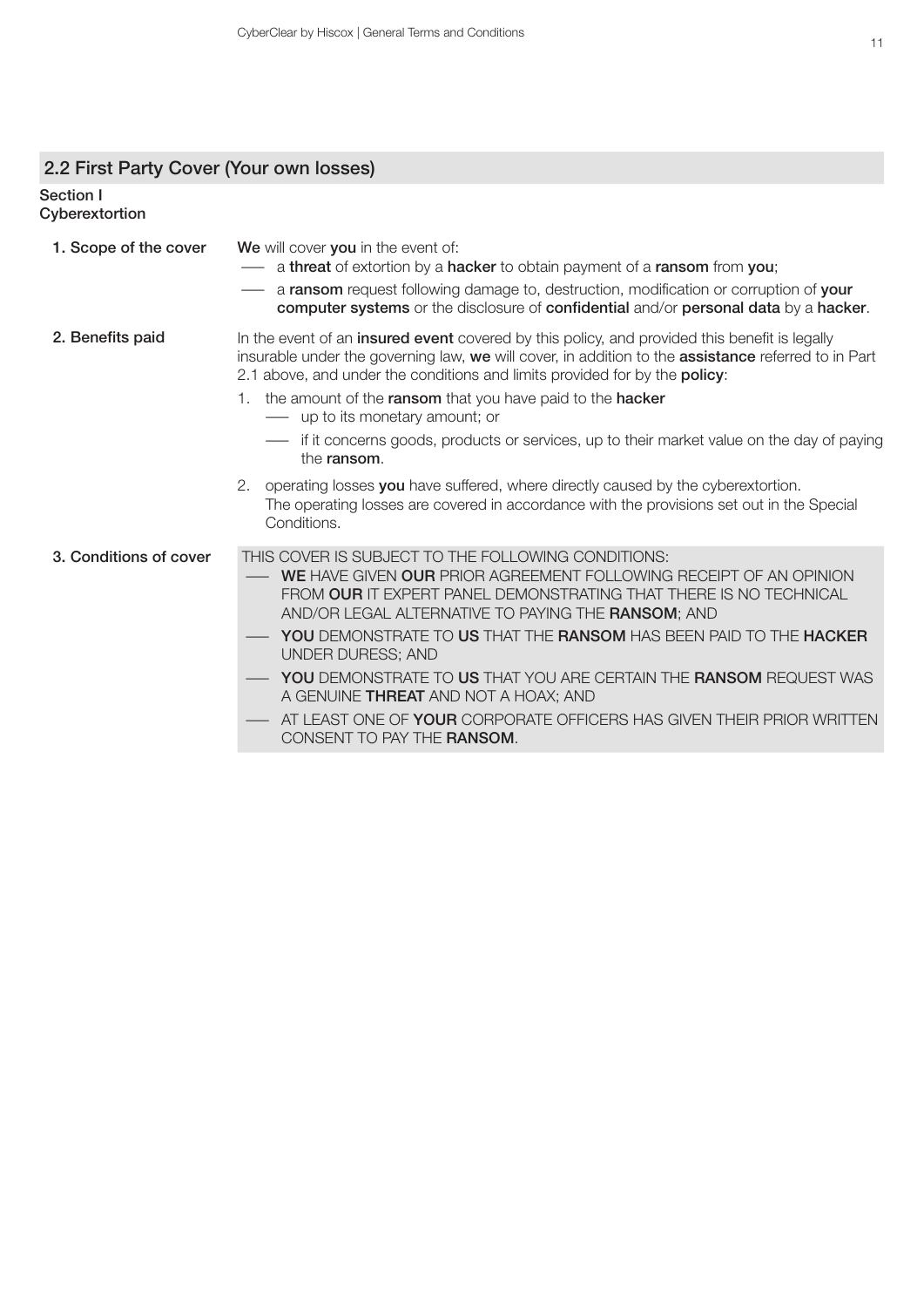| <b>Section II</b><br>Investigations and<br>penalties | Following an insured event covered under the 'Breach of personal data' benefit (Part 2.2 -<br>Section III), 'Breach of security and/or confidentiality of personal data' (Part 2.3) or 'Breach of<br>third-party confidential data' (Part 2.3), we will cover you in the event of:<br>an investigation or action taken against you by a competent administrative or government<br>authority concerning the <b>breach of personal data</b> concerned, for example, the data<br>protection authority; and/or<br>an investigation or action initiated by a member of the PCI Security Standards Council or<br>by an acquiring bank following an actual or alleged breach on your part of the 'PCI-DSS'<br>security rules or the rules laid down by any banking institution or bank card network used<br>by you to accept and receive payments by credit card.<br>If an insured event covered by this policy occurs, we will cover, in addition to the assistance<br>referred to in Part 2.1 above, and under the conditions and limits provided for by the policy. |
|------------------------------------------------------|-----------------------------------------------------------------------------------------------------------------------------------------------------------------------------------------------------------------------------------------------------------------------------------------------------------------------------------------------------------------------------------------------------------------------------------------------------------------------------------------------------------------------------------------------------------------------------------------------------------------------------------------------------------------------------------------------------------------------------------------------------------------------------------------------------------------------------------------------------------------------------------------------------------------------------------------------------------------------------------------------------------------------------------------------------------------|
| A. Costs of defence                                  | Lawyer's fees incurred with our prior written agreement in defending you in connection with this<br>investigation or action, within the limits of the rates charged by lawyers on our own panel, and<br>provided that:<br>we are kept strictly informed by you, or directly by your lawyer, of developments in the<br>case, with enough good time for us to be able to present our observations (without this<br>being considered as taking charge of the case);<br>where we have notified you of our intention to take charge of the case, that these<br>supervisory powers are available to us.<br>This benefit will be paid after the amicable, administrative or judicial settlement or settlement<br>by arbitration of the claim has concluded, in the form of reimbursement of the pre-tax cost of<br>the invoices from the relevant law firm duly paid by you, and on presentation of the relevant<br>supporting documents. We may, if necessary and on request, pay these costs in advance.                                                             |
| <b>B.</b> Fines and penalties                        | Where applicable, and by partial derogation from the general exclusion of benefit 11 below,<br>fines and penalties that you are required to pay in connection with the above investigations<br>and actions, provided they are legally insurable under the governing law. This benefit will take<br>the form of reimbursement of the amount of fines and penalties duly paid by you, and on<br>presentation of the supporting documents.                                                                                                                                                                                                                                                                                                                                                                                                                                                                                                                                                                                                                         |
| <b>C. Conditions of cover</b>                        | THIS COVER WILL NOT BE GRANTED TO YOU IN CONNECTION WITH INVESTIGATIONS<br>INITIATED BY A MEMBER OF THE PCI SECURITY STANDARDS COUNCIL OR BY<br>AN ACQUIRING BANK, UNLESS YOU HAVE PROVIDED TO US, ON THE DATE OF<br>TAKING OUT THE COVER, A DOCUMENT CERTIFYING YOUR COMPLIANCE WITH THE<br>APPLICABLE PCI-DSS STANDARD.                                                                                                                                                                                                                                                                                                                                                                                                                                                                                                                                                                                                                                                                                                                                       |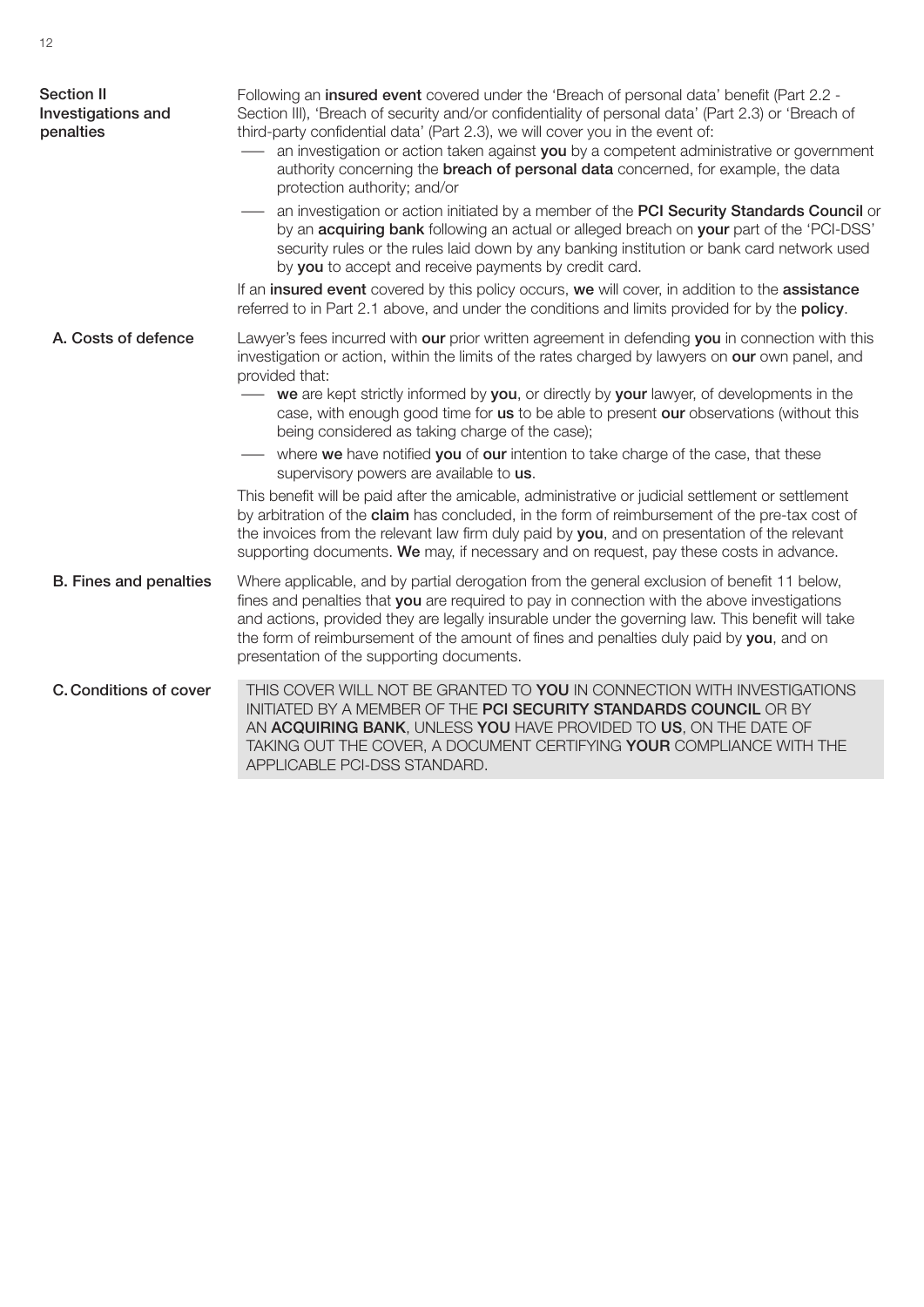| <b>Section III</b><br><b>Breach of</b><br>personal data | We will cover you in the event of a breach of personal data resulting from human error,<br>a cyberattack committed or suffered by you or by a sub-contractor within the meaning<br>of legislation on the protection of <b>personal data</b> , including in the absence of a statutory or<br>regulatory obligation incumbent on you.                                      |
|---------------------------------------------------------|--------------------------------------------------------------------------------------------------------------------------------------------------------------------------------------------------------------------------------------------------------------------------------------------------------------------------------------------------------------------------|
|                                                         | If an insured event covered by this policy occurs, we will cover, in addition to the assistance<br>referred to in Part 2.1 above, and under the conditions and limits provided for by the policy:                                                                                                                                                                        |
| 1. Costs of notification                                | The costs incurred with our prior written agreement, of:<br>identifying the nature and scope of your statutory or regulatory notification obligations;                                                                                                                                                                                                                   |
|                                                         | identifying the natural persons and national authorities to whom the breach of personal<br>data identified must be notified;                                                                                                                                                                                                                                             |
|                                                         | notifying the <b>breach of personal data</b> identified to the natural persons concerned, and to<br>the competent administrative or government authorities, in accordance with your statutory<br>or regulatory obligations.                                                                                                                                              |
|                                                         | This benefit will be paid in the form of reimbursement of the amount, excluding tax, of invoices<br>issued for notification costs incurred, duly paid by you and/or on the basis of supporting<br>documents relating to any other costs associated with this notification. We may, if necessary and<br>on request, pay these costs in advance by covering them directly. |
| 2. Call centre                                          | The cost of any external call centre that you have commissioned with our prior written<br>agreement in order to respond to questions from natural persons whose personal data has<br>been compromised, provided you do not have the internal resources and facilities required to do<br>so yourself.                                                                     |
|                                                         | This benefit will be paid in the form of reimbursement of the amount, excluding tax, of the<br>invoices of the external call centre concerned, duly paid by you and on presentation of the<br>relevant supporting documents. We may, if necessary and on request, pay these costs in<br>advance by covering them directly.                                               |
| 3. Identity/credit<br>monitoring                        | The cost of any external provider that you have instructed with our prior written agreement in<br>order to monitor and prevent any unauthorised use of the personal data breached, provided this<br>monitoring relates to:                                                                                                                                               |
|                                                         | social security numbers, driving licences, or any other number enabling an individual to be<br>a)<br>directly or indirectly identified, issued by any organisation and capable of being used, in<br>conjunction with other information, for the purposes of opening bank accounts or taking out<br>insurance; and/or                                                     |
|                                                         | any other personal data for which the prevailing law or regulations require you to implement<br>b)<br>this monitoring.                                                                                                                                                                                                                                                   |
|                                                         | This benefit will be paid in the form of reimbursement of the amount, excluding tax, of the<br>invoices of the external provider concerned, duly paid by you and on presentation of the relevant<br>supporting documents. We may, if necessary and on request, pay these costs in advance by<br>covering them directly.                                                  |
|                                                         | THIS BENEFIT IS LIMITED TO PAYING IDENTITY OR CREDIT MONITORING SERVICES<br>CARRIED OUT DURING A 12-MONTH PERIOD AS FROM THE DATE ON WHICH YOU<br>BECAME AWARE OF THE INSURED EVENT, AND ONLY FOR INDIVIDUALS WHO HAVE<br>REQUESTED IT.                                                                                                                                  |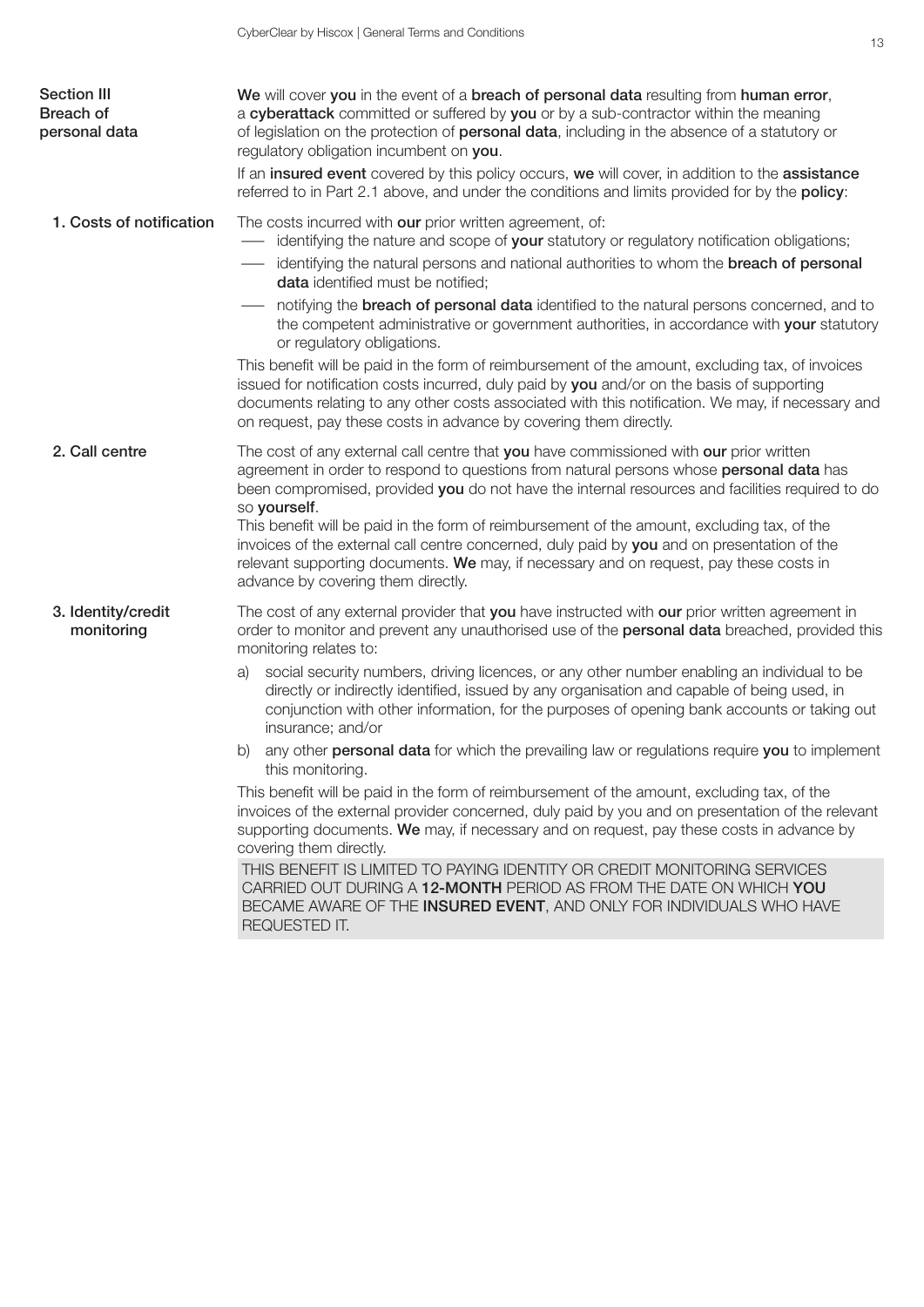| <b>Section IV</b><br>Breach of your<br>confidential data                                     | We will cover you in the event of destruction, loss, alteration, disclosure or unauthorised access<br>to your confidential data or the confidential data of third parties that you hold as a result of<br>human error or a cyberattack.                                                                                                                                                                                                                                                                                                                                                                                                                                                                                                                                                                                                                                                                                                                                                                                                                                                                                                                                                                                                                                                                                                                                                                                                                                                                                                                                                                                                                                                       |
|----------------------------------------------------------------------------------------------|-----------------------------------------------------------------------------------------------------------------------------------------------------------------------------------------------------------------------------------------------------------------------------------------------------------------------------------------------------------------------------------------------------------------------------------------------------------------------------------------------------------------------------------------------------------------------------------------------------------------------------------------------------------------------------------------------------------------------------------------------------------------------------------------------------------------------------------------------------------------------------------------------------------------------------------------------------------------------------------------------------------------------------------------------------------------------------------------------------------------------------------------------------------------------------------------------------------------------------------------------------------------------------------------------------------------------------------------------------------------------------------------------------------------------------------------------------------------------------------------------------------------------------------------------------------------------------------------------------------------------------------------------------------------------------------------------|
|                                                                                              | If an insured event covered by this policy occurs, we will cover, in addition to the assistance<br>referred to in Part 2.1 above, and under the conditions and limits provided for by the policy,<br>the costs of recovering and/or restoring your confidential data essential to carrying out your<br>professional activities.                                                                                                                                                                                                                                                                                                                                                                                                                                                                                                                                                                                                                                                                                                                                                                                                                                                                                                                                                                                                                                                                                                                                                                                                                                                                                                                                                               |
| <b>Section V</b><br>Interruption to and<br>interference with your<br>professional activities | We will cover you in the event of a full or partial interruption to your professional activities:<br>resulting directly from the actions of a <b>hacker</b> who has succeeded in hindering or<br>disrupting access to and/or the functioning of all or part of your computer systems; or<br>resulting from a breach of personal data or confidential data; or                                                                                                                                                                                                                                                                                                                                                                                                                                                                                                                                                                                                                                                                                                                                                                                                                                                                                                                                                                                                                                                                                                                                                                                                                                                                                                                                 |
|                                                                                              | a denial-of-service attack, whether or not widespread, and targeting you directly.                                                                                                                                                                                                                                                                                                                                                                                                                                                                                                                                                                                                                                                                                                                                                                                                                                                                                                                                                                                                                                                                                                                                                                                                                                                                                                                                                                                                                                                                                                                                                                                                            |
|                                                                                              | If an insured event covered by this policy occurs, we will cover, in addition to the assistance<br>referred to in Part 2.1 above, and under the conditions and limits provided for by the policy, and<br>in particular the sub-limit per year of insurance provided for in the Special Conditions:                                                                                                                                                                                                                                                                                                                                                                                                                                                                                                                                                                                                                                                                                                                                                                                                                                                                                                                                                                                                                                                                                                                                                                                                                                                                                                                                                                                            |
| 1. What is covered?                                                                          |                                                                                                                                                                                                                                                                                                                                                                                                                                                                                                                                                                                                                                                                                                                                                                                                                                                                                                                                                                                                                                                                                                                                                                                                                                                                                                                                                                                                                                                                                                                                                                                                                                                                                               |
| 1.1. Operating losses                                                                        | Operating losses will be covered in accordance with the provisions set out in the Special<br>Conditions.                                                                                                                                                                                                                                                                                                                                                                                                                                                                                                                                                                                                                                                                                                                                                                                                                                                                                                                                                                                                                                                                                                                                                                                                                                                                                                                                                                                                                                                                                                                                                                                      |
| costs                                                                                        | 1.2. Additional operating Additional operating costs will be covered in accordance with the provisions set out in the<br>Special Conditions.                                                                                                                                                                                                                                                                                                                                                                                                                                                                                                                                                                                                                                                                                                                                                                                                                                                                                                                                                                                                                                                                                                                                                                                                                                                                                                                                                                                                                                                                                                                                                  |
| 1.3. Director                                                                                | Where a director of the policyholder or (one of) their children, or one of the persons living with<br>them, is the victim of one or more of the following cyber incidents:<br>- Publication of defamatory content on social media, an Internet site or any other digital<br>platform (including hate sites, blogs, chatrooms, email, GSM, SMS, etc.);<br>Unjustified attack on their personal reputation via social media, an Internet site or any other<br>digital platform (including hate sites, blogs, chatrooms, email, GSM, SMS, etc.);<br>Grooming: An online process where an adult approaches a minor and manipulates them<br>for sexual contact or sexual acts (e.g. via webcam, chat or email), including the creation<br>and dissemination of photographic material on the Internet;<br>Sextortion: any extortion that is sexual in nature, including the creation and dissemination<br>of photographic material on the Internet;<br>- Cyberbullying and online harassment: repeatedly harassing, insulting, offending, tormenting<br>or threatening on the Internet or through any other electronic means of communication;<br>Any publication, communication or unauthorised use by a third party of personal data in<br>breach of legislation on the protection of personal data;<br>and where the cyber incidents listed above indirectly harm the reputation of the policyholder,<br>we will also cover, in addition to the additional operating costs (benefit 1.2 of this section) up<br>to a maximum of €3,000.00 (non-indexed), the costs of rebuilding the policyholder's reputation<br>through, among other things, the deletion or concealment of defamatory content. |
| 2. Period of<br>indemnification                                                              | After the retained portion has been converted into a monetary excess after the withholding<br>period, the indemnification of operating losses and additional operating costs will only be<br>covered for a period of indemnification referred to in the Special Conditions, a period that begins<br>on the day the insured event first occurs. It will not be altered if the policy expires, is terminated<br>or suspended after the insured event occurs.                                                                                                                                                                                                                                                                                                                                                                                                                                                                                                                                                                                                                                                                                                                                                                                                                                                                                                                                                                                                                                                                                                                                                                                                                                    |
| 3. Extensions of cover                                                                       | The following extensions are only agreed when specifically referred to in the Special Conditions of<br>your policy, and within the sub-limit set out therein:                                                                                                                                                                                                                                                                                                                                                                                                                                                                                                                                                                                                                                                                                                                                                                                                                                                                                                                                                                                                                                                                                                                                                                                                                                                                                                                                                                                                                                                                                                                                 |
| 3.1. Perishable<br>foodstuffs                                                                | Losses resulting from <b>damage</b> to stocks of perishable foodstuffs as a direct consequence of<br>changes in temperature and humidity in a controlled environment, due to acts committed by a<br>hacker, including the reasonable costs of repairing and replacing such stock                                                                                                                                                                                                                                                                                                                                                                                                                                                                                                                                                                                                                                                                                                                                                                                                                                                                                                                                                                                                                                                                                                                                                                                                                                                                                                                                                                                                              |
| 3.2. Computer<br>equipment                                                                   | Costs relating to the repair or replacement of computer equipment belonging to you following<br>damage to it as a result of acts by a hacker, except for theft, vandalism or loss.                                                                                                                                                                                                                                                                                                                                                                                                                                                                                                                                                                                                                                                                                                                                                                                                                                                                                                                                                                                                                                                                                                                                                                                                                                                                                                                                                                                                                                                                                                            |

14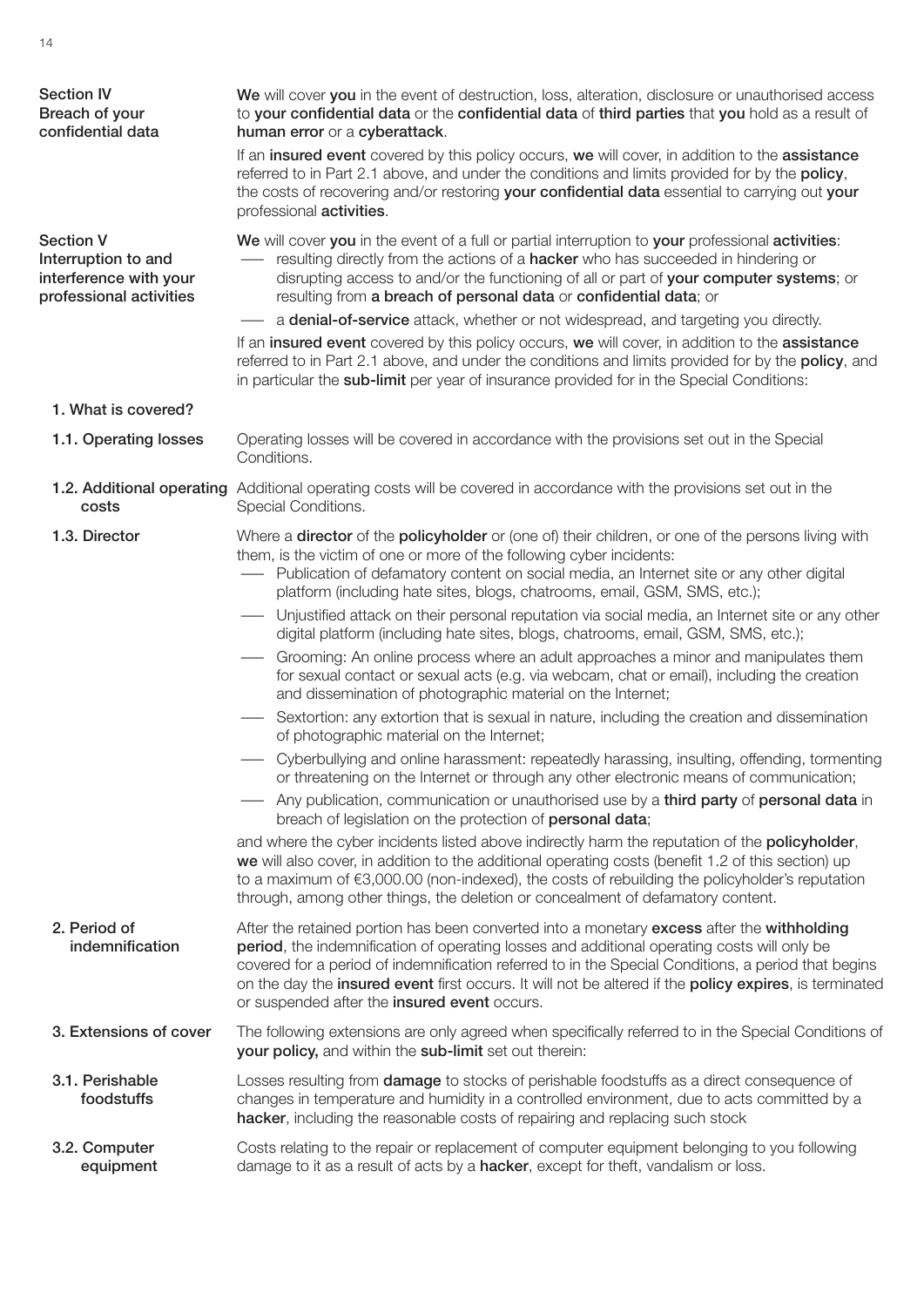|                                                                     | 3.3. IT service providers Full or partial interruption to your professional activities as a direct result of:<br>a cyberattack suffered by one of your IT service providers; or                                                                                                                                                                                                                                                                                                                                                                                                                                                                                                                                                                    |
|---------------------------------------------------------------------|----------------------------------------------------------------------------------------------------------------------------------------------------------------------------------------------------------------------------------------------------------------------------------------------------------------------------------------------------------------------------------------------------------------------------------------------------------------------------------------------------------------------------------------------------------------------------------------------------------------------------------------------------------------------------------------------------------------------------------------------------|
|                                                                     | the accidental malfunction or unavailability of your computer systems caused by a<br>human error by one of your IT service providers.                                                                                                                                                                                                                                                                                                                                                                                                                                                                                                                                                                                                              |
|                                                                     | Our benefit will be payable after the withholding period referred to in the Special Conditions has<br>ended, and for a maximum period of three months. Once the period has ended, we will cover the<br>claim as from its first occurrence, subject to application of the excess.                                                                                                                                                                                                                                                                                                                                                                                                                                                                   |
| 3.4. External service<br>providers                                  | Full or partial interruption to your professional activities as a direct result of:<br>- a cyberattack suffered by one of your external service providers; or                                                                                                                                                                                                                                                                                                                                                                                                                                                                                                                                                                                      |
|                                                                     | the accidental malfunction or unavailability of your computer systems caused by a<br>human error by one of your external service providers.                                                                                                                                                                                                                                                                                                                                                                                                                                                                                                                                                                                                        |
|                                                                     | Our benefit will be payable after the withholding period referred to in the Special Conditions has<br>ended, and for a maximum period of three months. Once the withholding period has ended,<br>we will cover the claim as from its first occurrence, subject to application of the excess.                                                                                                                                                                                                                                                                                                                                                                                                                                                       |
| 3.5. Failure of your<br>computer systems<br>due to a human<br>error | Full or partial interruption to your professional activities following accidental malfunction or<br>unavailability of your computer systems caused by a human error by you or by one of your<br>officials.                                                                                                                                                                                                                                                                                                                                                                                                                                                                                                                                         |
| 3.6. Any failure of your<br>computer systems                        | This benefit covers full or partial interruptions to your professional activities following any<br>accidental (understood as unforeseen and unintentional) malfunction or unavailability of your<br>computer systems, provided the malfunction originates from the part of the computer system<br>or power supply system that is under the sole authority of the <b>policyholder</b> or over which the<br>policyholder has full control. Malfunctions due to obsolescence or to overload caused by<br>improper scheduling of the computer systems' capacity under normal operating conditions, or<br>due to increased usage, do not constitute malfunctions of your computer systems within the<br>meaning of these Standard Terms and Conditions. |
| <b>Section VI</b><br>Data recovery                                  | Following an insured event, we will cover any costs incurred, subject to our prior written<br>agreement, by a data recovery expert appointed to recover lost or altered personal data and/or<br>confidential data from the computer media that you have.                                                                                                                                                                                                                                                                                                                                                                                                                                                                                           |
| <b>Section VII</b><br>Improvements                                  | Following an insured event, we will cover any costs incurred, subject to our prior written<br>agreement, in connection with improving the security level of your computer systems, up to a<br>maximum of 10% of the <b>damage</b> for which we are indemnifying you, not exceeding €10,000<br>(not indexed).                                                                                                                                                                                                                                                                                                                                                                                                                                       |
| <b>Section VIII</b><br>Excess charges in<br>invoices                |                                                                                                                                                                                                                                                                                                                                                                                                                                                                                                                                                                                                                                                                                                                                                    |
| 1. Scope of the cover                                               | We will cover you in the event of fraudulent use by a hacker:<br>- of your telephone systems; or<br>- of your Internet connection or cloud service; or<br>- of your electricity supply point;<br>where this use impacts the cost of invoices sent to you by your operator.                                                                                                                                                                                                                                                                                                                                                                                                                                                                         |
| 2. Benefits paid                                                    | If an insured event covered by this policy occurs, we will cover, up to 60 days after the<br>cyberattack, under the conditions set out in the policy and within the sub-limit indicated in<br>your Special Conditions, invoices issued by your operator and as a direct result of the actions of<br>a hacker.                                                                                                                                                                                                                                                                                                                                                                                                                                      |
| 3. Payment<br>arrangements                                          | This benefit will be paid in the form of reimbursement of the amount, excluding tax, of the<br>invoices issued by your telecommunications operator and duly paid by you, and on presentation<br>of the relevant supporting documents.                                                                                                                                                                                                                                                                                                                                                                                                                                                                                                              |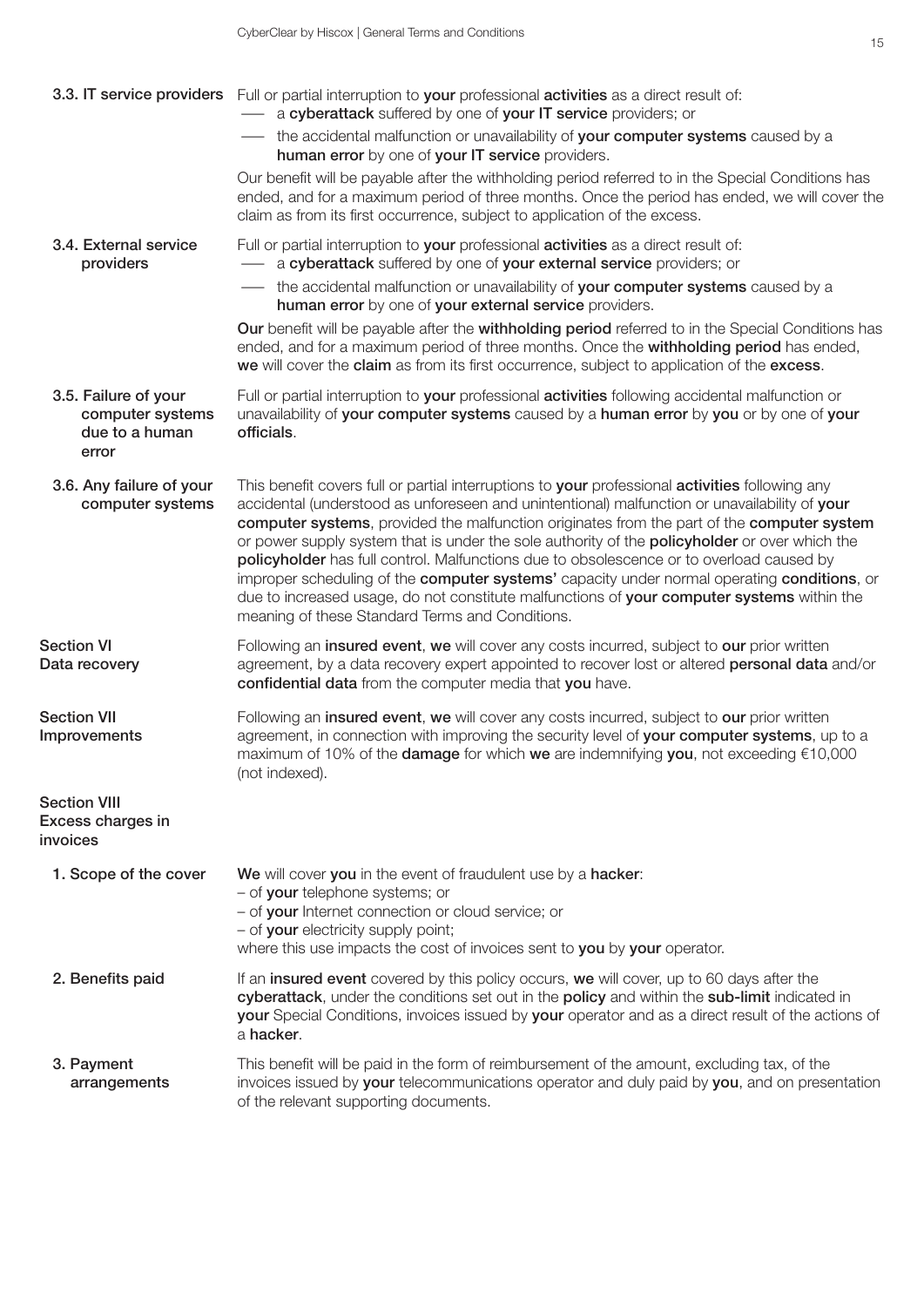## 2.3. Third-party cover (Damage to third parties)

### Section I

### Damage to third parties

|  | A. Description of the<br>cover                                          | Under the conditions and limits established by the policy, we will cover, for non-material<br>damage and bodily injury, subject to adhering to the sub-limit per claim indicated in the<br>Special Conditions, your civil liability resulting from a harmful event or from a series of harmful<br>events as listed exhaustively below.                                                                                                                                                                                                                                                                                                                                       |
|--|-------------------------------------------------------------------------|------------------------------------------------------------------------------------------------------------------------------------------------------------------------------------------------------------------------------------------------------------------------------------------------------------------------------------------------------------------------------------------------------------------------------------------------------------------------------------------------------------------------------------------------------------------------------------------------------------------------------------------------------------------------------|
|  |                                                                         | THIS EXCLUDES ANY CLAIM ARISING FROM ACTIVITIES YOU CARRY OUT ON BEHALF OF<br>A PRINCIPAL OR FROM NON-COMPLIANCE WITH A LEGAL NOTICE ON THE CONTENT OF<br>AN EMAIL OR OF YOUR WEBSITE                                                                                                                                                                                                                                                                                                                                                                                                                                                                                        |
|  | 1. Breach of the security<br>and/or confidentiality<br>of personal data | We will cover non-material damage and bodily injury suffered by third parties, your officials<br>and your directors caused by a breach of personal data, in connection with claims made<br>against you by natural persons identified or identifiable through personal data where you have<br>not ensured the security and/or confidentiality of that data, in breach of your obligation under<br>the prevailing regulations or as a result of an omission, carelessness or negligence on your part<br>or that of your officials or sub-contractors within the meaning of legislation on the protection of<br>personal data or contractual commitments you have entered into. |
|  | 2. Media                                                                | We will cover non-material damage caused to third parties as a result of content published<br>on your Internet site or your social media accounts, where this gives rise to a claim against you<br>during the <b>period of insurance</b> , in respect of any:<br>infringement of privacy within the meaning of Article 22 of the Belgian Constitution (or its<br>foreign equivalent);                                                                                                                                                                                                                                                                                        |
|  |                                                                         | defamation (damage to the honour or reputation of a <b>third party</b> ) and/or a smear<br>campaign (discrediting the products or services of the third party);                                                                                                                                                                                                                                                                                                                                                                                                                                                                                                              |
|  |                                                                         | infringement/breach of the intellectual property rights of a third party (copyright,<br>trademarks, designs and models, sui generis rights of database producers);                                                                                                                                                                                                                                                                                                                                                                                                                                                                                                           |
|  |                                                                         | cybersquatting, creating hyperlinks or mimicking the standard formats and/or identical or<br>analogous characteristics of a third-party website.                                                                                                                                                                                                                                                                                                                                                                                                                                                                                                                             |
|  |                                                                         | THIS EXCLUDES ANY CLAIM RELATING TO THE DESCRIPTION, ILLUSTRATION OR<br>PRESENTATION OF PRODUCTS OR SERVICES PROVIDED BY YOU.                                                                                                                                                                                                                                                                                                                                                                                                                                                                                                                                                |
|  | 3. Infringement of third-<br>party confidential<br>data                 | We will cover non-material damage and bodily injury caused by the disclosure, as a result<br>of actions by a hacker, or resulting from an omission, carelessness or negligence on your<br>part or that of your officials or sub-contractors within the meaning of legislation relating to<br>the protection of personal data, confidential data belonging to third parties, and which you<br>hold within your computer systems or the computer systems of a sub-contractor within the<br>meaning of legislation on the protection of <b>personal data</b> , where such disclosure gives rise to a<br>claim against you by those third parties.                               |
|  | 4. Transmission<br>of viruses and                                       | We will cover you for non-material damage caused to any third parties or officials, provided a<br>claim has been made against you by them, invoking your liability and resulting:                                                                                                                                                                                                                                                                                                                                                                                                                                                                                            |
|  | cyberattacks via your<br>computer systems                               | - from the transmission of a virus from your computer systems; or                                                                                                                                                                                                                                                                                                                                                                                                                                                                                                                                                                                                            |
|  |                                                                         | from the use of your computer systems by a hacker for the purposes of a denial-of-<br>service attack directed against that third party, official or business partner.                                                                                                                                                                                                                                                                                                                                                                                                                                                                                                        |
|  |                                                                         | THIS EXCLUDES CYBERATTACKS DIRECTED AGAINST YOUR IT SERVICE PROVIDERS.                                                                                                                                                                                                                                                                                                                                                                                                                                                                                                                                                                                                       |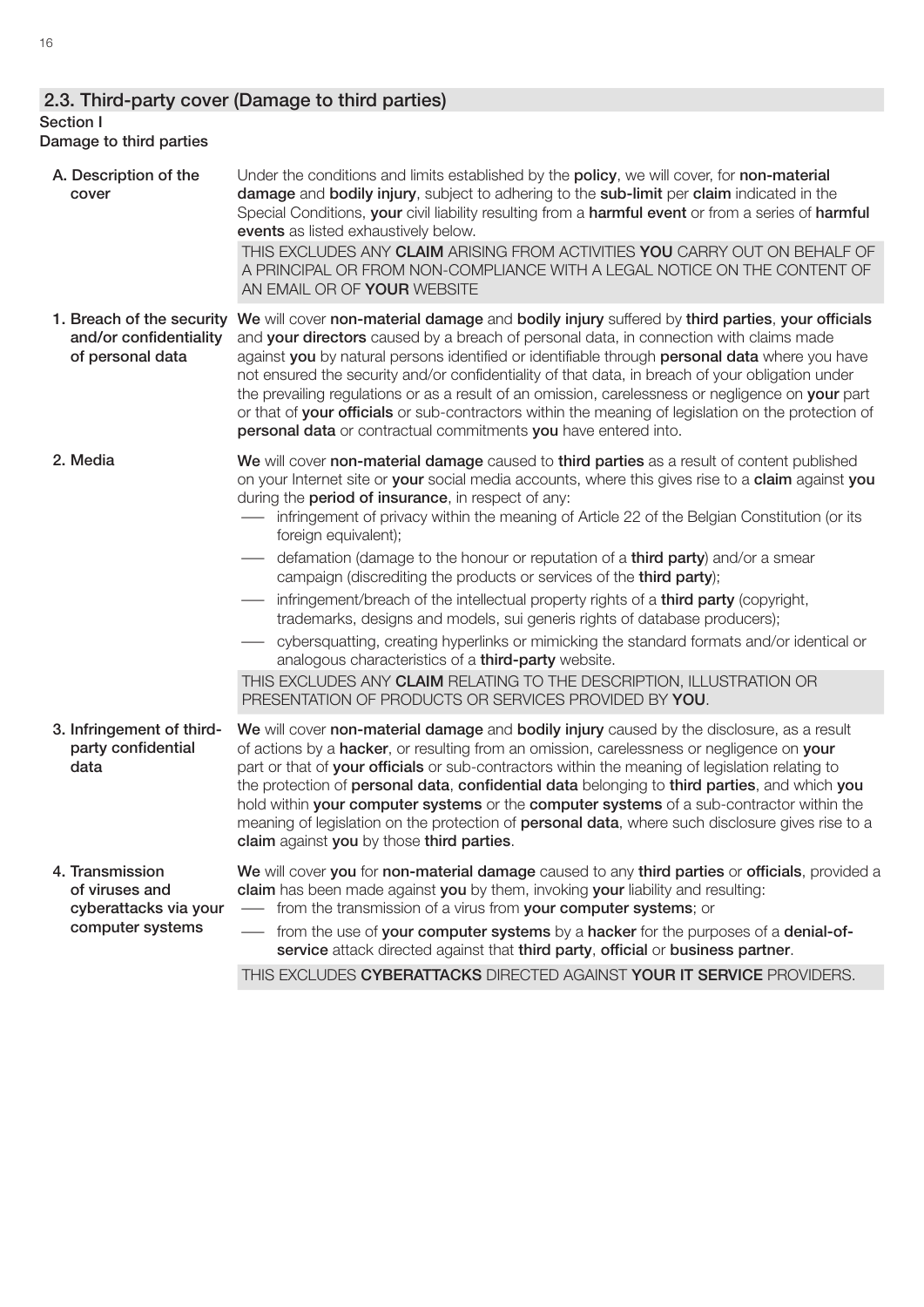| B. What is covered? | If an insured event is covered by the 'Damage to third parties' benefit listed above, we will<br>cover, in addition to the <b>assistance</b> referred to in Part 2.1 above, and under the conditions and<br>limits provided for in the <b>policy</b> :                                                                                                                                                                                                                                                                                                                                                                                                                                                                                                                                                                                                                                                                                            |
|---------------------|---------------------------------------------------------------------------------------------------------------------------------------------------------------------------------------------------------------------------------------------------------------------------------------------------------------------------------------------------------------------------------------------------------------------------------------------------------------------------------------------------------------------------------------------------------------------------------------------------------------------------------------------------------------------------------------------------------------------------------------------------------------------------------------------------------------------------------------------------------------------------------------------------------------------------------------------------|
| 1. Costs of defence | Lawyer's fees you have incurred with our prior written agreement, within the limits of the rates<br>charged by lawyers on our own panel, and provided that:<br><b>we</b> are kept strictly informed by you, or directly by your lawyer, of developments in the<br>case, with enough good time for us to be able to present our observations (without this<br>being considered as taking charge of the case);<br>— where we have notified you of our intention to take charge of the case, that these<br>supervisory powers are available to us.<br>This benefit will be paid after the amicable, administrative or judicial settlement or settlement<br>by arbitration of the claim has concluded, in the form of reimbursement of the pre-tax cost of<br>the invoices from the relevant law firm duly paid by you, and on presentation of the relevant<br>supporting documents. We may, if necessary and on request, pay these costs in advance. |
| 2. Compensation     | <b>Compensation</b> that you are sentenced to pay by any enforceable arbitration, administrative<br>a)<br>or judicial decision handed down against you;<br>Where applicable, the amount of compensation charged to you under any definitive<br>b)<br>settlement agreement within the meaning of Sections 2044 et seq of the Civil Code (or their<br>equivalent abroad).                                                                                                                                                                                                                                                                                                                                                                                                                                                                                                                                                                           |
|                     | This benefit will be paid:                                                                                                                                                                                                                                                                                                                                                                                                                                                                                                                                                                                                                                                                                                                                                                                                                                                                                                                        |
|                     | in the form of reimbursement to you of the amount of compensation that you have paid<br>i)<br>directly to the beneficiary of this sentence, or the amount of the settlement payment you<br>have paid directly to its beneficiary, on presentation of supporting documents as evidence of<br>this payment by you; or                                                                                                                                                                                                                                                                                                                                                                                                                                                                                                                                                                                                                               |
|                     | in the form of payment of this compensation or this settlement payment paid by us directly<br>ii)<br>to the beneficiary of the sentence order or settlement payment.                                                                                                                                                                                                                                                                                                                                                                                                                                                                                                                                                                                                                                                                                                                                                                              |
|                     | We will cover compensation within the limits provided for in Section II of Part 5 of this policy.                                                                                                                                                                                                                                                                                                                                                                                                                                                                                                                                                                                                                                                                                                                                                                                                                                                 |
| 3. Retrieval costs  | The cost of corrective measures that you have implemented, with our prior written agreement,<br>with the sole purpose of limiting the financial consequences of the insured event with regards to<br>the cover available under this Section, including the repair of your computer systems, provided<br>such costs are less than the cost of the insured event. We will cover retrieval costs within the                                                                                                                                                                                                                                                                                                                                                                                                                                                                                                                                          |

limits provided for in Section II of Part 5 of this policy.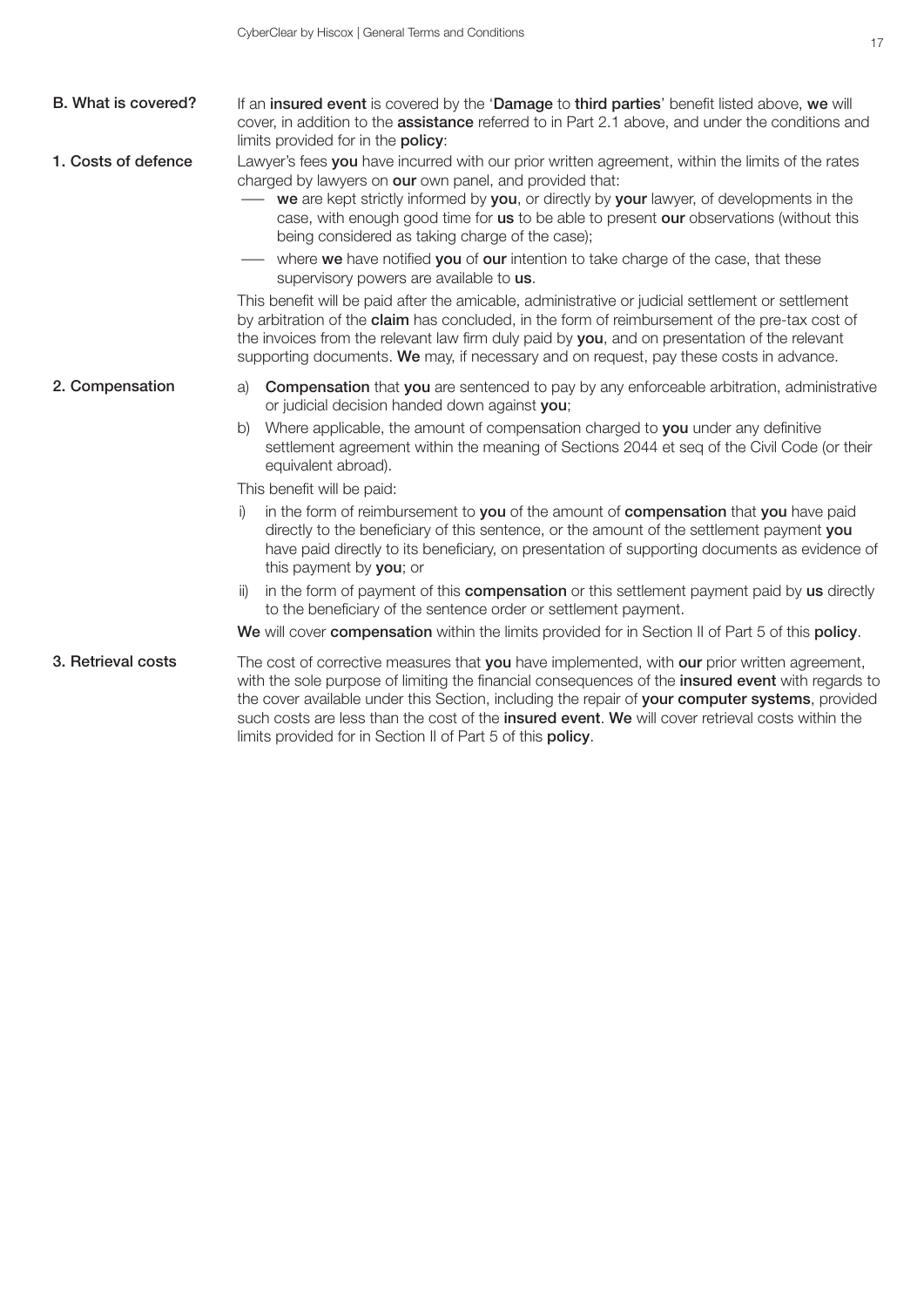### 2.4. Mixed cover (Damage suffered by you and by a third party)

#### Section I Cyber fraud

| 1. Scope of the cover      | We will cover you in the event of fraud experienced by you, understood as any illegal act carried<br>out by a hacker and resulting from their intrusion into your computer systems or an act of<br>social engineering:<br>- directly affecting:                                                                        |
|----------------------------|------------------------------------------------------------------------------------------------------------------------------------------------------------------------------------------------------------------------------------------------------------------------------------------------------------------------|
|                            | <b>-</b> valuables that you own, or which belong to third parties and are held by you as part<br>of performing your activities;                                                                                                                                                                                        |
|                            | - physical property that you own;                                                                                                                                                                                                                                                                                      |
|                            | goods or services owned by your business partners, where the fraudulent act relates<br>to invoices supposedly sent to you by your business partners. In this instance,<br>our cover will also be activated when a fraudulent invoice is sent from the computer<br>systems of your business partner;                    |
|                            | valuables owed to you by your business partners but which you have never<br>received, due to fraudulent invoices sent by a hacker from your computer systems;                                                                                                                                                          |
|                            | and meeting the definition of one or more of the following offences provided for by Belgian<br>criminal law (or any equivalent offence punishable by the applicable foreign criminal law):<br>Theft (Sections 461 et seq of the Criminal Code);                                                                        |
|                            | - Fraud (Sections 496 et seq of the Criminal Code);                                                                                                                                                                                                                                                                    |
|                            | - Breach of trust (Sections 491 et seq of the Criminal Code);                                                                                                                                                                                                                                                          |
|                            | Forgery and use of forgeries (Sections 193 et seq of the Criminal Code);                                                                                                                                                                                                                                               |
|                            | - Counterfeiting (Sections 160 et seq of the Criminal Code);                                                                                                                                                                                                                                                           |
|                            | - Counterfeit or forged cheques (Sections 179 et seq of the Criminal Code).                                                                                                                                                                                                                                            |
| 2. Payment<br>arrangements | If an insured event covered by this policy occurs, we will cover, under the conditions set out in<br>the policy and within the sub-limit indicated in your Special Conditions:<br>- provided:                                                                                                                          |
|                            | the existence of this fraud has been established by you;                                                                                                                                                                                                                                                               |
|                            | - a complaint has been filed by you with the competent authorities; and                                                                                                                                                                                                                                                |
|                            | - the fraud was committed during the period of insurance;                                                                                                                                                                                                                                                              |
|                            | either the direct financial loss suffered by you, consisting of the loss of the valuables<br>affected by this fraud;                                                                                                                                                                                                   |
|                            | or payment of invoices issued by your business partner that are a direct result of the<br>hacker's actions.                                                                                                                                                                                                            |
| 3. What is covered?        | For fraud involving banknotes, coins, foreign currency and/or deposit money, we will indemnify<br>on the basis of their nominal value on the day the fraud is discovered.                                                                                                                                              |
|                            | In the event of fraud involving reinstatable valuables, we will indemnify on the basis of the<br>lowest sum between (1) their value at their actual market price at the close of the last business<br>day preceding the day of discovering the fraud and (2) the amount of the cancellation or<br>reinstatement costs. |
|                            | In the event of fraud involving non-reinstatable valuables, we will indemnify on the basis of<br>their value at their actual market price at the close of the last business day preceding the day of<br>discovering the fraud.                                                                                         |
|                            | In the event of fraud involving goods or services owned by your business partners, we will<br>indemnify on the basis of the amount, excluding tax, of the invoices issued by your business<br>partner and duly paid by you, and on presentation of the relevant supporting documents.                                  |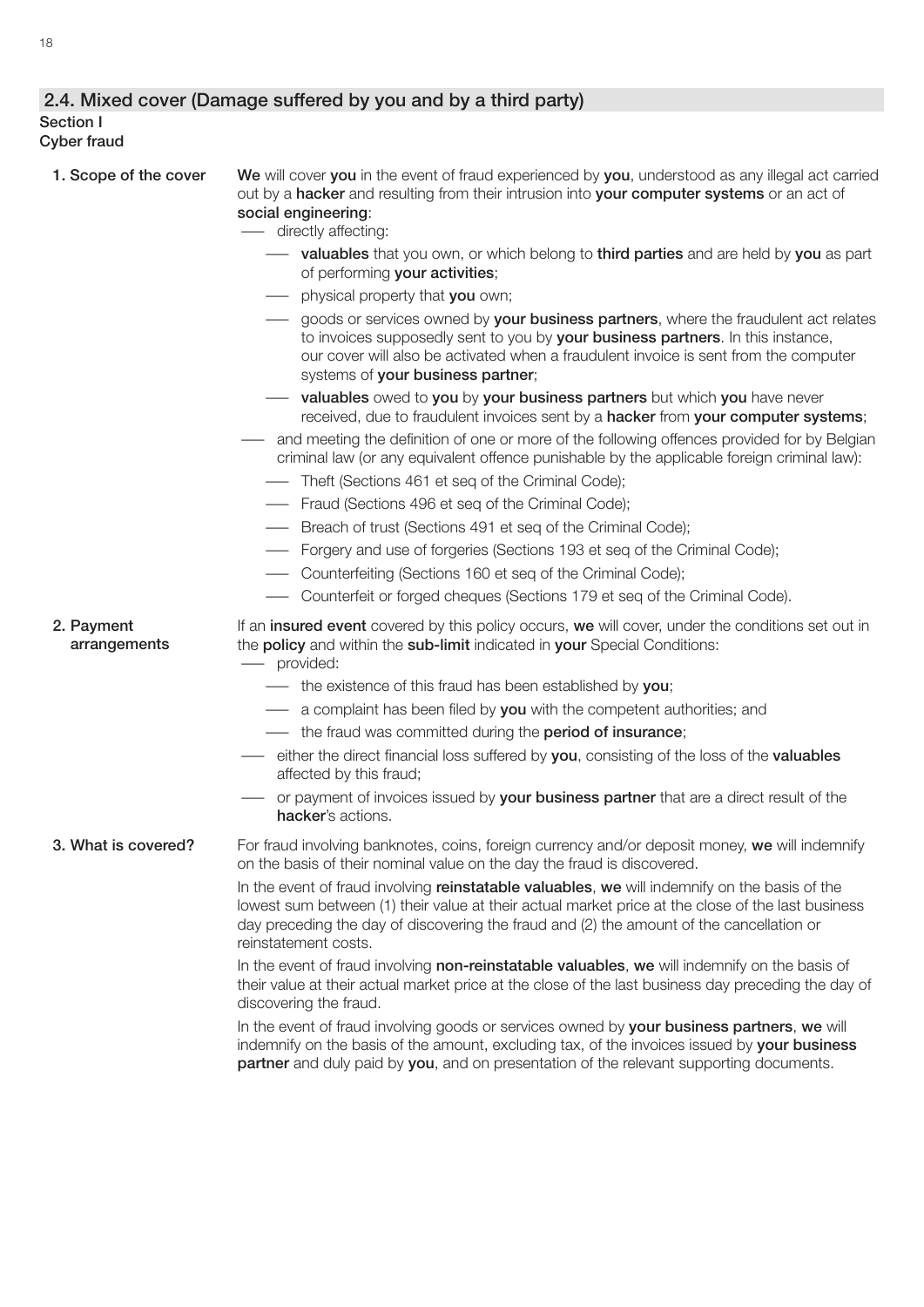# Part 3 – Cover exclusions

|                                                                | IN ADDITION TO ANY ADDITIONAL COVER EXCLUSIONS PROVIDED FOR IN YOUR<br>SPECIAL CONDITIONS, THE FOLLOWING ARE EXCLUDED FROM THIS POLICY'S COVER:                                                                                                                                                                                                                                                                                                                                                                                                                                 |
|----------------------------------------------------------------|---------------------------------------------------------------------------------------------------------------------------------------------------------------------------------------------------------------------------------------------------------------------------------------------------------------------------------------------------------------------------------------------------------------------------------------------------------------------------------------------------------------------------------------------------------------------------------|
| 1. Absence of<br>unforeseeable<br>circumstances                | <b>CLAIMS</b> THAT ARE NOT UNPREDICTABLE OR UNFORESEEABLE IN NATURE.                                                                                                                                                                                                                                                                                                                                                                                                                                                                                                            |
| 2. Pre-existing Problems                                       | <b>CLAIMS</b> RESULTING FROM ANY FACT, ACT OR EVENT OF WHICH YOU WERE AWARE ON<br>THE DATE THE POLICY OR COVER CONCERNED TOOK EFFECT.                                                                                                                                                                                                                                                                                                                                                                                                                                           |
| 3. Dishonest and<br>criminal acts                              | <b>CLAIMS RESULTING FROM FACTS OR ACTS:</b><br>COMMITTED WITH A FRAUDULENT, MALICIOUS OR DISHONEST INTENT; AND/OR<br>CONSTITUTING INTENTIONAL, FRAUDULENT, TORTIOUS AND/OR CRIMINAL<br>MISCONDUCT; AND/OR<br>WHETHER THESE FACTS OR ACTS WERE COMMITTED BY YOU, A DIRECTOR OR<br>BY YOUR OFFICIALS AND, IN THE LATTER CASE, PROVIDED THEY HAVE BEEN<br>COMMITTED ON INSTRUCTIONS FROM YOU OR THAT OF A DIRECTOR, OR WERE<br>ALLOWED TO HAPPEN BY YOU OR BY AN ADMINISTRATOR.                                                                                                    |
| 4. Claims brought by<br>a related party                        | ANY CLAIM MADE BY A POLICYHOLDER AGAINST ANOTHER POLICYHOLDER.                                                                                                                                                                                                                                                                                                                                                                                                                                                                                                                  |
| 5. Material damage<br>and bodily injury                        | ANY CONSEQUENTIAL NON-MATERIAL OR MATERIAL DAMAGE OR BODILY INJURY<br>SUFFERED OR CAUSED BY YOU.<br>This exclusion does not apply to <b>material damage</b> that you suffer under the 'Perishable<br>foodstuffs' or 'Computer equipment' cover listed in Part 2.2 'First party' and in connection<br>with the 'Cyber fraud' cover listed in Part 2.4 as it relates to physical goods. In addition, this<br>exclusion does not apply to <b>psychological</b> or mental harm alleged by a third party natural<br>persons or by officials following a breach of personal data.     |
| 6. Patents and 'trade<br>secrets'                              | <b>CLAIMS</b> RESULTING FROM ANY ACTUAL OR ALLEGED INFRINGEMENT:<br>- OF PATENTS; AND/OR<br>- TRADE SECRETS, IF THE INFRINGEMENT IS IDENTIFIED IN THE USA OR IN CANADA.                                                                                                                                                                                                                                                                                                                                                                                                         |
| 7. Games of chance                                             | <b>CLAIMS</b> RESULTING FROM THE OPERATION OF GAMES OF CHANCE OR CASINO OR<br><b>BETTING GAMES.</b>                                                                                                                                                                                                                                                                                                                                                                                                                                                                             |
| 8. Dealings in financial<br>securities                         | <b>CLAIMS RESULTING FROM:</b><br>ANY TRANSFER, ACQUISITION, ISSUE, REDEMPTION OR NEGOTIATION OF SHARES,<br>BONDS, COMPANY SHARES OR RECEIVABLES AND MORE GENERALLY ANY<br>TRANSACTION INVOLVING FINANCIAL SECURITIES; This exclusion does not apply to the<br>'Infringement of third-party confidential data' cover referred to in Part 2.3 above.<br>IN CONNECTION WITH THE 'CYBER FRAUD' COVER (PART 2.4), ANY SPECULATIVE<br>$\parallel$<br>OPERATION OR TRANSACTION CARRIED OUT IN A MARKET AND RELATING TO ANY<br>SECURITY, COMMODITY, FUTURE, OPTION OR FOREIGN CURRENCY. |
| 9. Securities, financial,<br>accounting and tax<br>regulations | <b>CLAIMS RESULTING FROM ANY BREACH BY YOU, WHETHER ACTUAL OR ALLEGED,</b><br>OF ANY SECURITIES, FINANCIAL, ACCOUNTING AND/OR TAX LEGISLATION AND/OR<br>REGULATIONS.<br>This exclusion does not apply to the 'Infringement of third-party confidential data' cover<br>referred to in Part 2.3 above.                                                                                                                                                                                                                                                                            |
| 10. Insolvency<br>proceedings                                  | <b>CLAIMS</b> RESULTING FROM INSOLVENCY STATUS AND/OR THE INITIATION OF<br>INSOLVENCY PROCEEDINGS AFFECTING YOU OR AFFECTING ONE OF YOUR BUSINESS<br>PARTNERS.                                                                                                                                                                                                                                                                                                                                                                                                                  |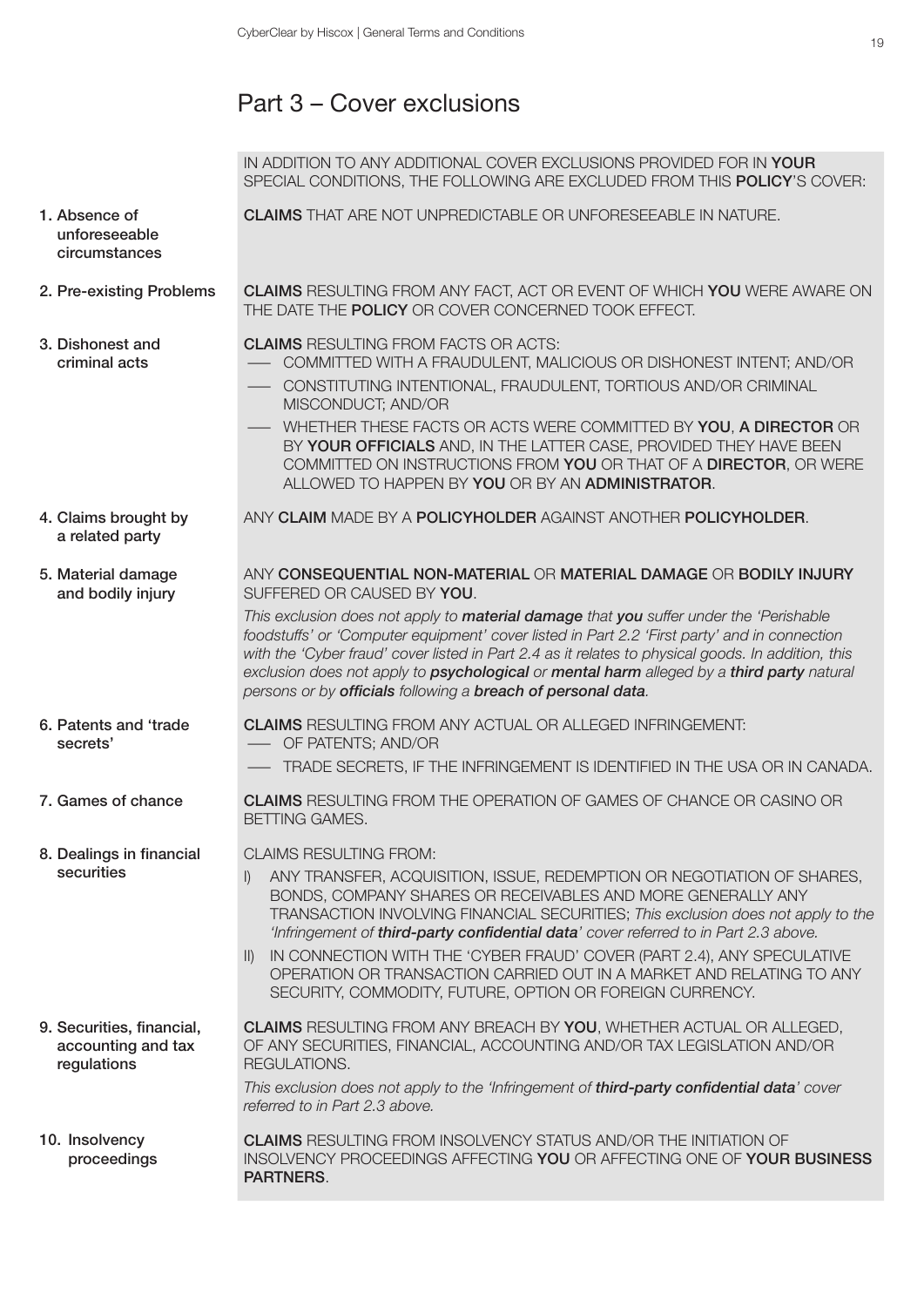11. Fines, penalties and sanctions FINES, CHARGES, TAXES, PENALTIES AND/OR ANY OTHER FINANCIAL PENALTIES IMPOSED ON YOU BY ANY LEGISLATION, ANY REGULATIONS, ANY CONTRACT, ANY TRANSACTION AND/OR ANY ARBITRATION, ADMINISTRATIVE OR JUDICIAL DECISION, INCLUDING 'PUNITIVE DAMAGES', 'EXEMPLARY DAMAGES', 'LIQUIDATED DAMAGES'

AND PROVISIONS IN CRIMINAL LAW.

*This exclusion does not apply to the 'investigations and penalties' cover referred to in part 2.2, Section ii above, provided the sums are legally insurable under the governing law.*

THE PROTECTION OF THE CONFIDENTIAL AND PERSONAL DATA OF CITIZENS OF THE USA AND CANADA AND OF TRADE SECRETS IDENTIFIED IN THE USA OR CANADA.

12. Personal and confidential data of citizens of the USA and Canada and 'Trade secrets' in the USA or Canada

13. Orders from public authorities CLAIMS RESULTING FROM THE ENFORCEMENT OF ORDERS FROM PUBLIC AUTHORITIES SUCH AS DEEDS OF NATIONALISATION, CONFISCATION, REQUISITION, COMPULSORY PURCHASE, APPROPRIATION, SEIZURE OR DESTRUCTION OF PROPERTY.

CLAIMS RESULTING FROM ANY ACTUAL OR ALLEGED INFRINGEMENT OF

- CLAIMS OF ANY KIND DIRECTLY OR INDIRECTLY RESULTING FROM, CAUSED BY, RESULTING FROM, OCCURRING DURING OR AS A CONSEQUENCE OF:
	- 1. A WAR OR CYBER OPERATIONS CONDUCTED AS PART OF A WAR; AND/OR
	- 2. CYBER OPERATIONS AS REPRISALS BETWEEN SPECIFIED STATES LEADING TO TWO OR MORE SPECIFIED STATES BECOMING IMPACTED STATES; AND/OR
	- 3. CYBER OPERATIONS THAT HAVE A MAJOR HARMFUL IMPACT ON:
		- HOW A STATE OPERATES, DUE TO THE DIRECT OR INDIRECT EFFECT OF THE CYBER OPERATIONS ON THE AVAILABILITY, INTEGRITY OR PROVISION OF AN ESSENTIAL SERVICE OR OF ESSENTIAL SERVICES IN THAT STATE; AND/OR — THE SECURITY OF DEFENCE OF A **STATE**.

PARAGRAPH 3 DOES NOT APPLY TO THE DIRECT OR INDIRECT EFFECT OF CYBER OPERATIONS ON AN INFECTED COMPUTER SYSTEM.

THE FOLLOWING DEFINITIONS APPLY EXCLUSIVELY TO THIS EXCLUSION:

#### CYBER OPERATIONS

USE OF A COMPUTER SYSTEM BY OR ON BEHALF OF A STATE TO DISRUPT, PREVENT ACCESS, DEGRADE, MANIPULATE OR DESTROY INFORMATION ON A COMPUTER SYSTEM OF ANOTHER STATE.

#### **STATE**

MEANS A SOVEREIGN STATE.

#### IMPACTED STATE

IMPACTED STATE MEANS ANY STATE WHERE CYBER OPERATIONS HAVE HAD A MAJOR ADVERSE IMPACT ON:

- I) HOW THAT STATE OPERATES, DUE TO THE DIRECT OR INDIRECT EFFECT OF THE CYBER OPERATIONS ON THE AVAILABILITY, INTEGRITY OR PROVISION OF AN ESSENTIAL SERVICE IN THAT STATE; AND/OR
- I) THE SECURITY OF DEFENCE OF THAT STATE.

#### SPECIFIED STATES

THE SPECIFIED STATES ARE CHINA, FRANCE, GERMANY, JAPAN, RUSSIA, THE UNITED KINGDOM AND THE UNITED STATES.

#### ESSENTIAL SERVICE

REFERS TO A SERVICE THAT IS ESSENTIAL TO MAINTAINING THE VITAL FUNCTIONS OF A STATE, INCLUDING ITS FINANCIAL INSTITUTIONS AND THE ASSOCIATED FINANCIAL MARKET INFRASTRUCTURE, HEALTH SERVICES OR PUBLIC SERVICES.

14. Warfare and Cyber operations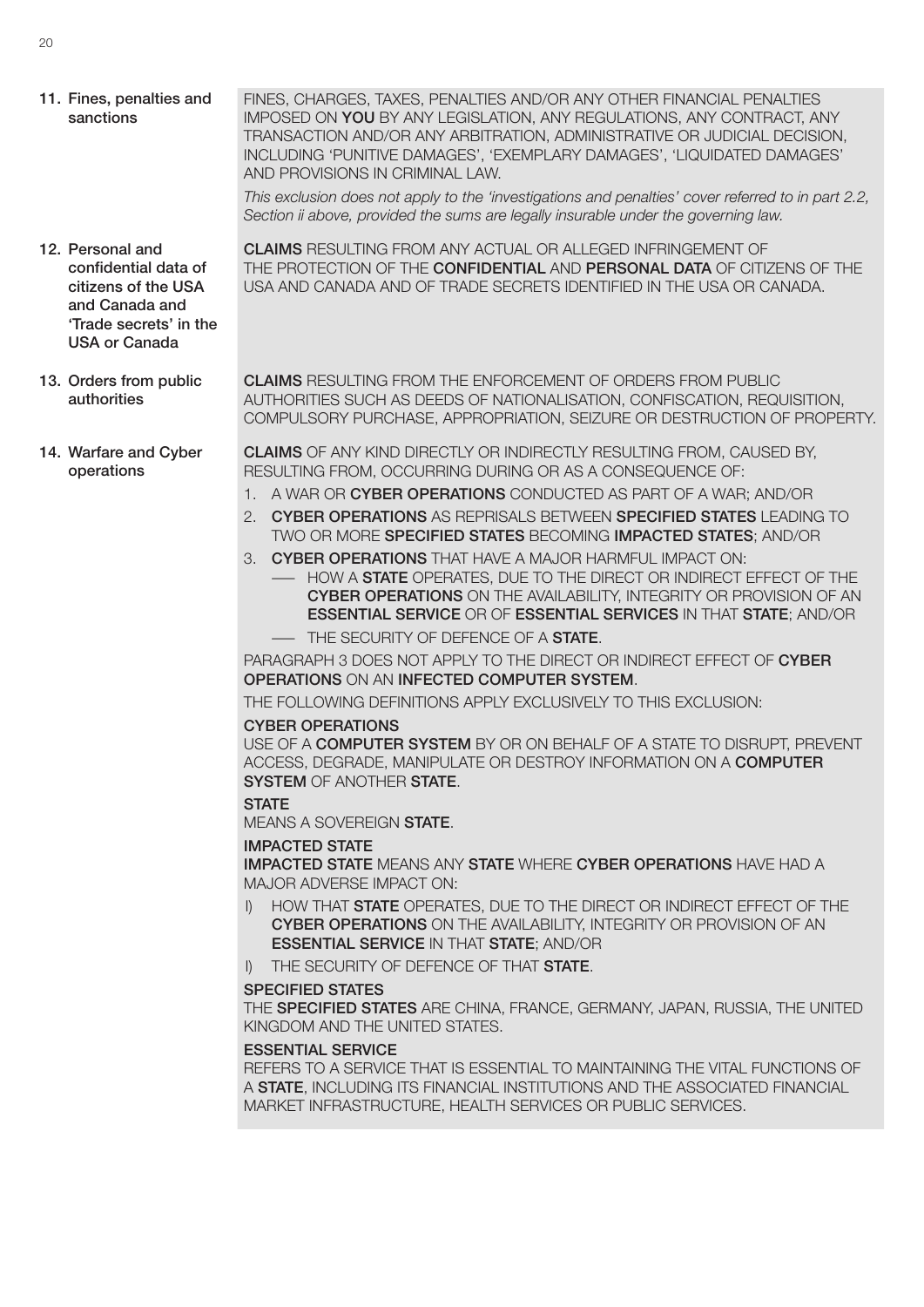|                                            | <b>COMPUTER SYSTEM</b><br>MEANS ANY COMPUTER, EQUIPMENT, SOFTWARE, COMMUNICATION SYSTEM,<br>ELECTRONIC DEVICE, INCLUDING BUT NOT LIMITED TO SMARTPHONES, LAPTOPS,<br>TABLETS (AND OTHER PORTABLE COMPUTING DEVICES), A SERVER, CLOUD<br>INFRASTRUCTURE OR A MICROCONTROLLER, INCLUDING ANY SIMILAR SYSTEM<br>OR ANY CONFIGURATION OF THE FOREGOING COMPONENTS, AND INCLUDING ANY<br>ASSOCIATED INPUT, OUTPUT, DATA STORAGE DEVICE, NETWORK EQUIPMENT OR<br>ASSOCIATED BACKUP FACILITY.                                                                                                                                                                                                                                                                                    |
|--------------------------------------------|---------------------------------------------------------------------------------------------------------------------------------------------------------------------------------------------------------------------------------------------------------------------------------------------------------------------------------------------------------------------------------------------------------------------------------------------------------------------------------------------------------------------------------------------------------------------------------------------------------------------------------------------------------------------------------------------------------------------------------------------------------------------------|
|                                            | <b>INFECTED COMPUTER SYSTEM</b><br>MEANS A COMPUTER SYSTEM USED BY THE POLICYHOLDER OR THEIR THIRD-PARTY<br>SERVICE PROVIDERS THAT IS NOT PHYSICALLY LOCATED IN AN IMPACTED STATE BUT<br>WHICH IS AFFECTED BY CYBER OPERATIONS.                                                                                                                                                                                                                                                                                                                                                                                                                                                                                                                                           |
| 15. Natural events                         | <b>CLAIMS</b> RESULTING FROM NATURAL EVENTS SUCH AS EARTHQUAKES, VOLCANIC<br>ERUPTIONS, TIDAL WAVES, FLOODING, MAGNETIC POLE REVERSAL, STORMS<br>INCLUDING SOLAR STORMS, SNOW AND HAIL.                                                                                                                                                                                                                                                                                                                                                                                                                                                                                                                                                                                   |
| 16. Nuclear                                | <b>CLAIMS RESULTING:</b><br>FROM ANY TYPE OF NUCLEAR MATERIAL, REACTION OR RADIATION OR FROM ANY<br>$\mathbb{D}$<br>RADIOACTIVE CONTAMINATION; OR<br>FROM ANY SERVICE PROVISION AND/OR SUPPLY OF GOODS THAT INCLUDES.<br>$\parallel$<br>REQUIRES OR WHICH IN ANY WAY RELATES TO WHAT IS DESCRIBED IN (I) ABOVE<br>OR TO THE STORAGE, RETENTION, TRANSFER OR DESTRUCTION OF WHAT IS<br>DESCRIBED IN (I) ABOVE; OR<br>III) ANY OPERATION PERFORMED ON A SITE OR IN A BUILDING IN WHICH A SERVICE<br>AND/OR A GOOD DESCRIBED IN (I) AND (II) ABOVE IS CONTAINED/PROVIDED.                                                                                                                                                                                                    |
| 17. Electrical fields                      | <b>CLAIMS</b> RESULTING FROM THE PRODUCTION, BY ANY DEVICE, OF ELECTRICAL OR<br>MAGNETIC FIELDS, OR FROM ELECTROMAGNETIC OR IONISING RADIATION.                                                                                                                                                                                                                                                                                                                                                                                                                                                                                                                                                                                                                           |
| 18. Pollution/<br>contamination            | <b>CLAIMS</b> RESULTING FROM ANY FORM OF POLLUTION OR CONTAMINATION, AND<br>ANY TYPE OF CHEMICAL, BIOLOGICAL OR BACTERIOLOGICAL REACTION OR<br>CONTAMINATION.                                                                                                                                                                                                                                                                                                                                                                                                                                                                                                                                                                                                             |
| 19. Infrastructure failure                 | THE FAILURE, INTERRUPTION OR NON-PERFORMANCE OF SERVICES THAT ARE<br>PROVIDED TO YOU BY AN INTERNET SERVICE PROVIDER, AN IT SERVICE PROVIDER, A<br>TELECOMMUNICATIONS SERVICE PROVIDER, A PUBLIC UTILITIES PROVIDER OR OTHER<br>INFRASTRUCTURE PROVIDER, UNLESS IT RELATES TO:<br>A BREACH OF PERSONAL DATA INVOLVING DATA STORED IN THE CLOUD,<br>ON REMOTE SERVERS OR STORED AT A COLOCATION CENTRE OR BY A DATA<br>STORAGE SERVICE. IN THIS INSTANCE WE WILL NOT, HOWEVER, COVER YOUR<br>OPERATING LOSSES (UNLESS OTHERWISE STATED IN THE SPECIAL CONDITIONS);<br><b>OR</b><br>A COMPLAINT BY THE PRINCIPAL WHEN YOU YOURSELF ARE AN INTERNET<br>SERVICE PROVIDER, A TELECOMMUNICATIONS SERVICE PROVIDER, PUBLIC<br>UTILITY PROVIDER OR OTHER INFRASTRUCTURE PROVIDER. |
| 20. Contractual<br>civil liability         | <b>CLAIMS RESULTING FROM ANY ACTUAL OR ALLEGED BREACH OF YOUR</b><br>CONTRACTUAL OBLIGATIONS, EXCEPT WHERE YOU WOULD HAVE BEEN LIABLE UNDER<br>THE SAME CONDITIONS AND LIMITS IN THE ABSENCE OF CONTRACT.<br>This exclusion does not apply to the 'Breach of <b>personal data</b> confidentiality and/or security'<br>cover listed in Part 2.3.                                                                                                                                                                                                                                                                                                                                                                                                                           |
| 21. Breach of<br><b>Professional Duty</b>  | <b>CLAIMS</b> RESULTING FROM THE SUPPLY BY YOU OF PRODUCTS OR SERVICES.<br>This exclusion does not apply to the 'Transmission of computer viruses and cyber attacks<br>against your computer systems' cover (2.3 Third-party cover, Section I A.4. above).                                                                                                                                                                                                                                                                                                                                                                                                                                                                                                                |
| 22. Reimbursement for<br>services provided | <b>DAMAGES</b> CORRESPONDING TO, OR EQUIVALENT TO, A REIMBURSEMENT, A REFUND<br>OR REDUCTION IN THE PRICE OF YOUR SERVICES PAID OR PAYABLE BY YOUR<br><b>BUSINESS PARTNERS.</b>                                                                                                                                                                                                                                                                                                                                                                                                                                                                                                                                                                                           |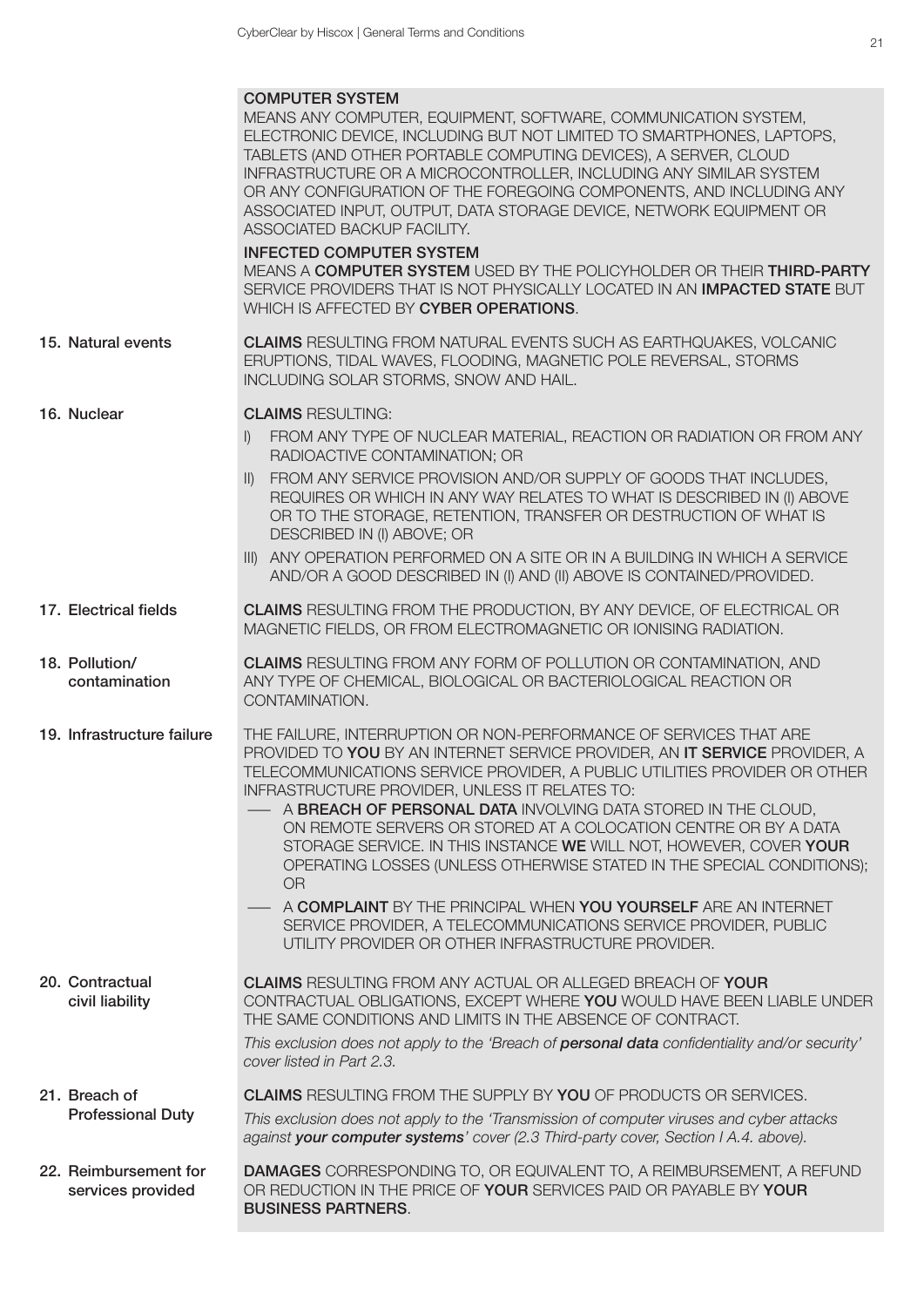| 23. Costs of data<br>recovery                                        | THE COSTS RELATING TO ANY DATA RECOVERY OPERATION THAT WOULD GO BEYOND<br>RECOVERING THAT DATA FROM COMPUTER MEDIA, WHERE BACKUPS OF THAT DATA<br>ARE NOT CARRIED OUT AT LEAST MONTHLY.                                                                                                                                                                                                                                                                                                                                                                                                                                                                                                                                 |
|----------------------------------------------------------------------|-------------------------------------------------------------------------------------------------------------------------------------------------------------------------------------------------------------------------------------------------------------------------------------------------------------------------------------------------------------------------------------------------------------------------------------------------------------------------------------------------------------------------------------------------------------------------------------------------------------------------------------------------------------------------------------------------------------------------|
| 24. Direct payment of<br>ransoms                                     | THE INHERENT RISKS OR DAMAGES RESULTING FROM THE IMMEDIATE PAYMENT OF A<br>RANSOM BEFORE ANY CLAIM DECLARED BY THE POLICYHOLDER.                                                                                                                                                                                                                                                                                                                                                                                                                                                                                                                                                                                        |
| 25. Fraud committed by<br>a corporate officer of<br>the policyholder | <b>CLAIMS</b> RESULTING FROM ANY FRAUD COMMITTED OR ABETTED BY:<br>$\vert$ )<br>ANY MEMBER OF A MANAGEMENT BODY OR MEMBER RESPONSIBLE FOR DAY-TO-<br>DAY MANAGEMENT;<br>ANY PERSON WHO CONTROLS OR HAS CONTROLLED MORE THAN 10% OF THE<br>$\parallel$<br>CAPITAL OR VOTING RIGHTS OF THE POLICYHOLDER; AND/OR<br>III) ANY PERSON WITH THE POWER TO FINANCIALLY COMMIT THE POLICYHOLDER BY<br>THEIR SOLE SIGNATURE.                                                                                                                                                                                                                                                                                                      |
| 26. Known history                                                    | <b>CLAIMS RESULTING FROM ANY FRAUD COMMITTED OR ABETTED BY AN OFFICIAL</b><br>WHOSE CRIMINAL RECORD WAS KNOWN TO THE POLICYHOLDER.                                                                                                                                                                                                                                                                                                                                                                                                                                                                                                                                                                                      |
| 27. Strikes & industrial<br>disputes                                 | THE INHERENT RISKS OR DAMAGES RESULTING FROM INDUSTRIAL DISPUTES, STRIKES<br>OR LOCK-OUTS.                                                                                                                                                                                                                                                                                                                                                                                                                                                                                                                                                                                                                              |
| 28. Chargeback                                                       | <b>CLAIMS RESULTING FROM ANY CHARGEBACK TO YOU BY A BANKING INSTITUTION</b><br>OR PAYMENT PROCESSOR, DUE TO THE PARTIAL OR TOTAL NON-FULFILMENT OF A<br>FRAUDULENT TRANSACTION.<br>This exclusion does not apply when the transaction follows a <b>breach of personal data</b> held by<br>you or on your behalf.                                                                                                                                                                                                                                                                                                                                                                                                        |
| 29. Misappropriation<br>of funds                                     | <b>CLAIMS RESULTING:</b><br>FROM ANY MISAPPROPRIATION OR THEFT OF FUNDS, FINANCIAL SECURITIES OR<br>$\vert$<br>PROPERTY; OR<br>FROM ANY LOSS OR ANY TRANSFER OF FUNDS OR FINANCIAL SECURITIES FROM<br>$\parallel$<br>OR TO ACCOUNTS BELONGING TO OR CONTROLLED BY THE POLICYHOLDER,<br>INCLUDING THE ACCOUNTS OF THEIR CUSTOMERS.<br>This exclusion does not apply to the 'Cyber fraud' cover referred to in Part 2.4 above.                                                                                                                                                                                                                                                                                            |
| 30. Wrongful collection<br>and use of personal<br>data               | THE INHERENT RISKS OR DAMAGES RESULTING FROM INFRINGEMENT OF THE<br>STATUTORY OR REGULATORY PROVISIONS RELATING TO DATA PROTECTION,<br>INFRINGEMENT MADE WITH THE KNOWLEDGE, AND/OR ON THE INSTRUCTIONS OF, A<br><b>DIRECTOR</b> AND/OR FOLLOWING THE LATTER'S NEGLIGENCE, IN CONNECTION WITH:<br>- THE COLLECTION AND PROCESSING OF PERSONAL DATA BY YOU, OR BY<br>ANYONE ACTING ON YOUR BEHALF WITHOUT HAVING FIRST OBTAINED<br>SUFFICIENT CONSENT UNDER THE STATUTORY OR REGULATORY FRAMEWORK;<br>SENDING COMMERCIAL AND/OR MARKETING COMMUNICATIONS VIA EMAIL,<br>TELEPHONE, FAX AND/OR AUTOMATED DIALLERS BY YOU, OR BY ANYONE<br>ACTING ON YOUR BEHALF, WITHOUT FIRST HAVING OBTAINED THE RECIPIENT'S<br>CONSENT. |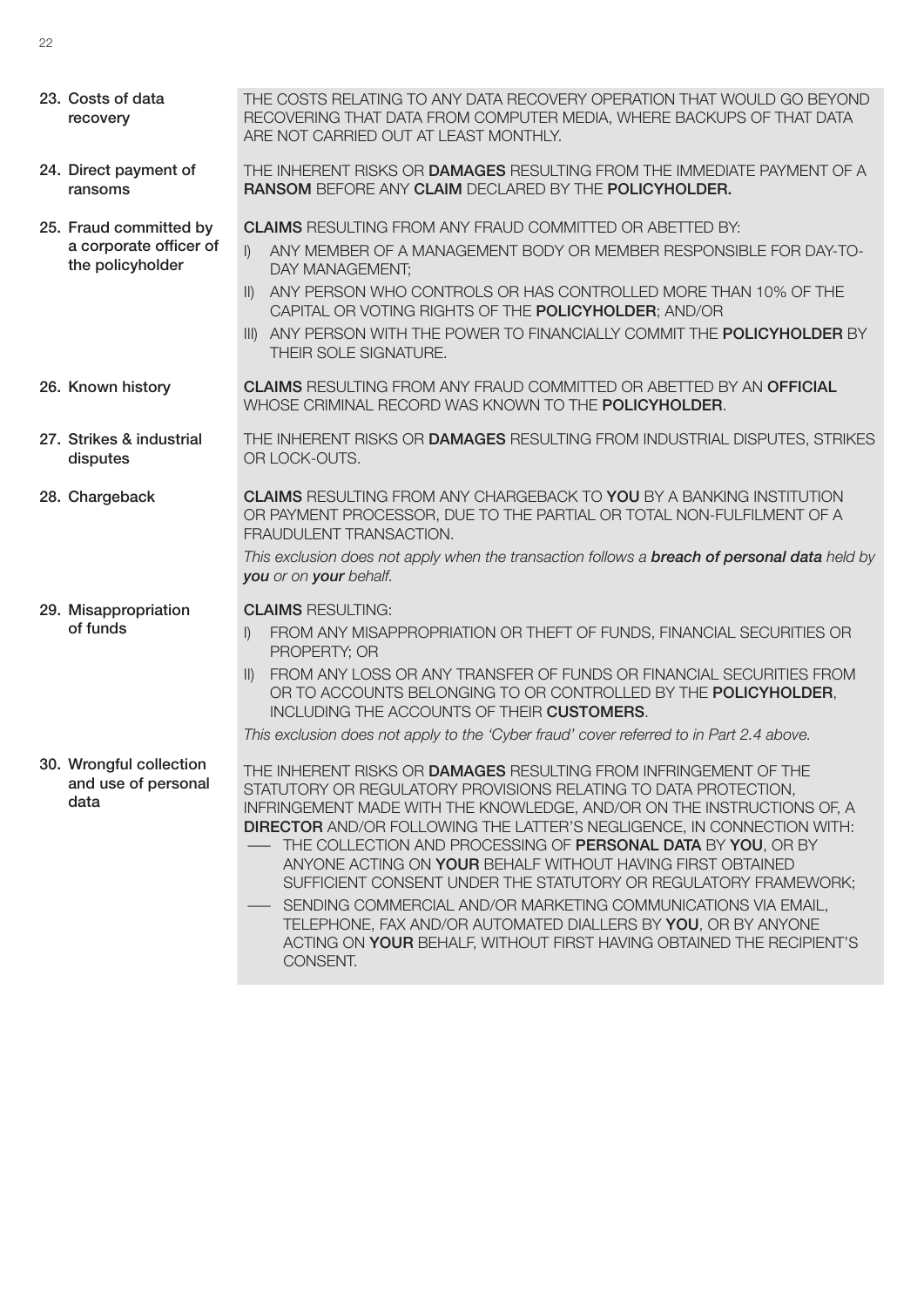### Part 4 – Policy management and indemnification

- I. Point at which the cover is activated and applied
- 1. The 'first party' cover provided for in Parts 2.2 and 2.4 of the **policy** are activated by the occurrence of an insured event arising from a covered harmful event. The cover will apply if this insured event occurs during the period of insurance, excluding the suspension of cover period.
- 2. Except where the **policy** is terminated due to non-payment of premiums, the 'Third party' cover provided for in Parts 2.3 and 2.4 above will be triggered by the occurrence of an insured event associated with a complaint by a third party. These two triggering factors for the cover must have occurred during the period of insurance.

The complaint must also have been notified to you in writing, or be addressed to us in writing, during the **period of insurance** and must be brought against you for the first time. Complaints made in writing against the **policyholder** or the **insurer** in a 36-month period as from the end of the **policy** are also covered, where they relate to:

- an insured event that occurs during the period of insurance if, at the policy's expiry, the risk is not covered by another insurer;
- a harmful event that has occurred and been reported to the insurer during the period of insurance.
- 3. We will not cover the risk of prior claims.

II. Cover limit / Excess The insurance cannot be a source of profit.

It only guarantees compensation for actual damages that you have suffered and/or for which you are legally liable.

We will indemnify claims covered by the cover set out in the second part of the policy, within the limits of the insured amounts specified in **your** Special Conditions (limits of cover), less the applicable excess provided for in your Special Conditions.

1. Unless otherwise specified in your Special Conditions, the cover limit is agreed per claim and per period of insurance.

It represents the maximum amount that we are likely to pay under this policy, across all cover, for all policyholders and for all claims within the period of insurance concerned. The cover limit is not cumulative from one **period of insurance** to the next (or over the period of subsequent cover granted under the 'Third party', 'Damage to third parties' cover in Part 2.3 of the **policy**), and will be reduced and exhausted by any payment of fees and/or indemnities that we would be required to pay under this policy, without automatic reimbursement.

If your Special Conditions stipulate cover sub-limits, these will form an integral part of the cover limit granted under this policy, rather than being added to it. The cover sub-limits work in the same way as the cover limit.

The cover limit applicable to the subsequent cover granted under the 'Third party' and 'Damage to third parties' cover in Part 2.3 of the policy will be unique for the duration of that period of subsequent cover, i.e. for the 36 months following termination or expiry of the policy. It is equal to the amount of the cover limit applicable to the last period of insurance before termination or expiry of the policy.

2. The excess represents the amount that remains payable by you for each claim. It is deducted from the cover limit.

The Special Conditions may stipulate different excess amounts depending on the cover activated.

3. Please note that where a **claim** impacts several areas of insurance cover, the highest excess is one applied.

III. Aggregation of claims Whatever the cover involved, all damage resulting from a single harmful event will be treated as a single claim.

> All these **damages** will, on an aggregate basis, be exclusively linked to the **period of insurance** during which the following have occurred:

- the first covered harmful event experienced by the policyholder, with regard to the cover forming part of the 'First Party' component provided for in Part 2.2 above;
- the first **complaint** made against the **policyholder**, with regard to the cover forming part of the 'Third Party' component provided for in Part 2.3 above.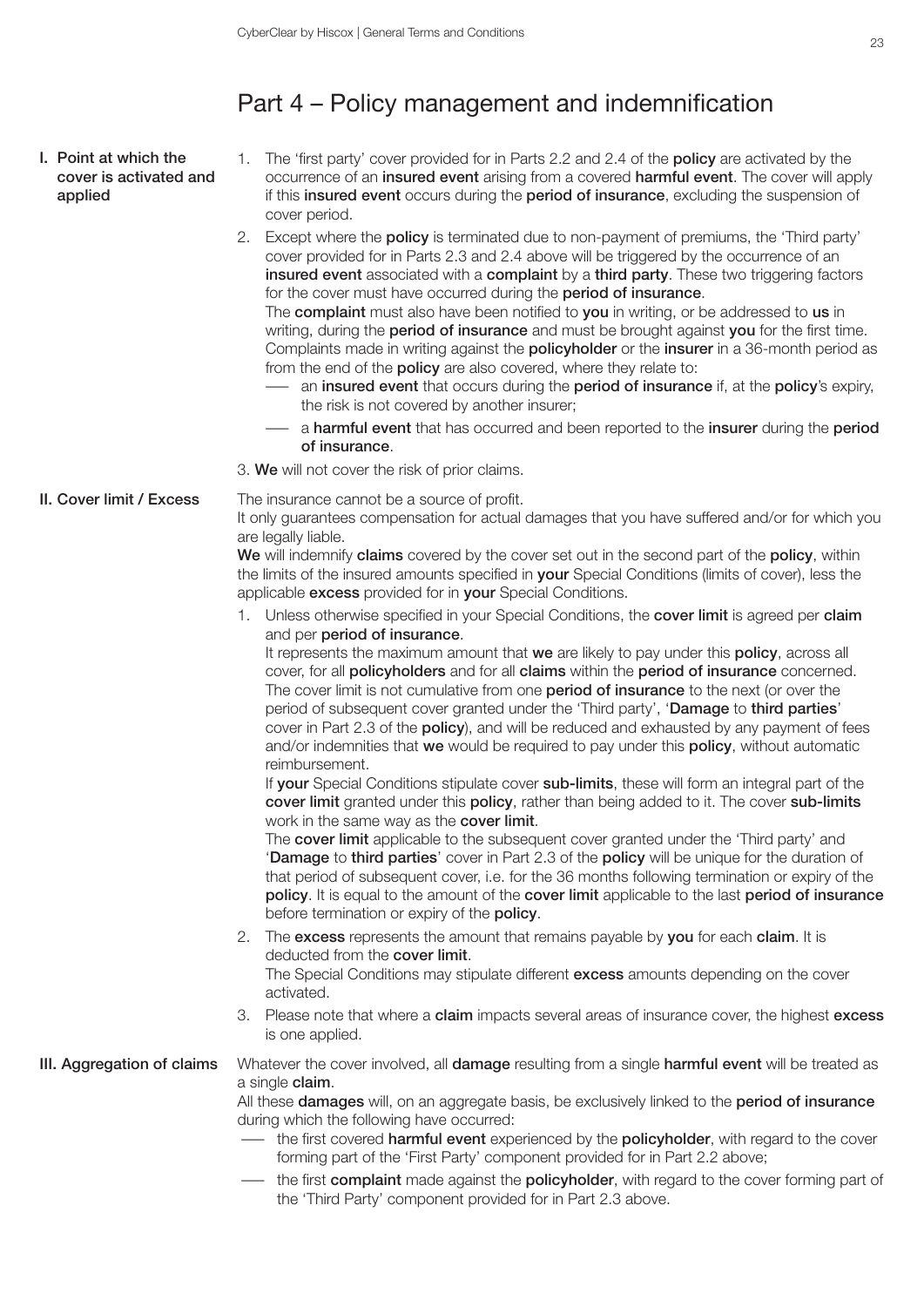#### IV. Multiple policyholders / multiple insurance policies

Where there are multiple **policyholders**, the amount of the costs and/or benefits that we will pay may not exceed the sum due for a single **policyholder**.

In the event of a claim indemnifiable by several insurance policies taken out with the insurer and/or with any other insurance company in the Hiscox group, the total amount of the insurance benefit that will be paid under all of these policies may not under any circumstances exceed the indemnification limit of the policy providing for the highest indemnification limit.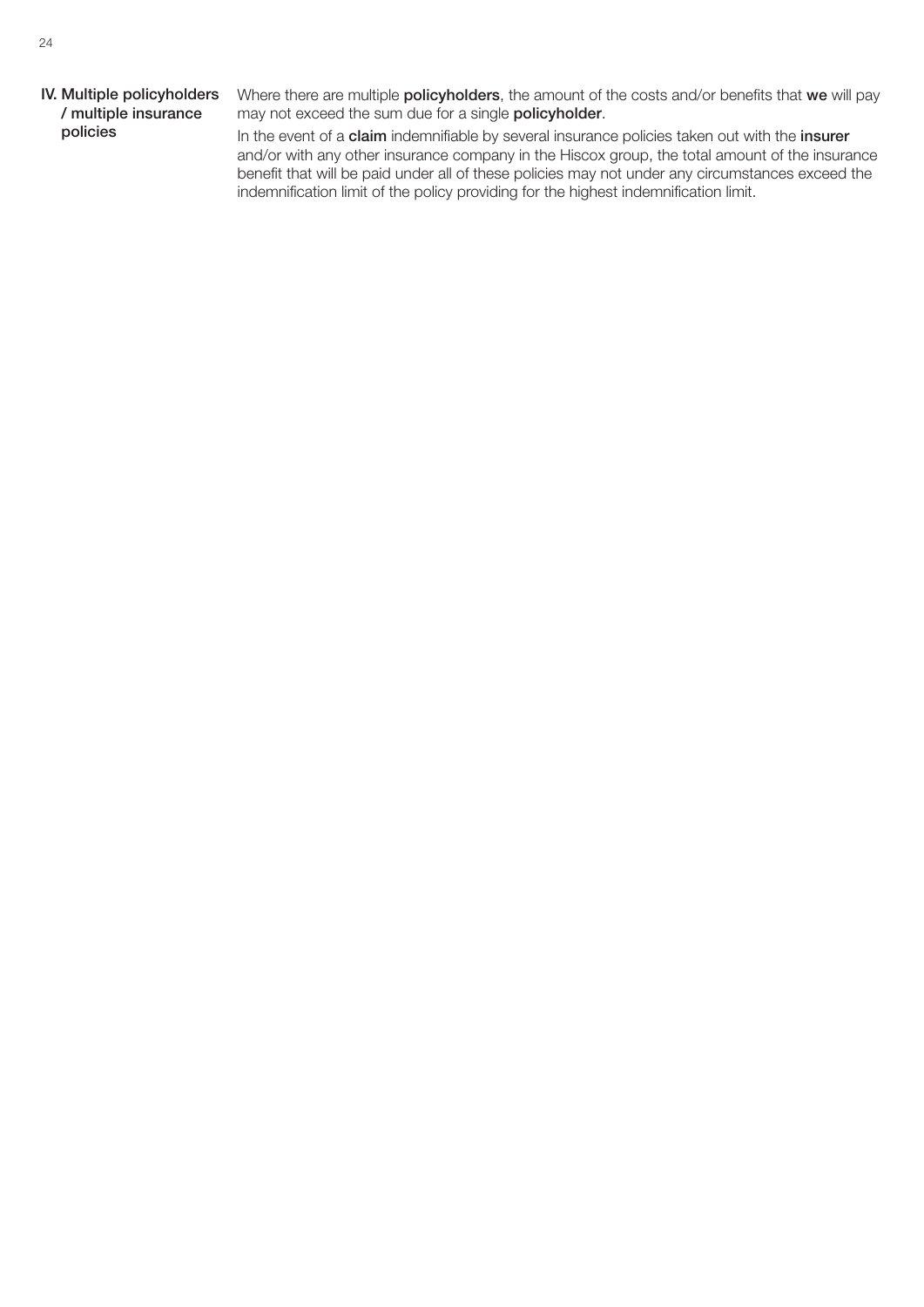### Part 5 – In the event of a claim

#### Section I Declaring a claim

Any claim must be declared to us as soon as possible after you become aware of its occurrence, and always within 72 hours thereof.

IN THE EVENT OF FAILURE TO DECLARE, OR A DELAY IN DECLARING THE CLAIM NOT ATTRIBUTABLE TO AN UNFORESEEN EVENT OR FORCE MAJEURE, IF IT RESULTS IN A LOSS ON OUR PART, WE RESERVE THE RIGHT TO REDUCE OUR BENEFIT UP TO THE AMOUNT OF THE LOSS INCURRED, OR TO REFUSE OUR COVER IF YOU HAVE FAILED TO PERFORM YOUR OBLIGATION WITH FRAUDULENT INTENT.

You can declare the claim to us:

- by letter sent to: Hiscox Belgium Claims Department Avenue du Bourget 42 bte 8 Airport Building 1130 Brussels
- or by email to: hiscox.claims@hiscox.be

To enable your case to be processed quickly, please send us, at the same time as your declaration of **claim**, the following information/documents:

- the number of your Hiscox policy appearing on your Special Conditions;
- a document written by you stating the causes and circumstances of the claim and, where applicable, the amount of any **damages** suffered;
- in the event of a **claim** under the 'Third Party' cover (Part 2.3), a copy of the **complaint** that you have received;
- any notice, letter, summons, invitation, and more broadly any judicial or extrajudicial act and procedural document that is sent to you or served on you;
- any information concerning any other insurance policy that may cover the same risk and that you may have taken out.

If the facts forming the object of the **claim** constitutes or are likely to constitute a criminal offence, you must file a complaint within 24 hours of the occurrence of such facts and send us a copy of the formal complaint you have filed when you declare the claim.

A hotline is available for you 24/7 as part of the 'Assistance' cover of this policy.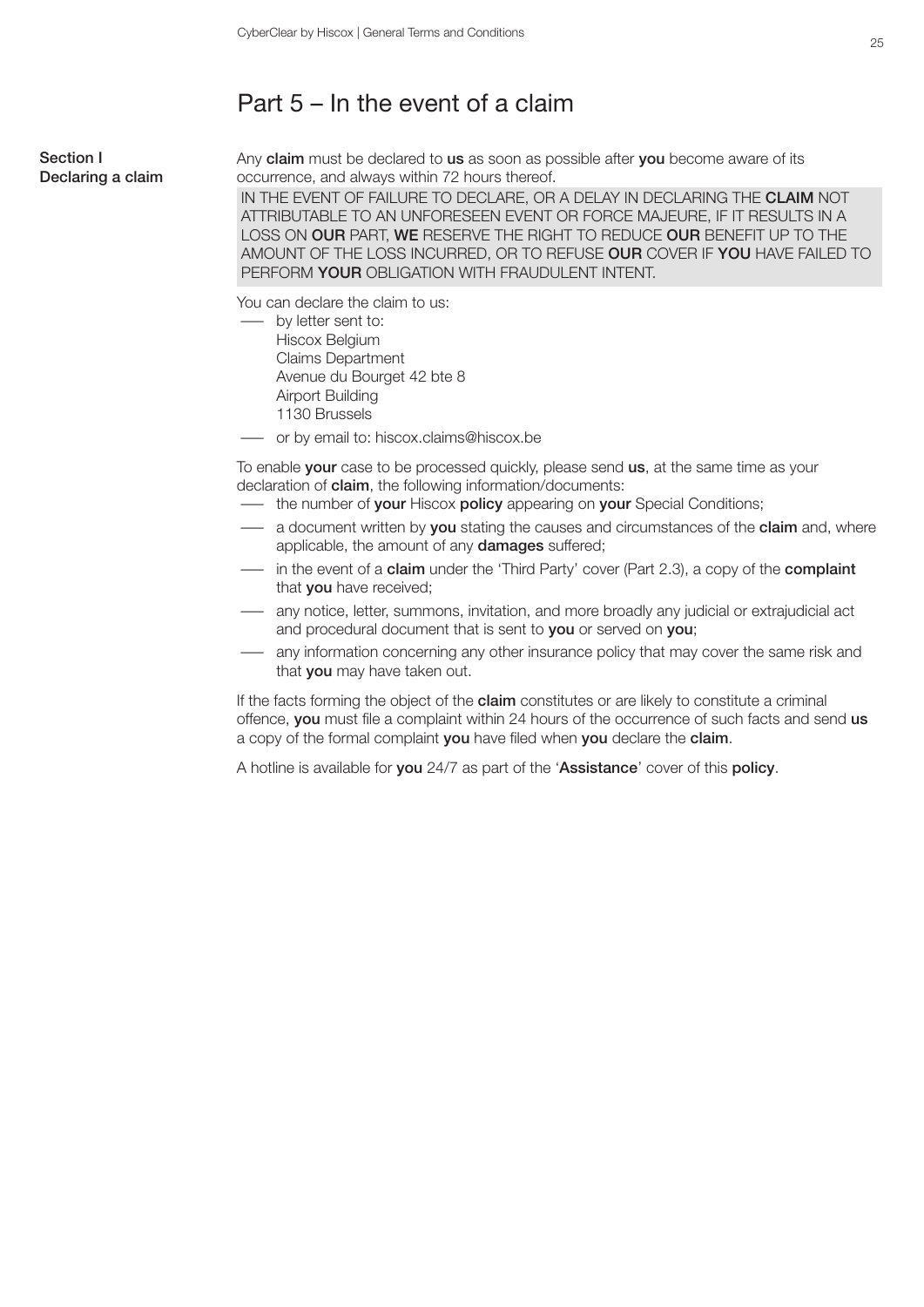| <b>Section II</b><br><b>Claims management</b> |                                                                                                                                                                                                                                                                                                                                                                                                                                                               |
|-----------------------------------------------|---------------------------------------------------------------------------------------------------------------------------------------------------------------------------------------------------------------------------------------------------------------------------------------------------------------------------------------------------------------------------------------------------------------------------------------------------------------|
| A. Duty to assist                             | After declaring the claim, in addition to your obligations under these Special Conditions, you are<br>still required to provide us, at your own expense, with any assistance we request from you in<br>connection with investigating and managing the case, and in particular:<br>- sending us any relevant information and/or documents and responding to requests sent to<br>you to determine their circumstances and to determine the extent of the claim; |
|                                               | allowing us and any expert and/or lawyer that we have appointed to carry out any on-<br>site investigations and/or to meet any person we deem likely to provide us with useful<br>information about the causes and circumstances of the claim;                                                                                                                                                                                                                |
|                                               | take any measures that we and our experts and/or lawyers deem relevant for defending the<br>case, and/or to prevent the claim from occurring or to mitigate its effects, and/or to resolve<br>it amicably.                                                                                                                                                                                                                                                    |
|                                               | IF YOU FAIL TO FULFIL YOUR DUTY TO ASSIST, IF THIS RESULTS IN A LOSS ON OUR<br>PART, WE RESERVE THE RIGHT TO REDUCE OUR BENEFIT TO THE EXTENT OF THE<br>LOSS SUFFERED OR TO REFUSE OUR COVER IF YOU HAVE FAILED TO PERFORM YOUR<br>OBLIGATION WITH FRAUDULENT INTENT.                                                                                                                                                                                         |
| <b>B. Choice of providers</b>                 | As part of the <b>Assistance</b> cover, the 'own service' component and the costs of defence, and<br>subject to the provisions of paragraph C below, you have free choice in appointing a lawyer, an<br>IT security expert or crisis communications consultant outside our panel, provided they offer<br>sufficient guarantees in terms of skills, given the specific nature of the claim, and provided they<br>have been approved by us.                     |
| C. Supervision of the<br>dispute              | With regard to civil interests, and to the extent that the interests of the insurer and of the<br>policyholder coincide, we have the right to take over supervision of the case, namely:<br>- to conduct negotiations on your behalf with a view to the amicable settlement of the claim,<br>and to decide on the conditions of that amicable settlement;                                                                                                     |
|                                               | to manage your defence as part of any arbitration, administrative or civil judicial<br>proceedings.                                                                                                                                                                                                                                                                                                                                                           |
|                                               | If we deem it necessary, we may appoint an expert and/or lawyer of our choice. We may, but are<br>not obliged to, appoint the lawyer chosen by the <b>policyholder</b> in accordance with the provisions<br>of paragraph B above.                                                                                                                                                                                                                             |
| <b>D.</b> Retrieval costs                     | It is your responsibility to take any measures requested by us, or any urgent and reasonable<br>measures taken at your initiative to prevent or mitigate the effects of an existing or imminent<br>claim.                                                                                                                                                                                                                                                     |
|                                               | We will indemnify you for retrieval costs incurred in connection with an insured event.                                                                                                                                                                                                                                                                                                                                                                       |
|                                               | For civil liability insurance, these retrieval costs will be borne entirely by the insurer, provided the<br>total compensation and retrieval costs do not exceed, per policyholder and per claim, the total<br>sum insured. Beyond the total sum insured, retrieval costs may be limited to:                                                                                                                                                                  |
|                                               | EUR 495,787.05, where the total sum insured is less than or equal to EUR 2,478,935.25;<br>1.                                                                                                                                                                                                                                                                                                                                                                  |
|                                               | 2. EUR 495,787.05 plus 20% of the portion of the total sum insured between EUR<br>2,478,935.25 and EUR 12,394,676.24;                                                                                                                                                                                                                                                                                                                                         |
|                                               | 3. EUR 2,478,935.25 plus 10% of the portion of the total sum insured that exceeds EUR<br>12,394,676.24, with a maximum of EUR 9,915,741 in retrieval costs. For property insurance,<br>retrieval costs are equal to the sum insured, up to a maximum of EUR 18,592,014.36.                                                                                                                                                                                    |
|                                               | These amounts are linked to changes in the consumer price index, the base index being that of<br>November 1992, i.e. 113.77 (1988 base = 100).                                                                                                                                                                                                                                                                                                                |
|                                               | IF YOU FAIL TO COMPLY WITH YOUR OBLIGATION TO IMPLEMENT THE NECESSARY<br>RETRIEVAL MEASURES, YOU ARE LIABLE TO LOSE YOUR ENTITLEMENT TO COVER IF<br>THIS FAILURE HAS CAUSED US HARM.                                                                                                                                                                                                                                                                          |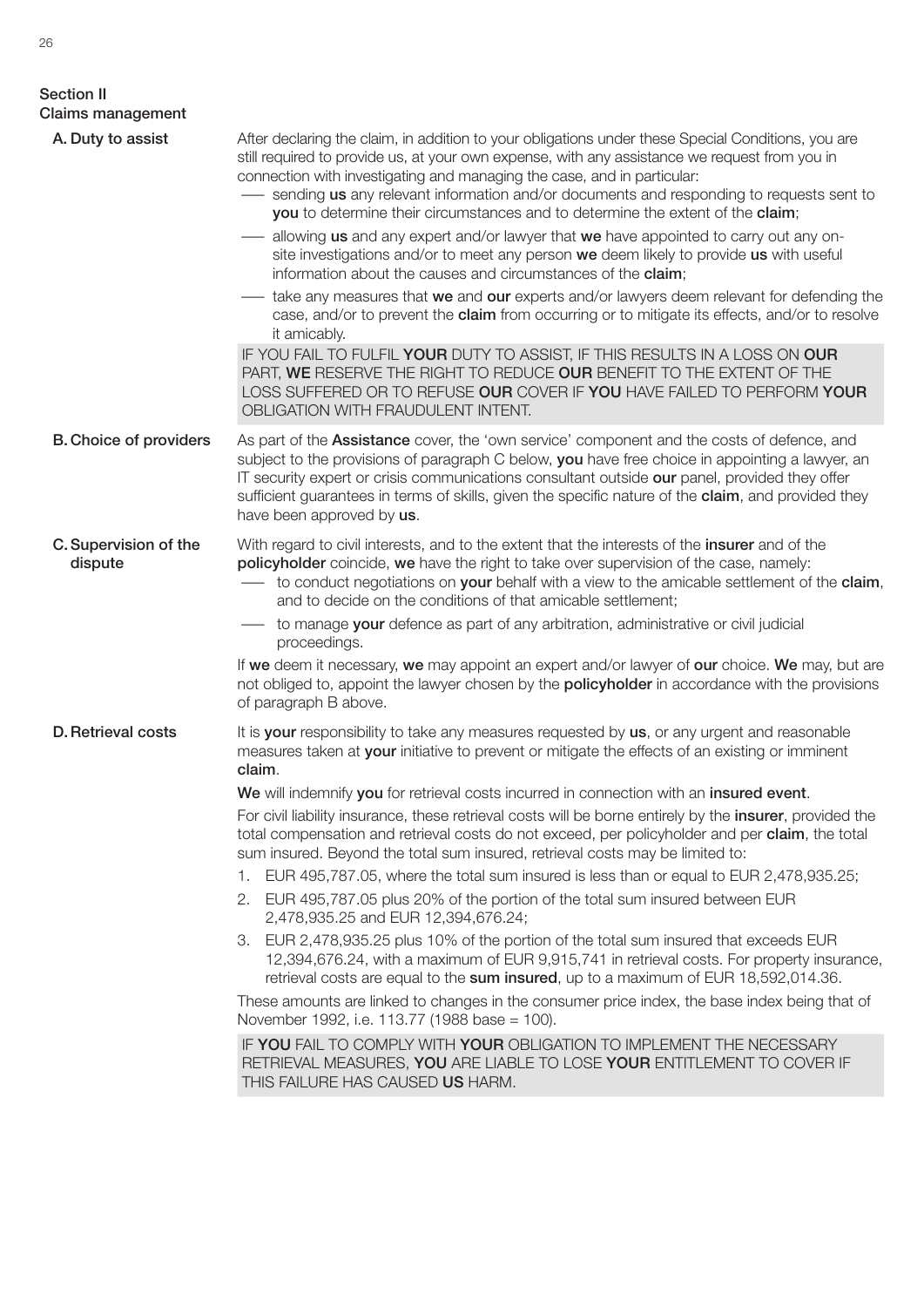| E. Legal, judicial and<br>extrajudicial costs and<br>interests                 | Legal, judicial and extrajudicial costs and interests that you must pay to a third party are<br>included in our cover under the conditions of section 2.3 'Third-party cover (Damage to third<br>parties)' above.                                                                                                                                                                                                                                                                                                                                                                                                                                       |
|--------------------------------------------------------------------------------|---------------------------------------------------------------------------------------------------------------------------------------------------------------------------------------------------------------------------------------------------------------------------------------------------------------------------------------------------------------------------------------------------------------------------------------------------------------------------------------------------------------------------------------------------------------------------------------------------------------------------------------------------------|
|                                                                                | If the amount you are required to pay to a third party in connection with a complaint exceeds<br>the sum insured per claim and/or is only partly covered, the costs and interests will only be<br>paid in proportion to the sum insured per claim, or in proportion to the amount payable by you<br>to the third party.                                                                                                                                                                                                                                                                                                                                 |
|                                                                                | The costs and interests will be paid in full by us, provided the total compensation and interests<br>and costs do not exceed, per policyholder and per claim, the total sum insured. However,<br>beyond the total sum insured, the costs and interest may be limited to:                                                                                                                                                                                                                                                                                                                                                                                |
|                                                                                | 1. EUR 495,787.05, where the total sum insured is less than or equal to EUR 478,935.25;                                                                                                                                                                                                                                                                                                                                                                                                                                                                                                                                                                 |
|                                                                                | 2. EUR 495,787.05 plus 20% of the portion of the total sum insured between EUR<br>2,478,935.25 and EUR 12,394,676.24;                                                                                                                                                                                                                                                                                                                                                                                                                                                                                                                                   |
|                                                                                | 3. EUR 2,478,935.25 plus 10% of the portion of the total sum insured that exceeds EUR<br>12,934,676.24, with a maximum of EUR 9,915,741 in costs and interest.                                                                                                                                                                                                                                                                                                                                                                                                                                                                                          |
|                                                                                | These amounts are linked to changes in the consumer price index, the base index being that of<br>November 1992, i.e. 113.77 (1988 base = 100).                                                                                                                                                                                                                                                                                                                                                                                                                                                                                                          |
| F. Settlement /<br><b>Recognition of liability</b>                             | If you are approached by the third party seeking amicable settlement of the claim, you must<br>inform us immediately. Similarly, we must be consulted before any proposed amicable settlement<br>that you envisage reaching.                                                                                                                                                                                                                                                                                                                                                                                                                            |
|                                                                                | In addition, you must not at any time acknowledge your liability for the claim, whether verbally or<br>in writing.                                                                                                                                                                                                                                                                                                                                                                                                                                                                                                                                      |
|                                                                                | ANY RECOGNITION OF LIABILITY AND/OR SETTLEMENT WITHOUT OUR PRESENCE IS<br>NOT BINDING ON US.                                                                                                                                                                                                                                                                                                                                                                                                                                                                                                                                                            |
|                                                                                | In the event that a proposal for a settlement of a claim is made to you/us and which we wish<br>to accept, but which you reject, our cover will then be limited to the settlement of your costs<br>incurred up to the date of rejection or expiry of the settlement offer, as well as payment of the<br>excess deducted from a benefit that may not exceed the amount of the rejected or expired<br>settlement offer. In the event of direct action by the third party against us, we may request that<br>you reimburse the sum that we have been required to pay to that third party beyond the amount<br>of the rejected or expired settlement offer. |
| G. Specific right of the<br>injured party and<br>subrogation of the<br>insurer | We are entitled to pay a benefit directly to the injured party on your behalf, or to reach an<br>amicable settlement with them. Claims by injured parties for indemnification for bodily injury<br>may be processed in accordance with Article 150 of the law of 4 April 2014 on insurance<br>(specific right of the injured party).                                                                                                                                                                                                                                                                                                                    |
|                                                                                | If the insurer exercises the entitlement described above, by paying the injured party on behalf<br>of the policyholder, the insurer will have fulfilled their obligations under this policy. We are<br>subrogated in all your rights and actions against any liable third party for up to the full amount of<br>the sums we have paid under this policy, including the costs incurred in your defence.                                                                                                                                                                                                                                                  |
|                                                                                | As a result, all sums allocated to you by any court of arbitration, administrative or judicial court,<br>or in relation to the costs incurred in your defence, will automatically be retained by us.                                                                                                                                                                                                                                                                                                                                                                                                                                                    |
|                                                                                | In addition, if the claim is attributable to a third party, you must always preserve any legal<br>recourse we may exercise against them, for example by providing us, at your expense, with<br>any assistance that we request from you, for example by giving us your help to initiate the<br>necessary proceedings.                                                                                                                                                                                                                                                                                                                                    |
|                                                                                | IF YOUR ACTIONS PREVENT THE SUBROGATION FROM BEING MADE IN OUR FAVOUR,<br>WE MAY CLAIM REPAYMENT FROM YOU OF THE BENEFIT PAID TO THE EXTENT OF OUR<br>LOSS INCURRED (ARTICLE 95 OF THE LAW ON INSURANCE).                                                                                                                                                                                                                                                                                                                                                                                                                                               |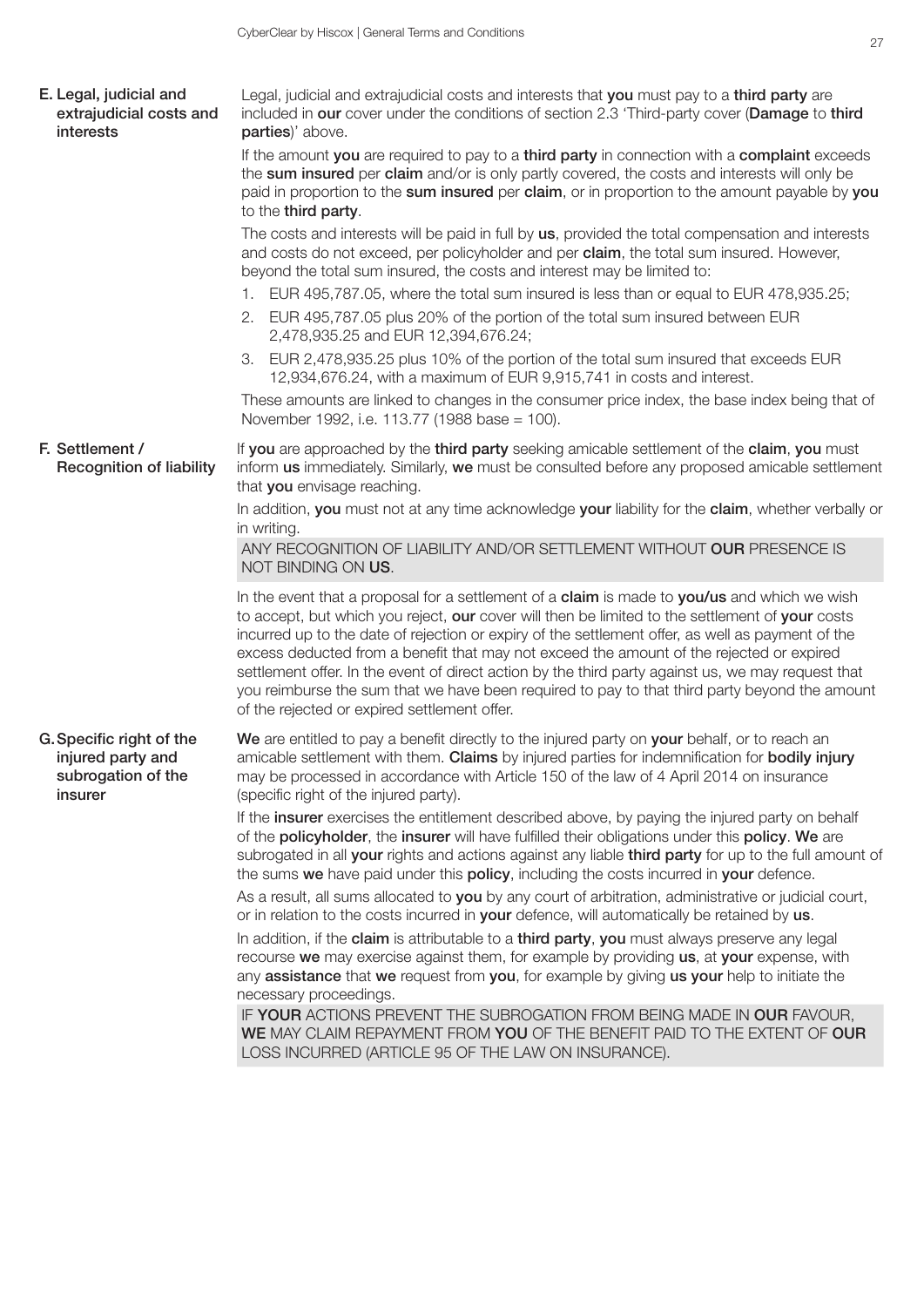# Part 6 – Policy administration

Section I Mandatory declarations

| A. Key principles                                   | This policy is drawn up based on your declarations, for the purposes of when the policy is first<br>taken out, as well as during its performance, and the premium is set accordingly.<br>All of these declarations form an integral part of the policy.                                                                                                                                                                                                                                                                                                                           |
|-----------------------------------------------------|-----------------------------------------------------------------------------------------------------------------------------------------------------------------------------------------------------------------------------------------------------------------------------------------------------------------------------------------------------------------------------------------------------------------------------------------------------------------------------------------------------------------------------------------------------------------------------------|
|                                                     | ANY INTENTIONAL MISREPRESENTATION, ANY RETICENCE, OMISSION OR INTENTIONAL<br>INACCURACY IN THE DECLARATIONS AND ANY FRAUDULENT DECLARATION,<br>RETICENCE, OMISSION OR INACCURACY MAY INVALIDATE THE POLICY. THE PREMIUMS<br>DUE UP TO THE TIME WE BECOME AWARE OF THE INTENTIONAL OMISSION OR<br>INACCURACY ARE DUE TO US. WHERE THE OMISSION OR INACCURACY IN THE<br>DECLARATION IS NOT INTENTIONAL, WE MAY TERMINATE THE POLICY WITHIN ONE<br>MONTH AS FROM THE DAY ON WHICH WE BECAME AWARE OF THE OMISSION OR<br>INACCURACY, IF WE WOULD NOT OTHERWISE HAVE INSURED THE RISK. |
|                                                     | IF THE UNINTENTIONAL INACCURATE DECLARATION OR OMISSION CAN BE<br>ATTRIBUTABLE TO YOU AND IF A CLAIM ARISES BEFORE THE POLICY IS AMENDED, OR<br>BEFORE TERMINATION HAS TAKEN EFFECT, WE ARE ONLY REQUIRED TO PROVIDE A<br>BENEFIT BASED ON THE DIFFERENCE BETWEEN THE PREMIUM PAID AND THE PREMIUM<br>THAT YOU SHOULD HAVE PAID IF YOU HAD PROPERLY DECLARED THE RISK.<br>HOWEVER, IF IN THE EVENT OF A CLAIM, WE PROVIDE EVIDENCE THAT WE WOULD<br>NEVER HAVE INSURED THE RISK, OUR BENEFIT IS LIMITED TO REIMBURSING ALL OF THE<br>PREMIUMS PAID.                               |
| <b>B.</b> Multiple insurance<br>policies            | If you take out insurance policies with several insurers covering the same risks, you must inform<br>each insurer of this. In the event of a claim, we have the right to reduce the sum insured in<br>accordance with Articles 96 and 99 of the law on insurance.<br>FRAUDULENTLY OR DISHONESTLY TAKING OUT SEVERAL INSURANCE POLICIES FOR THE<br>SAME PURPOSE AND AGAINST THE SAME RISK WILL RENDER THE POLICY NULL AND<br>VOID. IN THIS INSTANCE, WE HAVE THE RIGHT TO RETAIN THE PREMIUMS COLLECTED<br>AS COMPENSATION.                                                        |
| C. Change in risk during<br>the period of insurance | Any new circumstances occurring during the policy's performance and rendering the<br>declarations of risk made before taking out the policy inaccurate or obsolete must be notified to<br>us by registered letter within 15 days of the time that you become aware of them.                                                                                                                                                                                                                                                                                                       |
|                                                     | IN THE EVENT OF A DELAY IN DECLARING THIS NEW CIRCUMSTANCE TO US, WITH<br>FRAUDULENT INTENT, YOU RISK BEING FULLY OR PARTIALLY DEPRIVED OF YOUR RIGHT<br>TO COVER IF THIS FAILURE HAS CAUSED US LOSSES.                                                                                                                                                                                                                                                                                                                                                                           |
|                                                     | If the new circumstances that you declare to us constitute aggravation of risk (Article 81 of the<br>law on insurance), we may, beyond any claim being made:                                                                                                                                                                                                                                                                                                                                                                                                                      |
|                                                     | within 30 days as from the day we became aware of the aggravation of risk, propose an<br>amendment to the <b>policy</b> with retroactive effect backdated to the date of aggravation if the<br>risk of the insured event occurring has increased in such a way that, if the aggravation had<br>existed at the time of taking out the policy, we would only have agreed to the insurance<br>under different conditions;                                                                                                                                                            |
|                                                     | within 30 days as from the day we become aware of the aggravated risk, terminate the<br>policy if we provide evidence that we would never have insured the aggravated risk. In<br>this scenario, if you do not respond to our proposal within 30 days, or if you reject it, we<br>may automatically terminate this <b>policy</b> within 15 days of expiry of the aforesaid period.                                                                                                                                                                                                |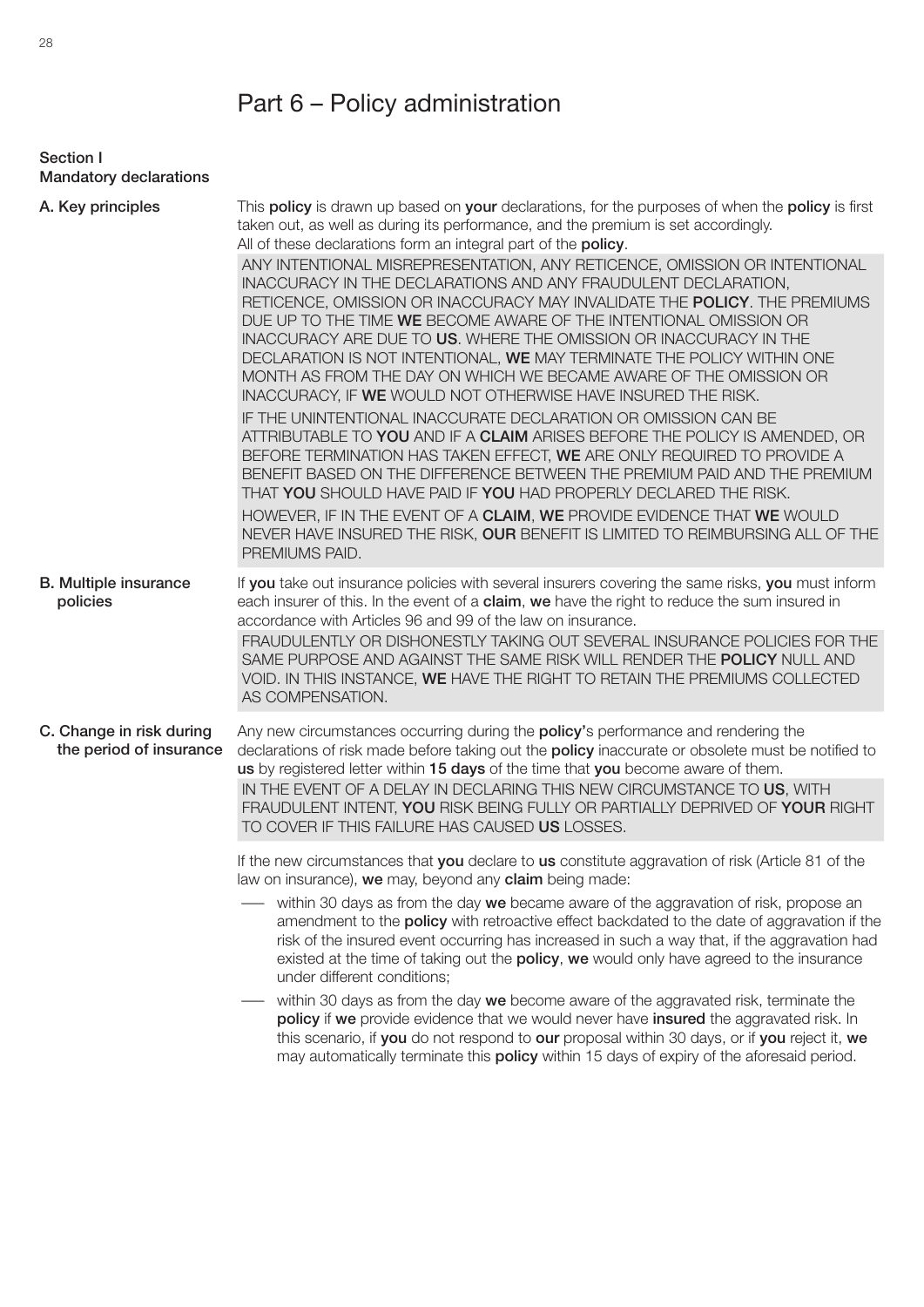If a claim arises and where you have not fulfilled your notification obligation:

- a) we will be required to give effect to the agreed benefit where the failure to declare cannot be attributed to you;
- b) we will only be required to give effect to our benefit based on the difference between the premium paid and the premium that you should have paid if the increased risk had been taken into consideration, where failure to declare can be attributed to you. However, if in this scenario we provide evidence that we would never have insured the increased risk, our benefit in the event of a claim is limited to reimbursing all of the premiums paid;
- c) if you have acted with fraudulent intent, we may refuse our cover. The premiums due up to the time that we become aware of the fraud are due to us as compensation.

If the risk is reduced (Article 80 of the law on insurance), you have the option of asking us to reduce the amount of the premium. If we cannot reach an agreement on the new premium amount within 30 days of **your** request for a reduction, **you** may terminate this **policy**.

The premium is determined by the year insured on the basis of specific factors such as the activities of the company, turnover, quantity of data and the level of security of data and systems. If we do not ask you for data, or if you do not report changes in risk, the current premium will also be valid for the first year following the year insured.

We are entitled but not obliged to ask you in writing, three months before the end of the year insured, to provide the necessary information to determine the premium for the next year insured. You are required to provide us with this information.

You are also required to provide, at our request, a declaration from a company auditor concerning the information submitted. The initial premium must be paid by you as from the effective date specified in the policy. The renewal premiums must be paid by you on the effective date of a new year insured.

The premium must be paid by vou within 30 days of it becoming due. If vou do not comply with this obligation to pay the premiums and costs, we will suspend our cover.

The suspension of cover may only, however, take place after the premium's due date, and only where you:

- have been given formal notice by bailiff's writ or by registered letter within 15 days of the day after notification or the day after depositing the registered letter with no response;
- the formal notification states the due date of the premium, the amount of the premium and the consequences, including the possibility of suspending and terminating the **policy** by the insurer, of failure to pay the premium within the stipulated period, and when that period begins. The suspension of cover or termination of the **policy** will take effect from the day after the date when that period ends, without prejudice to cover relating to **damage** that arose previously.

We will not provide cover for claims that arose during the suspension of cover period, even if they were notified after that period. From the day after the date when the premium is received by us, the insurance cover will be reinstated for the remaining year insured in respect of claims that are made and identified after that date. In this context, we deem premium to also mean costs and any insurance taxes.

Section II Determining and paying out the premium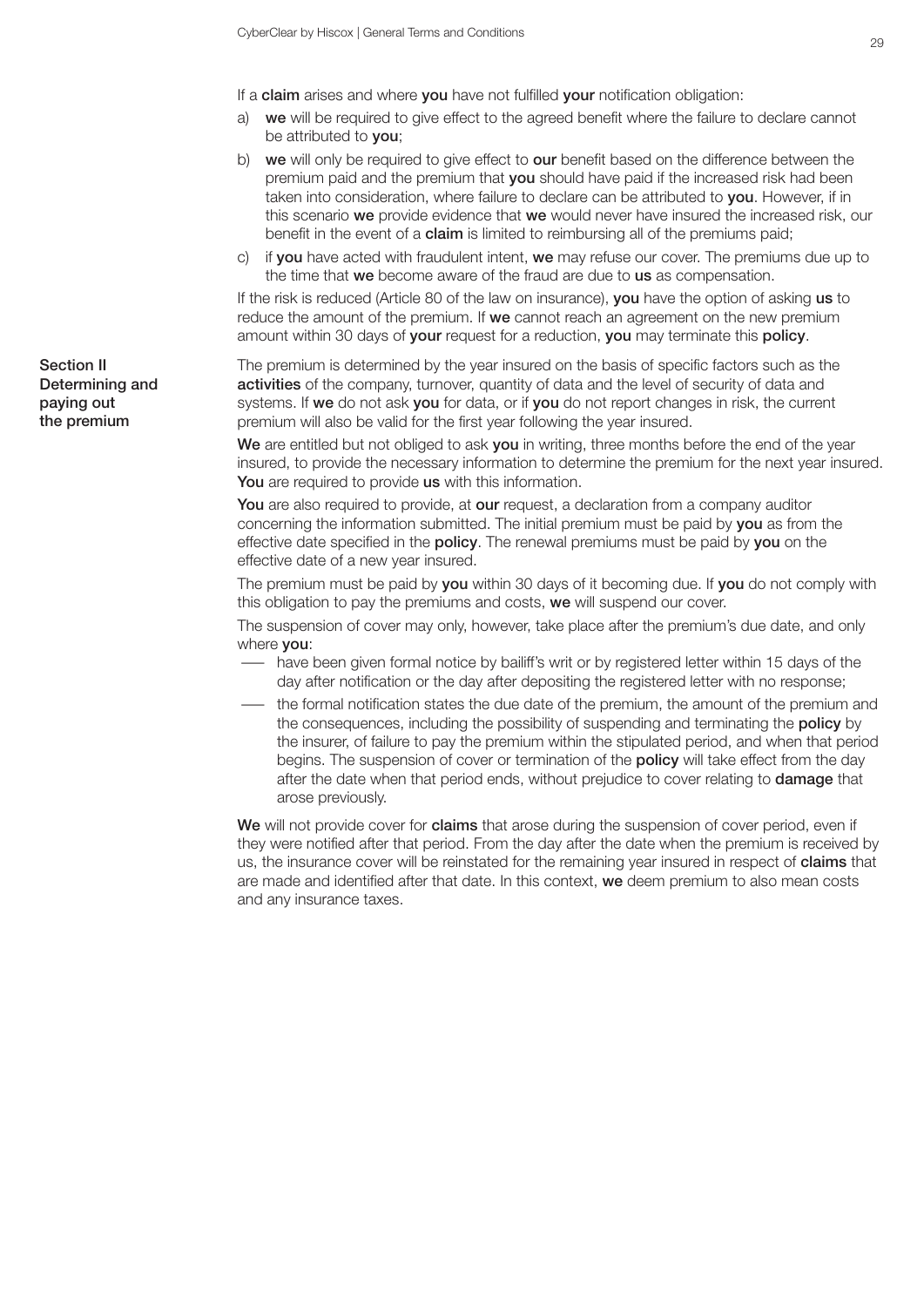#### Section III How the policy works

| A. Effective date,<br>Renewal and<br><b>Termination</b> | The <b>policy</b> will take effect at 00:00 on the first effective date and only as from the date of<br>payment of the first premium. It will remain in effect for the entire period of insurance, as<br>indicated in the Special Conditions, not exceeding one year. At the end of the period of<br>insurance, the policy will be tacitly renewed for the same period of insurance of a maximum of<br>one year, with its conditions and premium unchanged, unless terminated in accordance with the<br>conditions stipulated in the policy and otherwise provided for.                                                    |
|---------------------------------------------------------|----------------------------------------------------------------------------------------------------------------------------------------------------------------------------------------------------------------------------------------------------------------------------------------------------------------------------------------------------------------------------------------------------------------------------------------------------------------------------------------------------------------------------------------------------------------------------------------------------------------------------|
|                                                         | The <b>policy</b> may be terminated by you at the end of its annual term by registered letter or by<br>bailiff's writ, or by delivery of a letter of termination against receipt. The termination will only take<br>effect subject to a three-month notice period as from the day after notification of the letter of<br>termination or, in the case of a registered letter, as from the day after it is filed.                                                                                                                                                                                                            |
|                                                         | If the policy is terminated, you have the right to reimbursement of the premium for the period in<br>which this <b>policy</b> is no longer in effect.                                                                                                                                                                                                                                                                                                                                                                                                                                                                      |
|                                                         | The policy may be terminated by us and by you at the end of its annual term, or no later than<br>one month after payment or refusal to pay a benefit after a claim.                                                                                                                                                                                                                                                                                                                                                                                                                                                        |
|                                                         | The termination will only take effect after the end of a three-month period as from the day after<br>its notification, or the day after the date of receipt or, in the case of a registered letter, as from the<br>day after it is filed.                                                                                                                                                                                                                                                                                                                                                                                  |
|                                                         | Failure to pay the premium when due may give rise to suspension of the cover or termination<br>of the contract. If we terminate or suspend the policy, this will take effect at the end of a 15-<br>day period as from the day after notification, or the day after filing the registered letter of formal<br>notification.                                                                                                                                                                                                                                                                                                |
|                                                         | We will also terminate the policy if you have breached any of the obligations arising from the<br>claim arising with the intention of deceiving us. We may nevertheless terminate the policy<br>as soon as we have filed a complaint with civil action before an investigating judge or after a<br>summons before the trial court on the basis of Sections 193, 196, 197, 496 or 510 to 520 of<br>the Criminal Code. The termination will take effect, at the earliest, one month from the day after<br>notification, the day after the date of the receipt, or the day after the date the registered letter<br>was filed. |
|                                                         | We will reimburse you the amount of premiums on a pro-rata basis, unless we have agreed to<br>cover a claim before termination becomes applicable                                                                                                                                                                                                                                                                                                                                                                                                                                                                          |
| of the policy                                           | B. Non-transferable nature This policy, and any claim or interest arising from it, may not be transferred without our prior<br>written agreement.                                                                                                                                                                                                                                                                                                                                                                                                                                                                          |
| C. Valid communications                                 | All communications between the <b>policyholder</b> and the <b>insurer</b> may be validly made to the<br>insurance intermediary. Communications from the insurer are also valid where they are sent to<br>the last address indicated by the <b>policyholder</b> or made via the insurance intermediary.                                                                                                                                                                                                                                                                                                                     |
| D. Territory of cover and<br>jurisdiction               | This <b>policy</b> provides cover for the company's <b>activities</b> conducted within the countries listed in<br>the 'territory of cover' clause in the Special Conditions.                                                                                                                                                                                                                                                                                                                                                                                                                                               |
|                                                         | The condition for <b>complaints</b> by third parties to be covered is that the governing law is that of<br>one or more countries referred to under the 'jurisdiction' clause in the Special Conditions.                                                                                                                                                                                                                                                                                                                                                                                                                    |
|                                                         | This also includes proceedings that have been brought within the territory of cover and where<br>the proceedings are based on a decision or on case-law or brought in the context of enforcing<br>a ruling from a court other than the courts referred to in the Special Conditions under the<br>'jurisdiction' section.                                                                                                                                                                                                                                                                                                   |
| E. Governing law                                        | The performance and validity of this policy are subject to Belgian law.                                                                                                                                                                                                                                                                                                                                                                                                                                                                                                                                                    |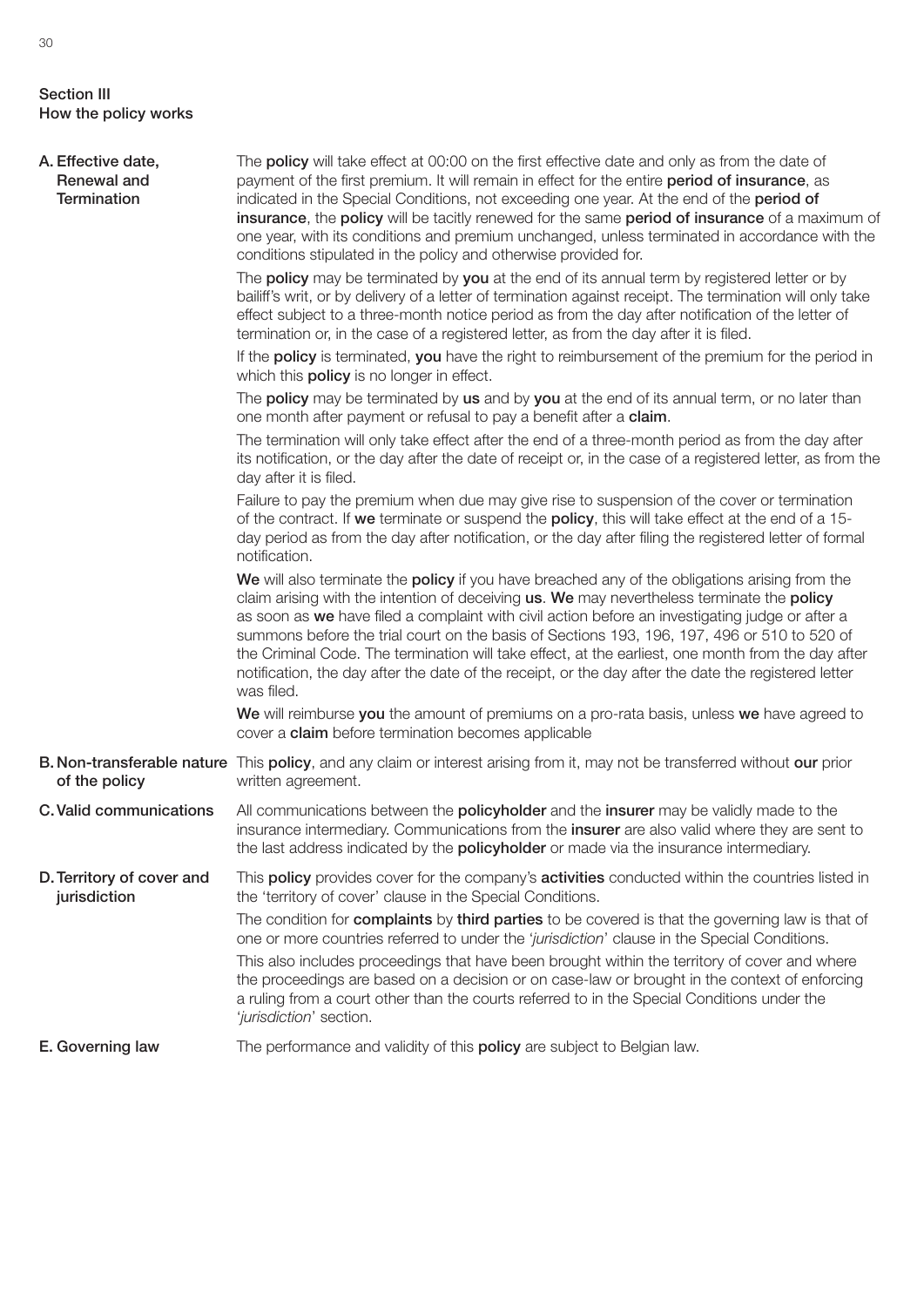| F. Disputes                       | The <b>policyholder</b> and the insurer will do everything possible to attempt to settle disputes arising<br>from this policy. Any disputes relating to this policy will be referred to the competent court in<br>Belgium.                                                                                                                                                                                                                                                                                                                                                                                    |
|-----------------------------------|---------------------------------------------------------------------------------------------------------------------------------------------------------------------------------------------------------------------------------------------------------------------------------------------------------------------------------------------------------------------------------------------------------------------------------------------------------------------------------------------------------------------------------------------------------------------------------------------------------------|
|                                   | Any dispute relating to this <b>policy</b> , including any dispute relating to its validity or its interpretation,<br>will fall under the sole jurisdiction of the Belgian courts with territorial competence.                                                                                                                                                                                                                                                                                                                                                                                                |
|                                   | Any complaint or claim under the contract can be addressed to Avenue Bourget 42 B8, Building<br>Airport, B-1130 Belgium, 02 788 26 00, Hiscox.info@hiscox.be.                                                                                                                                                                                                                                                                                                                                                                                                                                                 |
|                                   | In addition, you may send your complaint to the Insurance Ombudsman at Square de Meeûs<br>35, 1000 Brussels (info@ombudsman.as) without prejudice to your right to take legal action.                                                                                                                                                                                                                                                                                                                                                                                                                         |
| <b>G. Financial penalties</b>     | ALL COVER GRANTED UNDER THIS POLICY WILL HAVE NO EFFECT WHERE THIS<br>COVER, THE ADMINISTRATION OF THE CONTRACT, PAYMENT OF THE BENEFIT AND/<br>OR ANY ACTIVITY ARE CONTRARY TO ANY STATUTORY OR REGULATORY PROVISION<br>ON FINANCIAL OR COMMERCIAL PENALTIES PROVIDED FOR BY THE UNITED NATIONS,<br>THE EUROPEAN UNION, BELGIUM AND/OR ANY OTHER STATE (INCLUDING THE UNITED<br>STATES).                                                                                                                                                                                                                     |
|                                   | <b>CLAIMS</b> DIRECTLY OR INDIRECTLY LINKED TO SUCH AN INFRINGEMENT, OR WHICH MAY<br>CAUSE SUCH AN INFRINGEMENT, WHERE WE MANAGE THE CLAIM, ARE EXCLUDED<br>FROM THE COVER.                                                                                                                                                                                                                                                                                                                                                                                                                                   |
| H. Protection of<br>personal data | HISCOX is the trading name of several companies in the HISCOX group. The company, acting as<br>data controller for your personal data is indicated on the documentation provided to you. If you<br>have any queries or questions, you can also contact us at any time by telephone on 0032 2 788<br>26 00, or by sending us an email to DataProtectionOfficer@hiscox.com.                                                                                                                                                                                                                                     |
|                                   | We collect and process your information for the purposes of offering and providing insurance<br>policies and handling your claims. Your data is also used for commercial purposes, such as<br>fraud detection and prevention and financial management. This may mean Hiscox has to share<br>your information with companies within the group and third parties such as brokers, experts,<br>credit reporting agencies, service providers, professional advisors, our supervisors and fraud<br>prevention agencies. Your telephone calls may also be recorded, to help us monitor and improve<br>our services. |
|                                   | For more information on how your data is used, and your rights regarding your data, please<br>consult our privacy statement on our website: www.hiscox.be.                                                                                                                                                                                                                                                                                                                                                                                                                                                    |
| Correspondence                    | I. Registered address and Any correspondence or notification addressed to us will be deemed validly made if it is sent:<br>to our address in Belgium, as indicated in the Special Conditions or by subsequent<br>addendum;                                                                                                                                                                                                                                                                                                                                                                                    |
|                                   | - to the address of your broker, as indicated in the Special Conditions or by subsequent<br>addendum.                                                                                                                                                                                                                                                                                                                                                                                                                                                                                                         |
|                                   | Any correspondence or notification sent to you will be deemed validly made, including to your<br>heirs or legal claimants if it is sent to your address as indicated in the Special Conditions or by<br>subsequent addendum.                                                                                                                                                                                                                                                                                                                                                                                  |